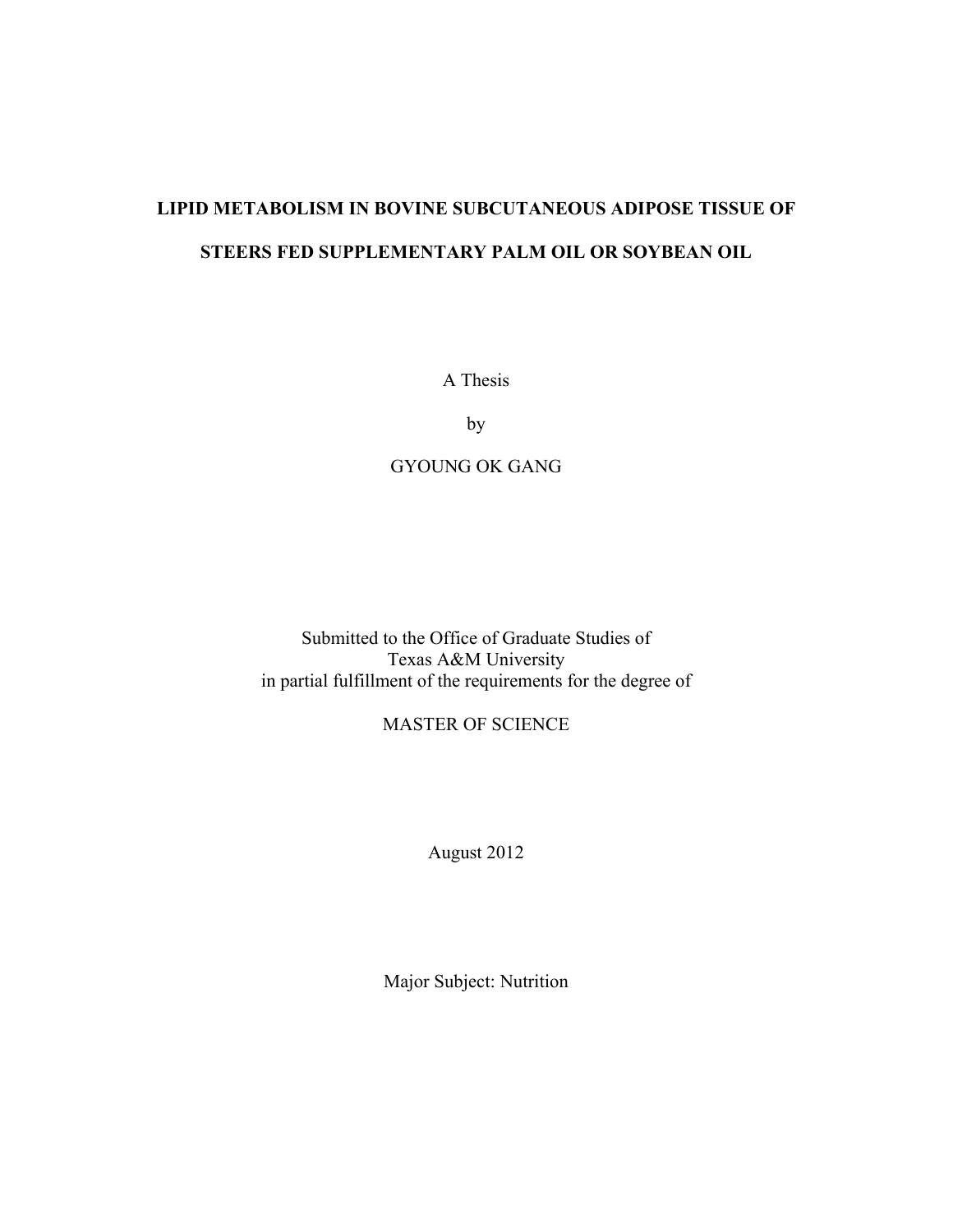Lipid Metabolism in Bovine Subcutaneous Adipose Tissue of Steers Fed Supplementary Palm Oil or Soybean Oil Copyright 2012 Gyoung Ok Gang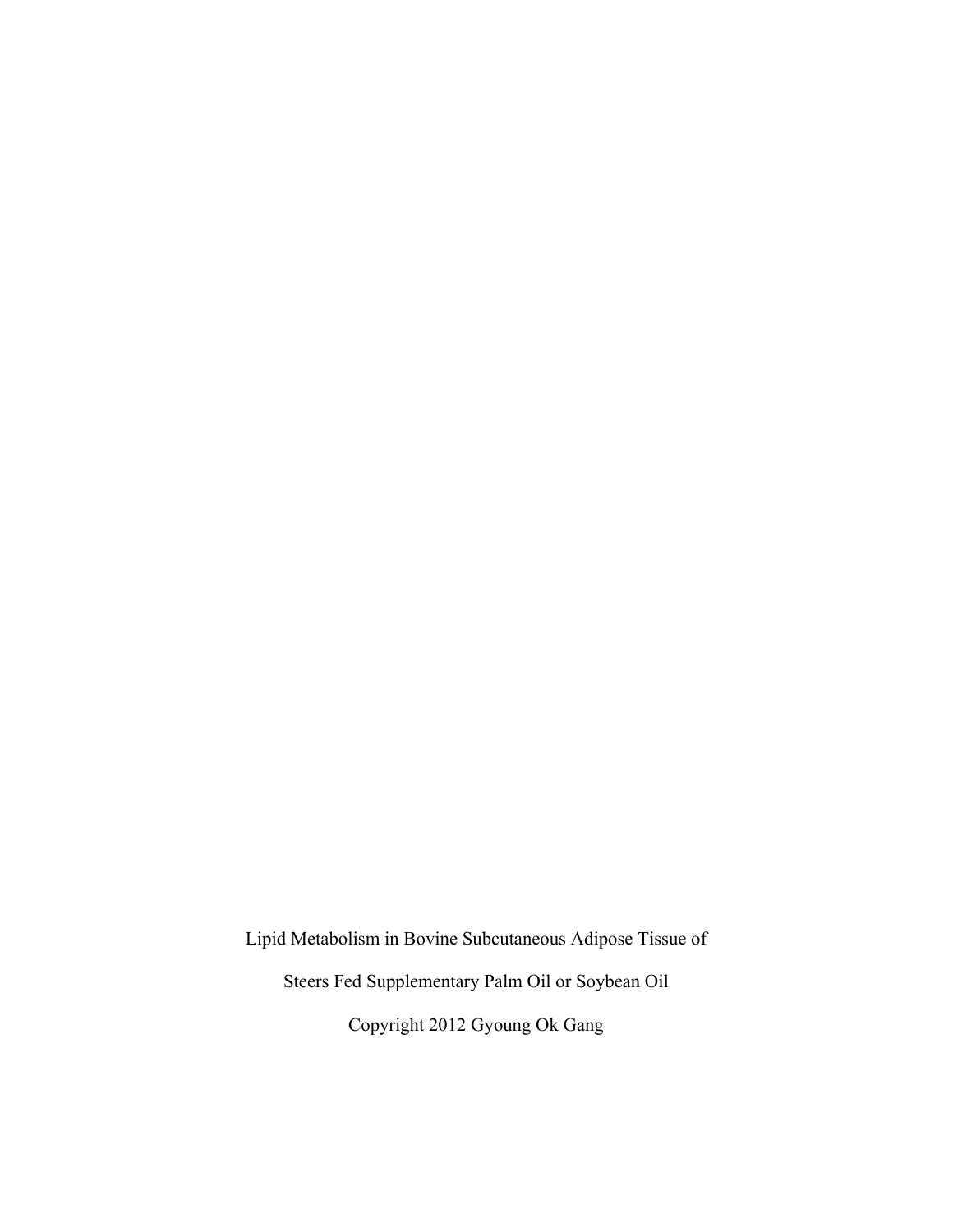# **LIPID METABOLISM IN BOVINE SUBCUTANEOUS ADIPOSE TISSUE OF STEERS FED SUPPLEMENTARY PALM OIL OR SOYBEAN OIL**

A Thesis

by

### GYOUNG OK GANG

### Submitted to the Office of Graduate Studies of Texas A&M University in partial fulfillment of the requirements for the degree of

### MASTER OF SCIENCE

Approved by:

Chair of Committee, Stephen B. Smith Committee Members, W. Alex McIntosh Tryon Wickersham Intercollegiate Faculty Chair, Rosemary Walzem

August 2012

Major Subject: Nutrition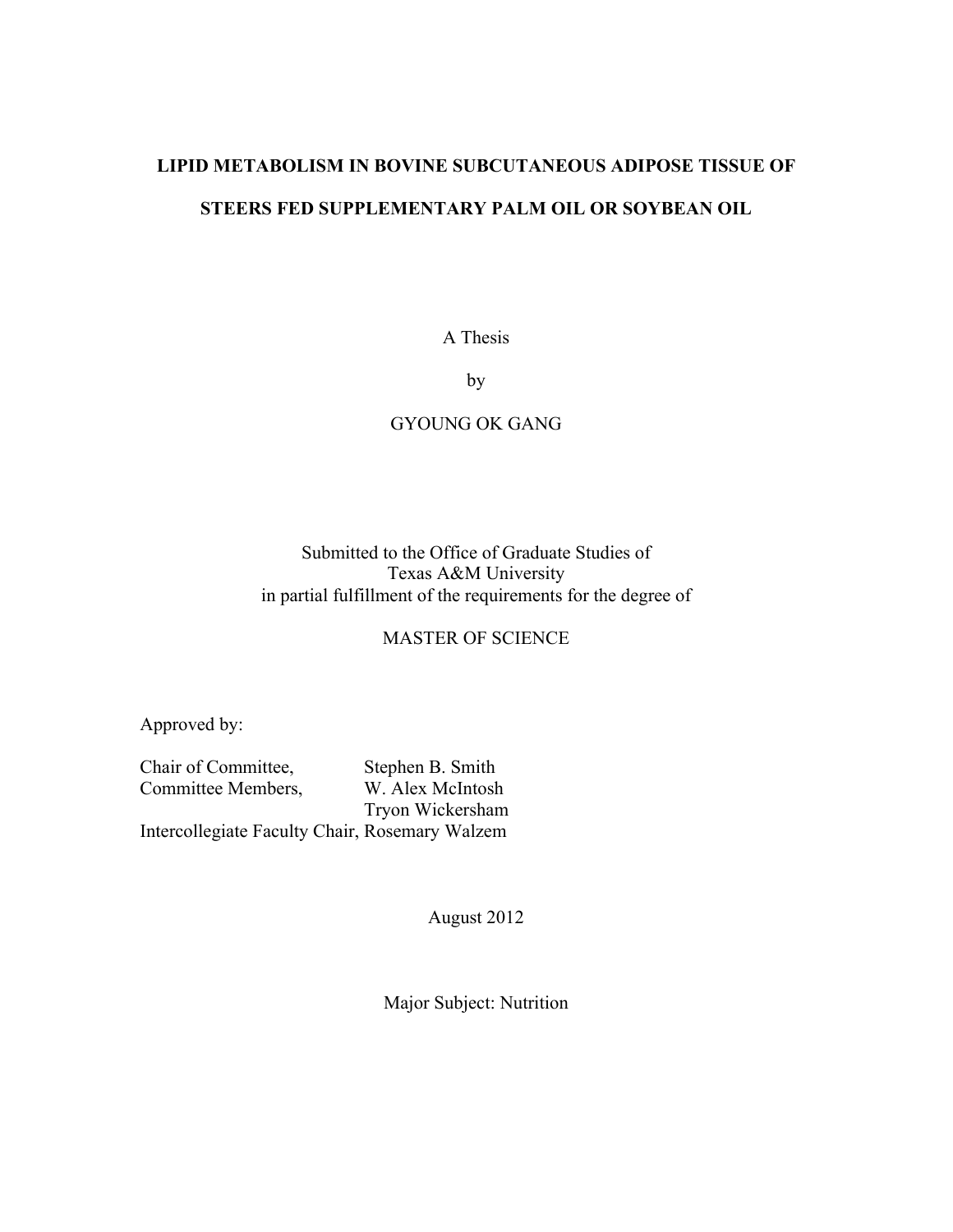### **ABSTRACT**

Lipid Metabolism in Bovine Subcutaneous Adipose Tissue of Steers Fed Supplementary Palm Oil or Soybean Oil. (August 2012) Gyoung Ok Gang, B.S., Seoul Women's University; Chair of Advisory Committee: Dr. Stephen B. Smith

We hypothesized that supplementing finishing diets with palm oil would elevate Stearoyl-CoA desaturase (SCD) activity in muscle and subcutaneous (s.c.) adipose tissue, promoting adipocyte differentiation and increase monounsaturated fatty acids (MUFA) in beef, particularly oleic acid. Soybean oil supplementation was used as a negative control. Eighteen Angus steers were assigned randomly to three groups of 6 steers and fed a basal diet without additional fat, with 3% palm oil (rich in palmitic acid), or with 3% soybean oil (rich in polyunsaturated fatty acids), top dressed daily. There were no significant differences across treatment in quality grade, REA,  $12<sup>th</sup>$  rib fat thickness, or yield grade. Palm oil tended to increase marbling score  $(P = 0.33)$ . Palm oil supplementation decreased the concentration of myristic acid (*P =* 0.04), and tended to decrease the concentration of  $t/0$ ,  $c/2$  CLA ( $P = 0.07$ ) and 18:3n-3 ( $P = 0.06$ ) in s.c. adipose tissue while soybean supplementation increased  $c9$ ,  $t11$  CLA ( $P = 0.02$ ) and 18:3n-3 ( $P = 0.03$ ) in muscle. Palm oil supplementation increased both glucose and acetate incorporation into total lipids of s.c. adipose tissue (both  $P = 0.03$ ). Volume of s.c. adipocytes was greater in cattle supplemented with palm oil than in soybean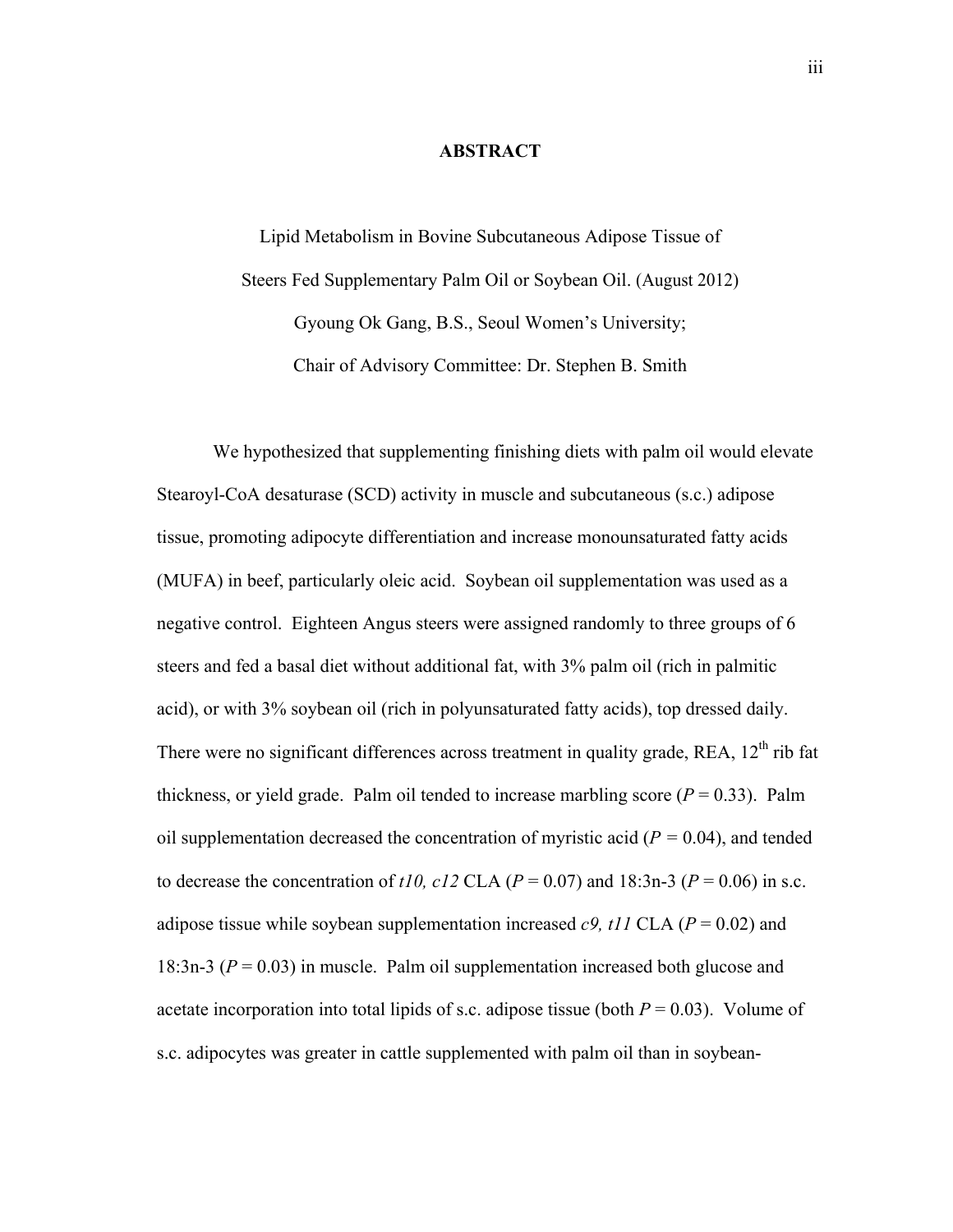supplemented cattle  $(P = 0.004)$ . Enzyme activity of G-6-PDH tended to be greater in steers consuming palm oil supplement  $(P = 0.10)$ .

We conclude that there was a partial interaction between palm oil supplementation and adipocyte differentiation. Palm oil supplementation increased s.c. adipocyte content without deteriorating meat quality traits and tended to increase marbling.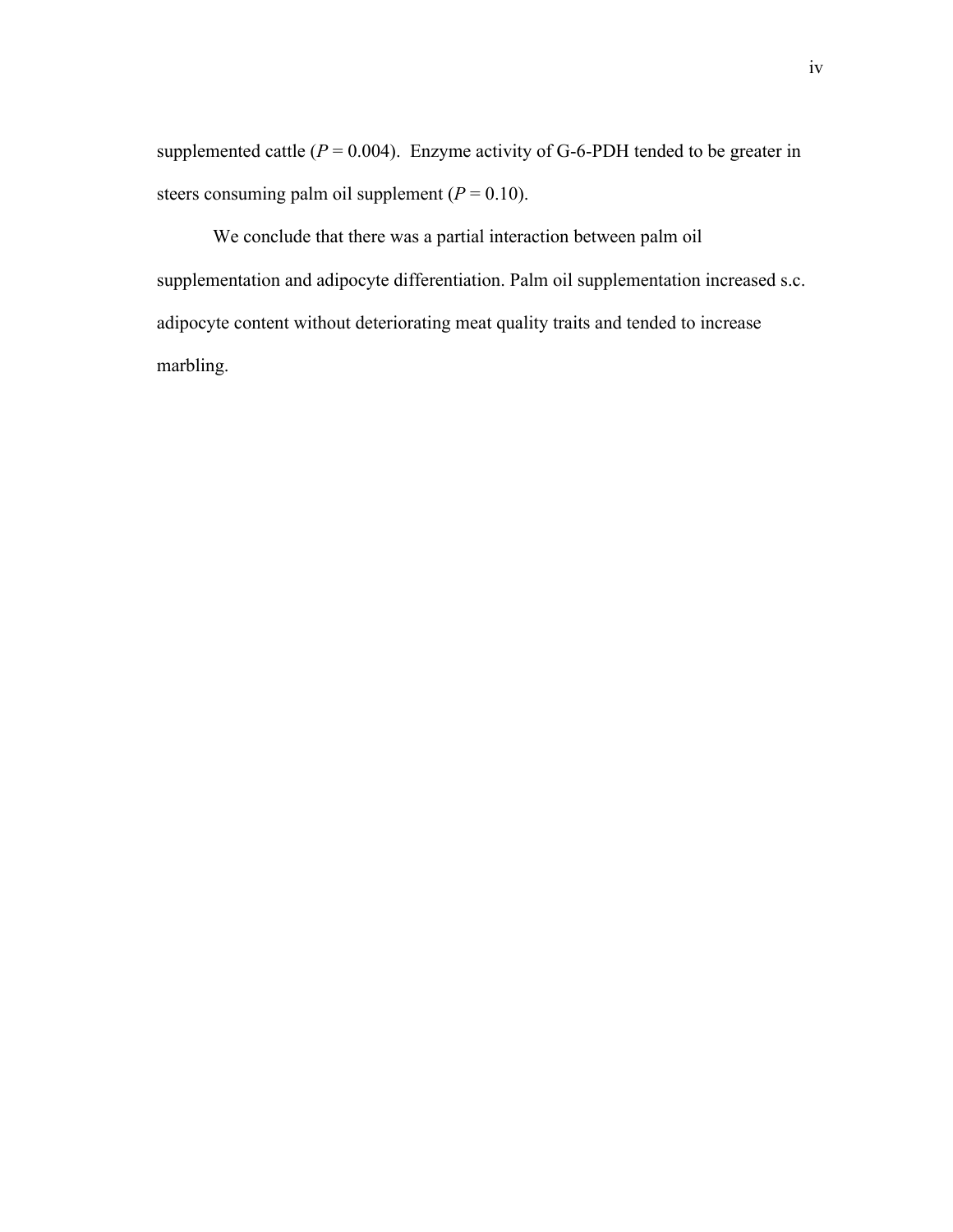### **DEDICATION**

To my family, with love and appreciation for memories of the past, pleasures of the present, and promises of the future,

my husband,

Gwang-woong Go

my son,

David Jaewon Go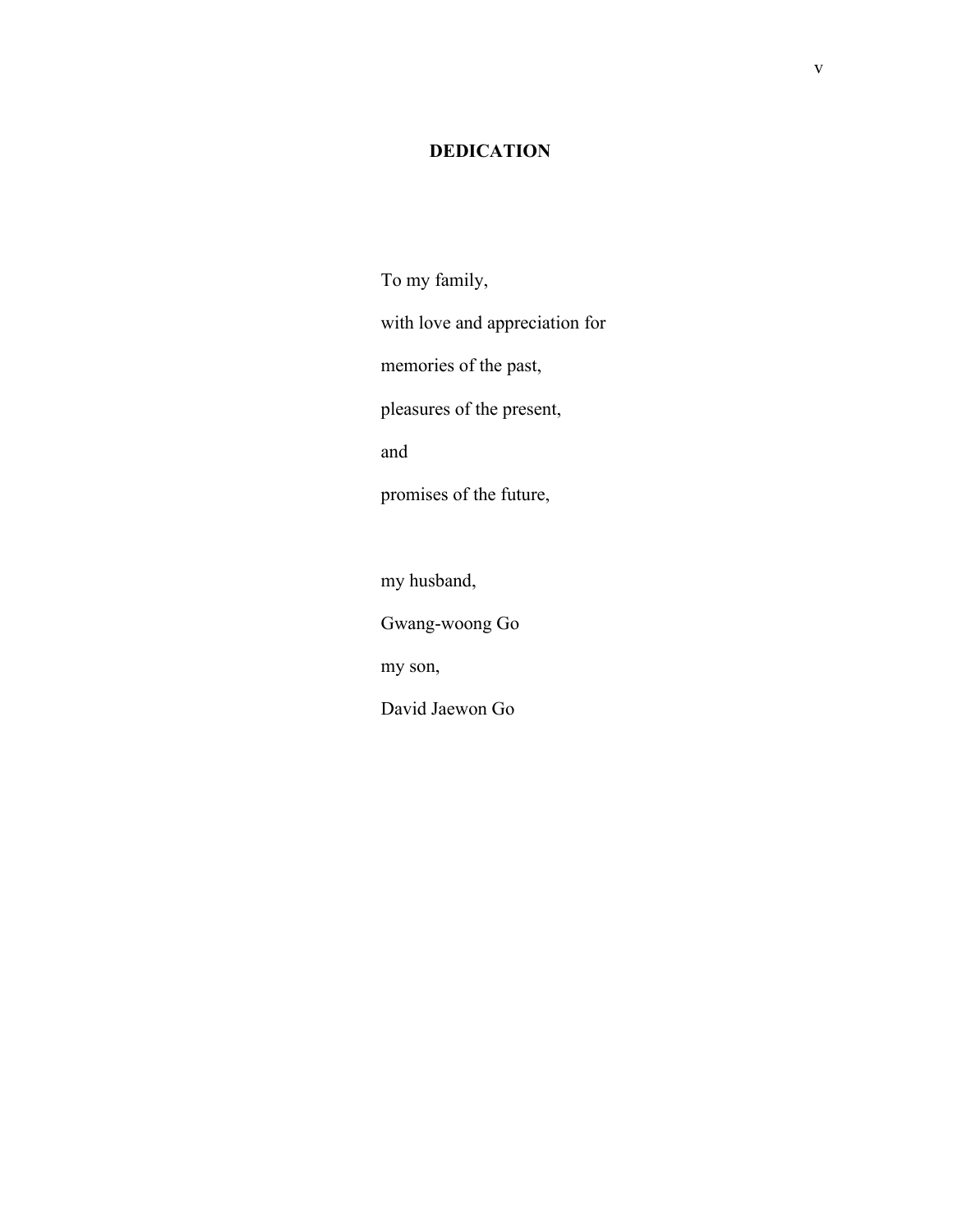#### **ACKNOWLEDGEMENTS**

I would like to thank Dr. Stephen B. Smith for giving me the amazing opportunity to be his graduate student, showing me a true example of a passionate researcher, and for guiding me well to complete my studies at Texas A&M University. I also want to thank Dr. W. Alex McIntosh for giving me the opportunity to begin my master program at this school, which would become a turning point in my career and life. I wish to thank Dr. Tryon Wickersham for his guidance and support throughout the course of this research. Thanks also to the faculty and staff of the nutrition department for making my time at Texas A&M University a great experience.

I would like to extend my gratitude my lab mates; to Seongho Choi for his guidance and training from my beginning in this lab, to Navina Bhatkar, Holly Edwards and Ghazal Ghahramany for their kindness and friendship. I also want to extend my gratitude to Youngmi Cho and Hyunjoo Kang who are good friends of mine and gave me great encouragement during my study, and to the Zuck family, who were always thinking of me and praying for me and my family, and for their warm hearts and love.

Most important, I would like to thank my husband, Gwang-woong Go, who has been encouraging me to complete this study and supporting me with encouragement and love, and my son, Jaewon David Go, who gave me boundless happiness and the reason to live my life right and better; and my family, Yeonsook Yoon, Dongsam Ko, Kyungnan Hwang, Seokwoo Kang, Junghoon Kang, Kyunghwa Kang and Jaehoon Lee,

vi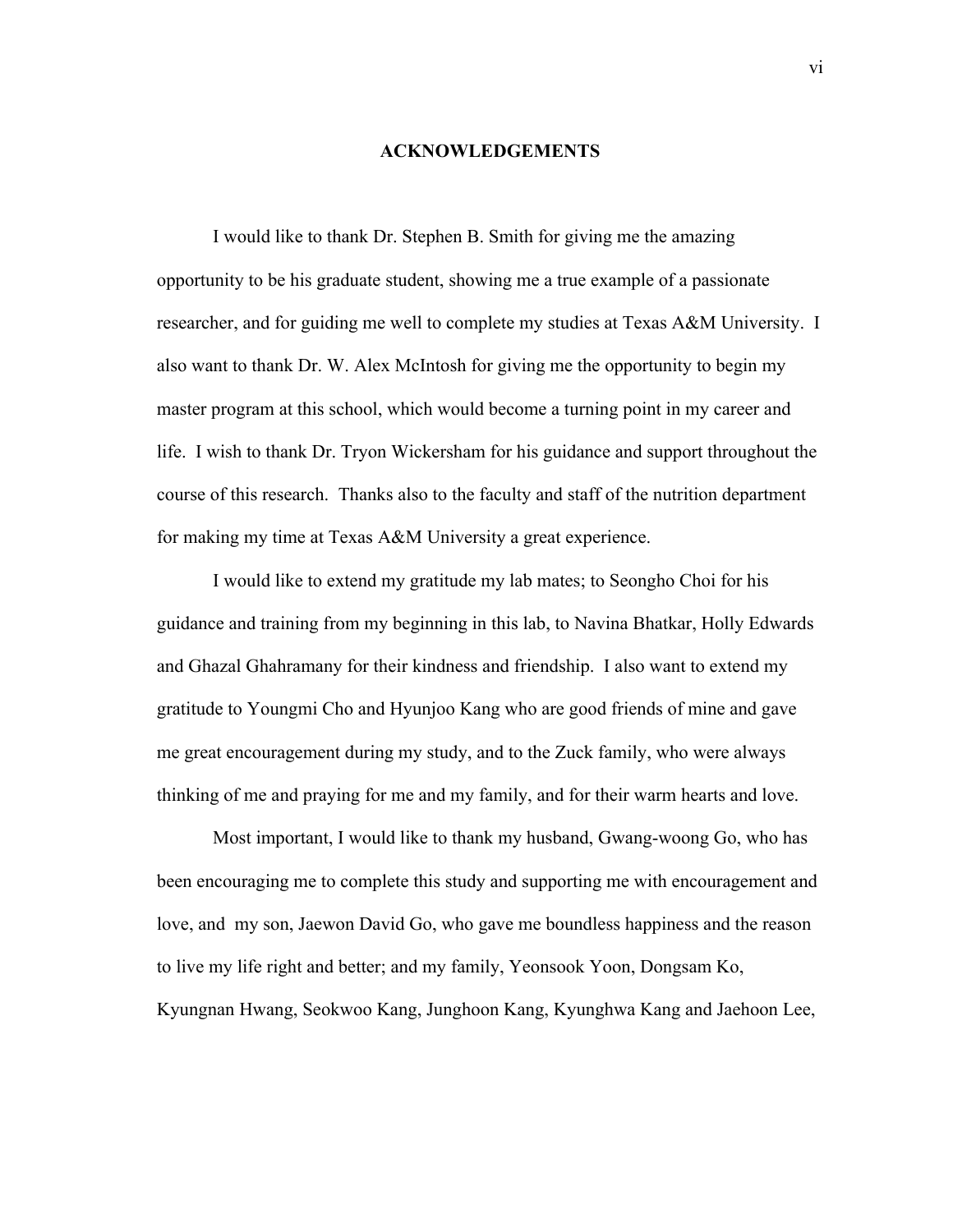who made my study possible with unending support, encouragement and love. Thank you all.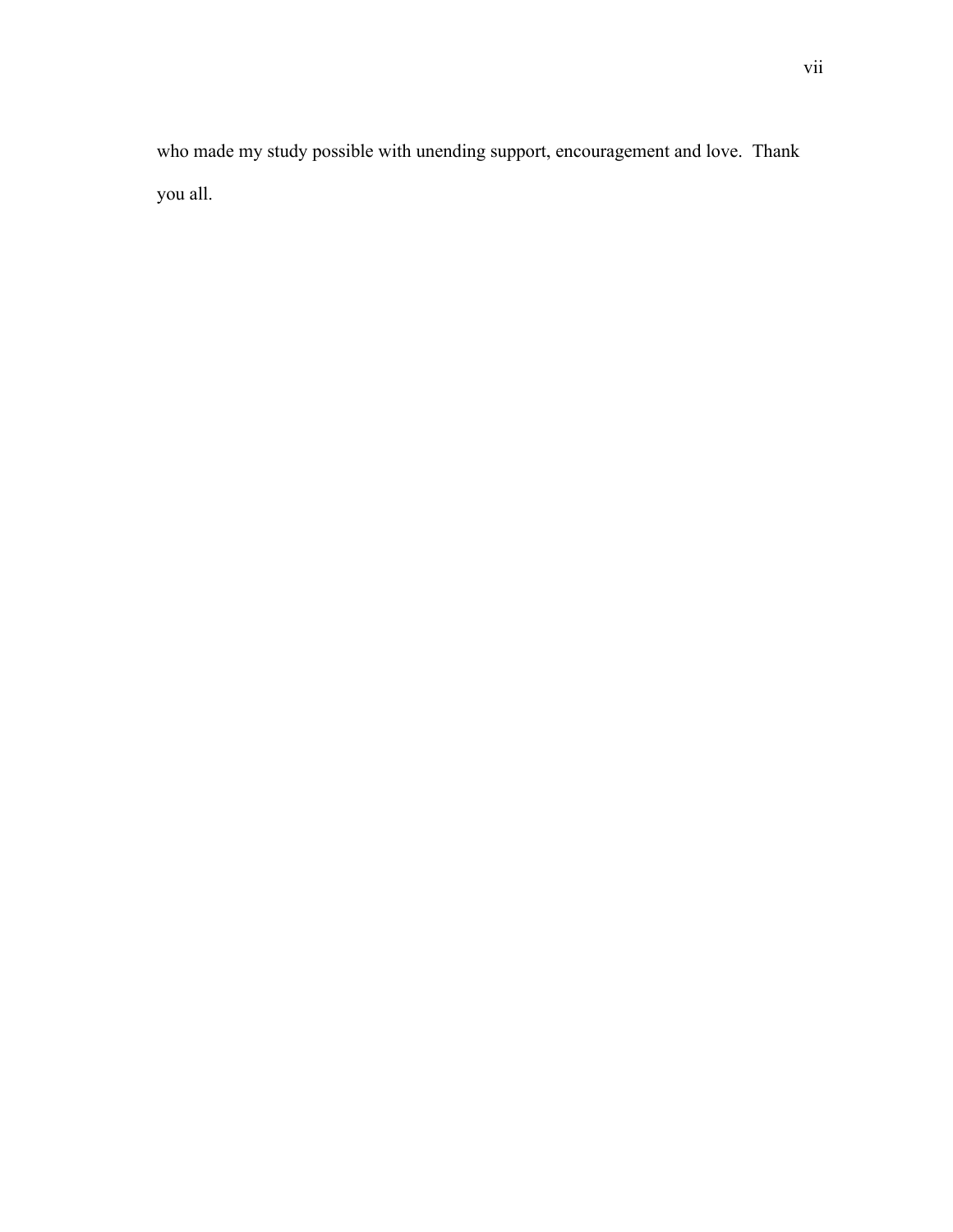### **NOMENCLATURE**

- PUFA Polyunsaturated fatty acids
- s.c. Subcutaneous adipose
- CLA Conjugated linoleic acid
- MUFA Monounsaturated fatty acid
- SFA Saturated fatty acid
- SCD Stearoyl Co-A desaturase
- TG Triglycerides
- HDL High density lipoprotein
- LDL Low density lipoprotein
- KHB Kreb Henseleit buffer
- FAME Fatty acid methyl ester
- G-6-PDH Glucose-6-phosphate dehydrogenase
- 6-PGDH 6-phosphogluconate dehydrogenase
- TRA Triethanolamine
- GLMM Generalized linear mixed models
- REA Rib eye area
- KPH Kidney, pelvic and heart fat expression
- ACC Acetyl-CoA carboxylase
- FAS Fatty acid synthase
- FID Flame ionization detector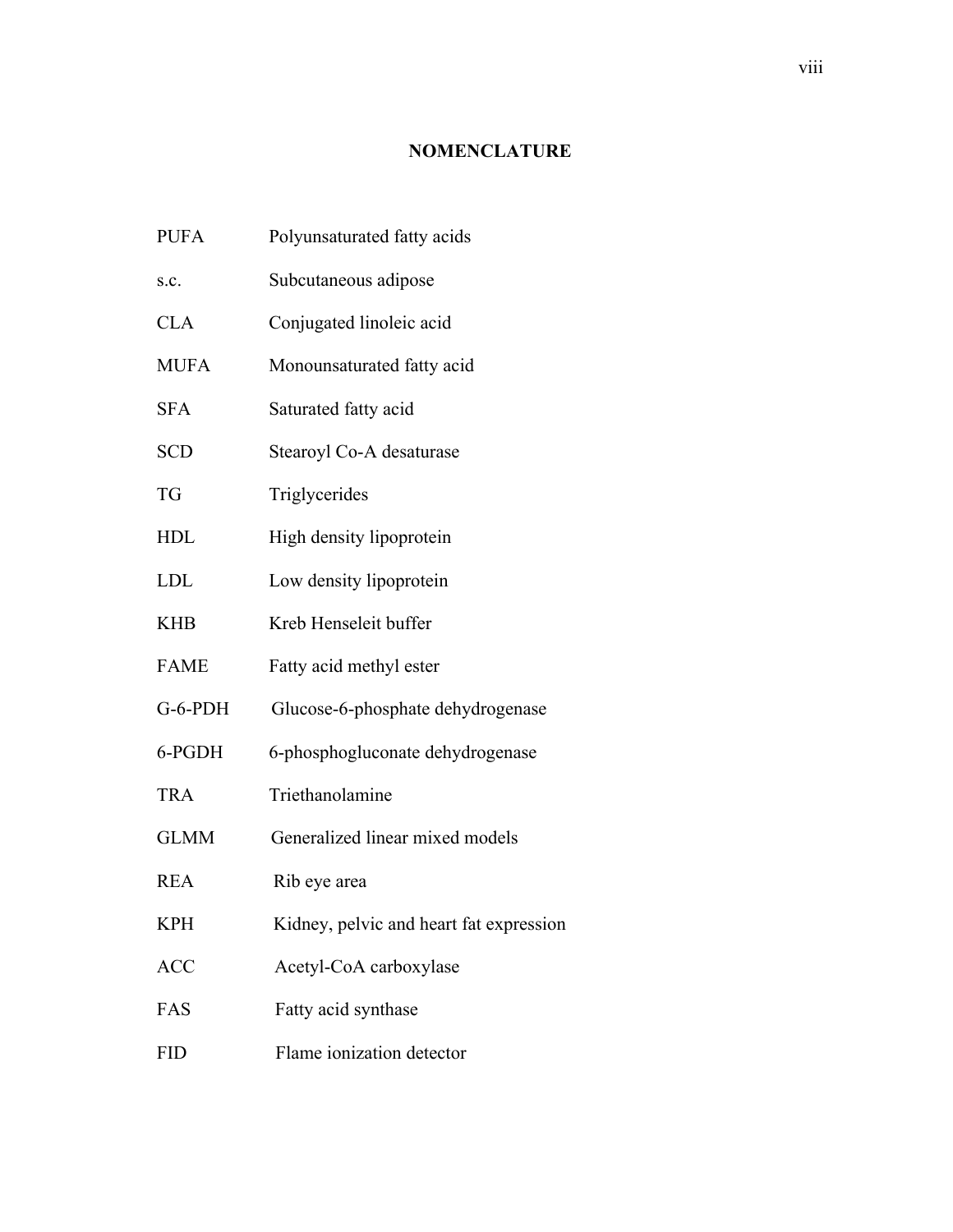## **TABLE OF CONTENTS**

| Page                                           |
|------------------------------------------------|
| 111                                            |
| V                                              |
| V1                                             |
| <b>V111</b>                                    |
| 1X                                             |
| X1                                             |
| 1                                              |
| 3                                              |
| 3<br>$\overline{4}$                            |
| 7                                              |
| 7<br>$\overline{7}$<br>7<br>8<br>9<br>10<br>11 |
| 12                                             |
| 12<br>12<br>12<br>13<br>13<br>13               |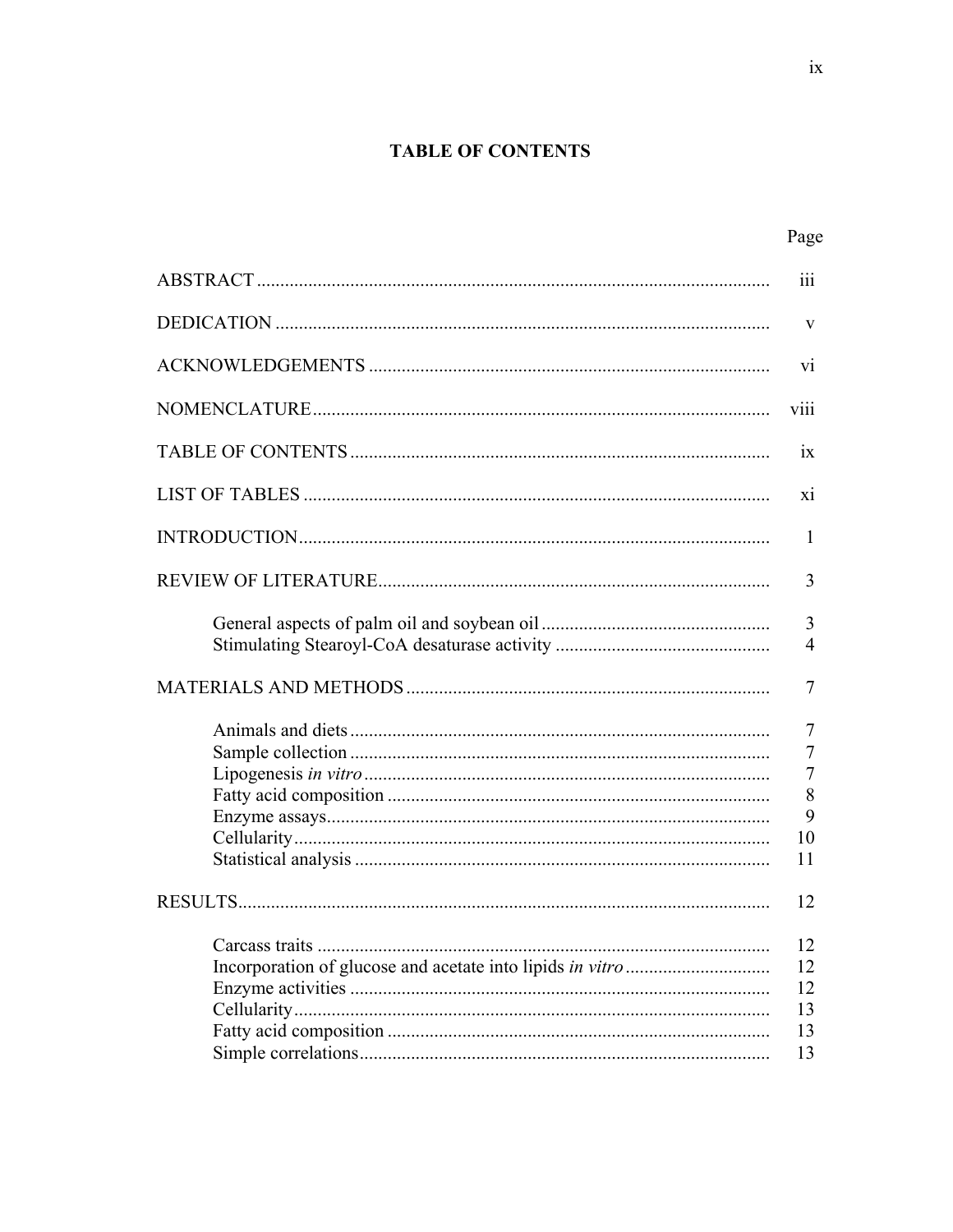# Page

|                                                                             | 14                   |
|-----------------------------------------------------------------------------|----------------------|
| Effects of seed oils on fatty acid composition of muscle and adipose tissue | 14<br>15<br>18<br>20 |
|                                                                             | 23                   |
|                                                                             | 25                   |
|                                                                             | 32                   |
|                                                                             | 37                   |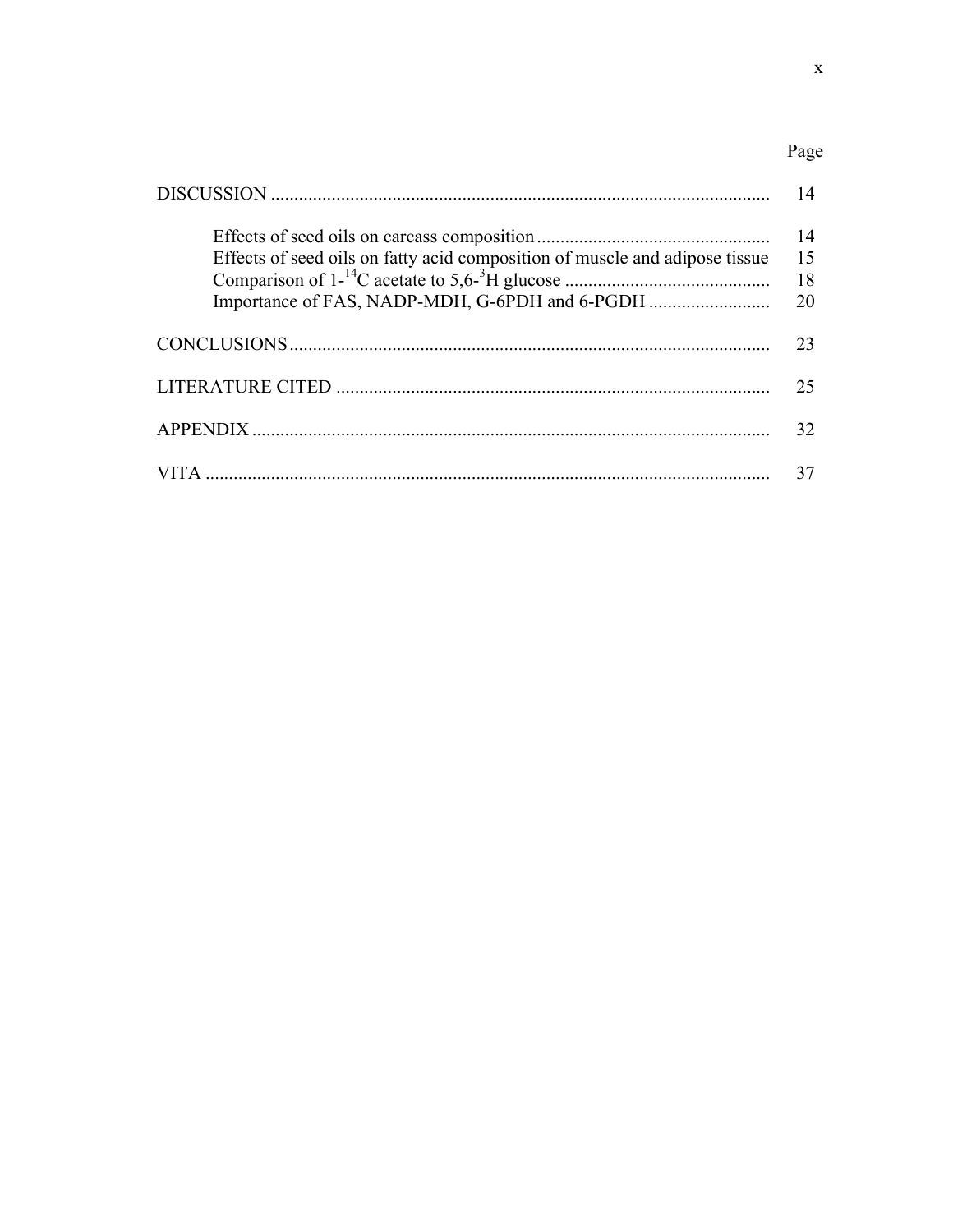## **LIST OF TABLES**

| <b>TABLE</b>   |                                                                                                                                                      | Page |
|----------------|------------------------------------------------------------------------------------------------------------------------------------------------------|------|
| 1              | Ingredients and chemical composition of the high-energy, corn-based                                                                                  | 32   |
| 2              | Carcass characteristics of Angus steers at different times on a high-                                                                                | 33   |
| 3              | Adipose tissue cellularity, glucose and acetate incorporation into lipids<br>and adipogenic enzyme activity in subcutaneous adipose tissue of steers | 34   |
| $\overline{4}$ | Fatty acid composition of subcutaneous adipose tissue and muscle of<br>control steers and steers fed palm oil and soybean oil (g/100g total lipids)  | 35   |
| 5              |                                                                                                                                                      | 36   |
|                |                                                                                                                                                      |      |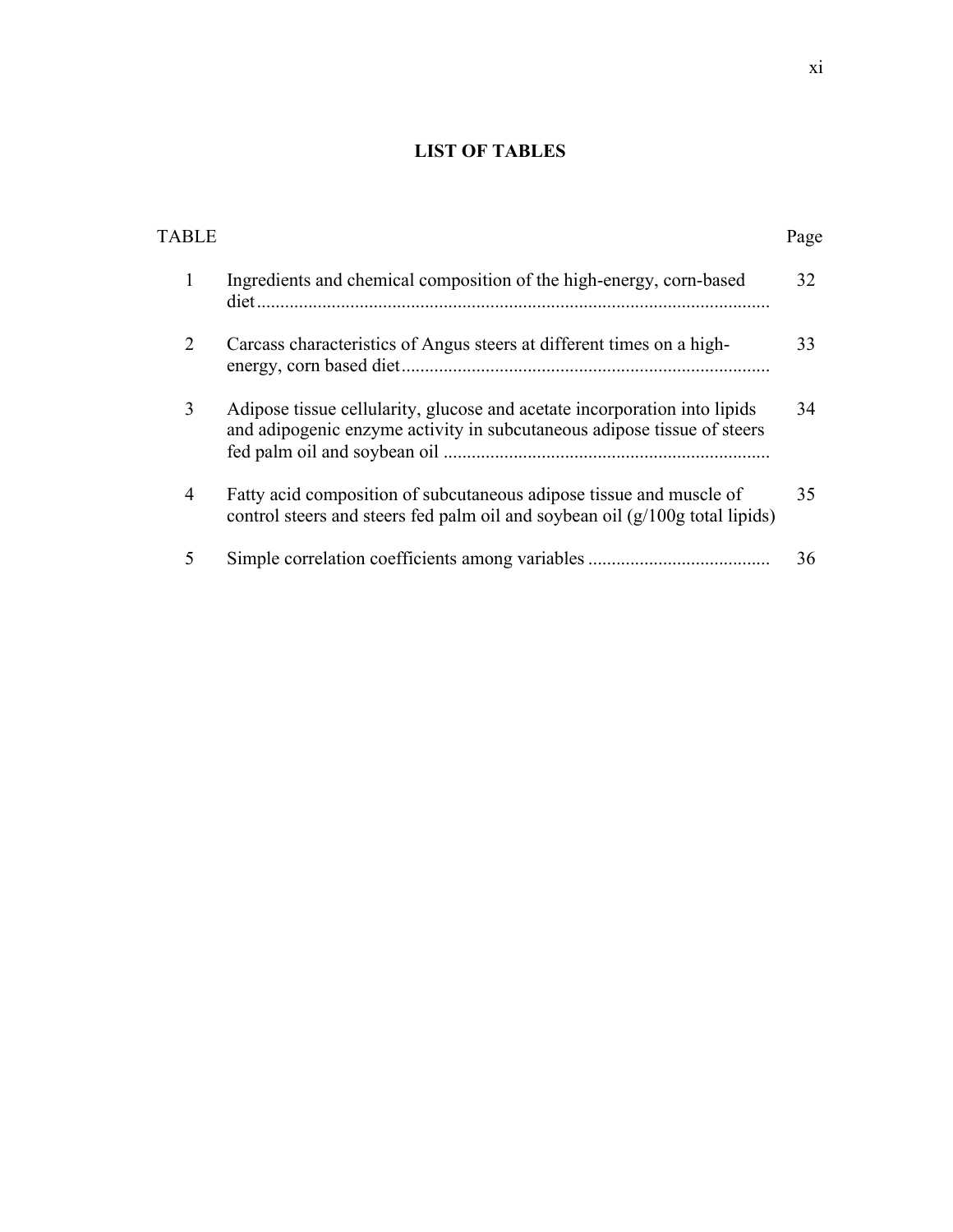#### **INTRODUCTION**

Beef producers would prefer to produce high quality meat with adequate marbling to both maximize profit and satisfy consumers. Factors that determine meat quality include eating quality, taste, and healthfulness, especially as related to the amount and type of fat. Variation in fatty acid composition of adipose tissue affects meat quality, determines the firmness/oiliness of adipose tissue and the stability of muscle, all of which affect flavor and meat color. Thus, fat and associated fatty acids from adipose tissue or muscle contribute to meat quality, and are important in determining the nutritional value of meat (Wood et al., 2008).

In recent years, lipid composition and fat from beef has become a subject of general interest because its close relationship with human health, particularly cardiovascular disease (Williamson and Stewart, 2005). Nutritional benefits of beef have been over-shadowed due to high levels of saturated fatty acids (relative to plant oils). Concentrations of polyunsaturated fatty acids (PUFA), which lower blood cholesterol concentrations, are low in meat (Prates et al., 2007). For these reasons, previous studies examined ways to manipulate the quality of meat and alter fatty acid composition, in particular through dietary changes (Fisher et al., 2003). One study (Pavan and Duckett, 2007) reported that feeding steers a high concentrate diet with a corn oil supplement increased lipid deposition rates and modified the fatty acid composition in subcutaneous (s.c.) adipose tissue. Andrae et al. (2001) did not observe

 $\overline{a}$ 

This dissertation follows the style and format of the Journal of Animal Science.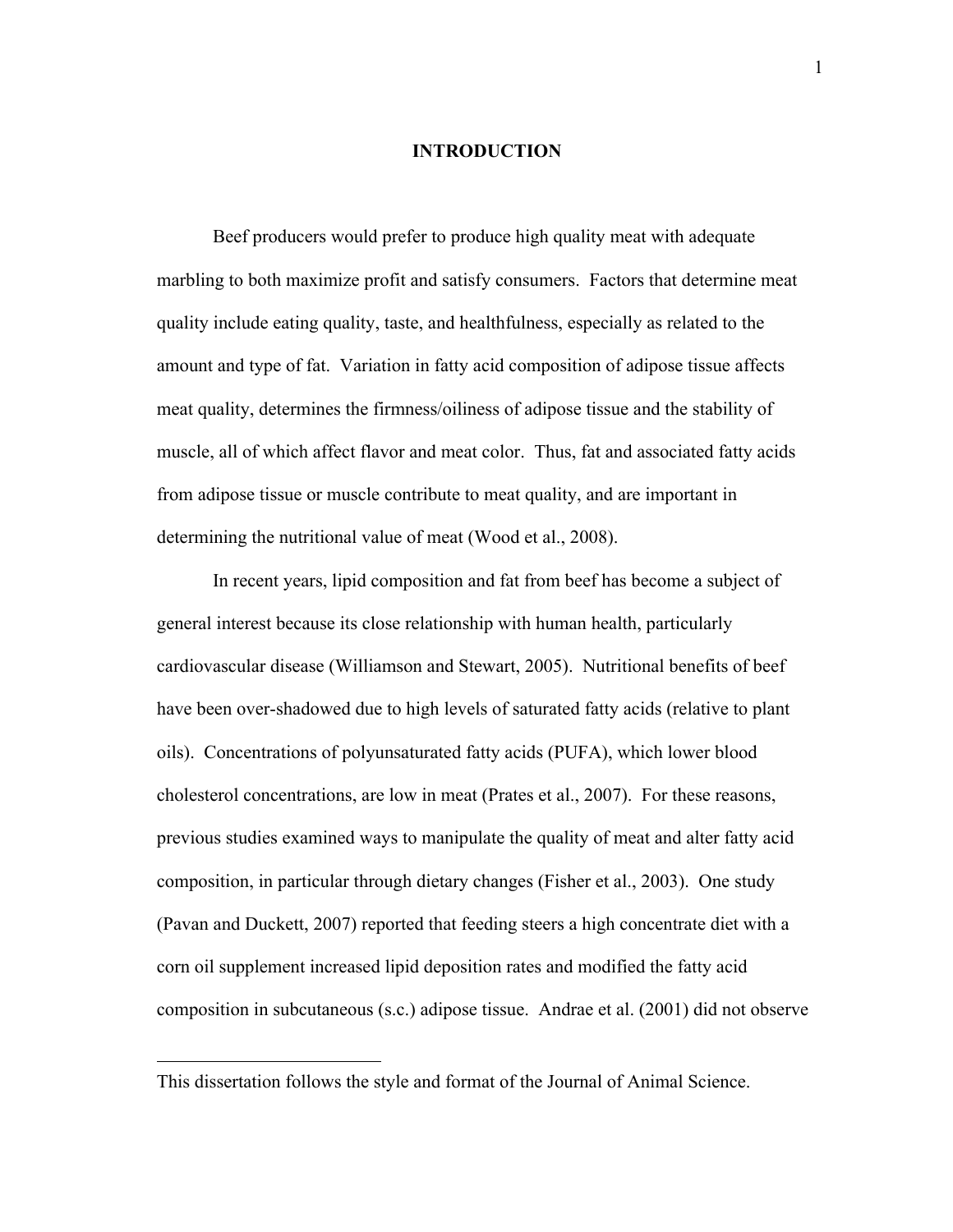changes in the percentage of stearic acid (18:0) or oleic acid (18:1n-9) when typical corn diets were replaced by high-oil corn diets. In contrast, Gillis et al. (2004) reported that when heifers were fed a high concentrate diet with 4% corn oil for 60 d, conjugated linoleic acid (CLA) concentrations increased marginally and oleic acid and total monounsaturated fatty acid (MUFA) concentrations in adipose tissues decreased.

Previous research conducted in our laboratory indicated that there was a depression in saturated fatty acid (SFA) concentration in s.c. adipose tissue due to an increase in stearoyl Co-A desaturase (SCD) gene expression in corn-fed steers (Chung et al., 2007). This effect is similar to the effects of SFA on hepatic SCD activity in humans (Adams et al., 2010), and the study (Adams et al., 2010) suggested that feeding diets abundant in either palmitic acid (16:0) or stearic acid may increase the adipose tissue concentration of oleic acid by stimulating SCD activity.

The effect of palm oil, which is rich in palmitic acid, on meat marbling and fatty acid composition in steers has been controversial. However, it seems to cause an increase of oleic acid in adipose tissue and promote adipocyte differentiation. Adipose tissue contains enzymes that actively elongate palmitic acid to stearic acid, which consequently is desaturated to oleic acid. Increased concentration of oleic acid will increase the healthiness of meat (Adams et al., 2010; Gilmore et al., 2011) and may also increase marbling score. Steers with higher marbling score will grade higher, and this consequentially will likely increase carcass value. Therefore, we hypothesize that palm oil will improve marbling deposition and increase oleic acid in beef.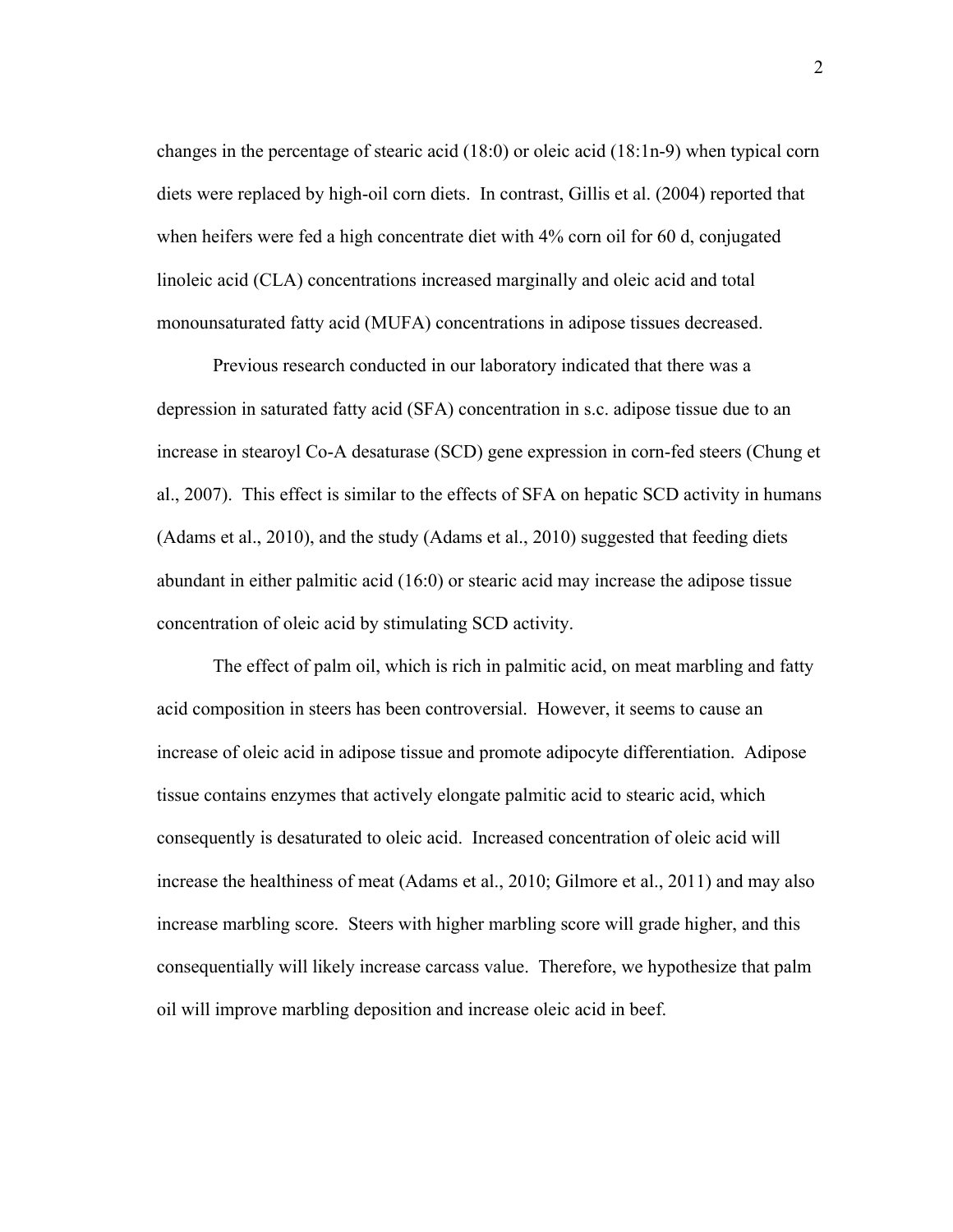#### **REVIEW OF LITERATURE**

*General aspects of palm oil and soybean oil.* Palm oil, derived from the fruits of palm trees, is edible plant oil and is one of the more saturated plant oils (Chen et al., 2011; Lopes et al., 2011). Palm oil contains several saturated and unsaturated fats including palmitic acid (44%), stearic acid (5%), oleic acid (39%), linoleic acid (18:2n-6); (10%) and α-linolenic acid (18:3n-3); (0.3%); (Cottrell, 1991). Palmitic acid is located in the sn-1 and sn-3 positions of the glycerol backbone in palm oil triglycerides (TG); (Clifton, 2011).

Dietary composition of fatty acids is known to impact human health. According to the World Health Organization, increased consumption of palmitic acid increases the higher risk of developing cardiovascular diseases, classifying it in the same category as trans-fatty acids (World Health Organization, 2003). Earlier research (Nestel et al., 1978) investigated the effects of several varieties of fat in ruminants and demonstrated a marked increase in plasma cholesterol concentration when palm oil supplements were fed to sheep and goats. Sheep fed palm oil had the greatest increase in cholesterol in the intestinal wall and serum (Nestel et al., 1978). Also, high forage diets supplemented with palm oil increased total cholesterol, high-density lipoprotein (HDL), and nonesterified fatty acids in ram lambs (Lough et al., 1994). Sharp increase in plasma lipids and carcass fat deposition were observed when palm oil was added to high-forage diets of growing ram lambs (Lough et al., 1994).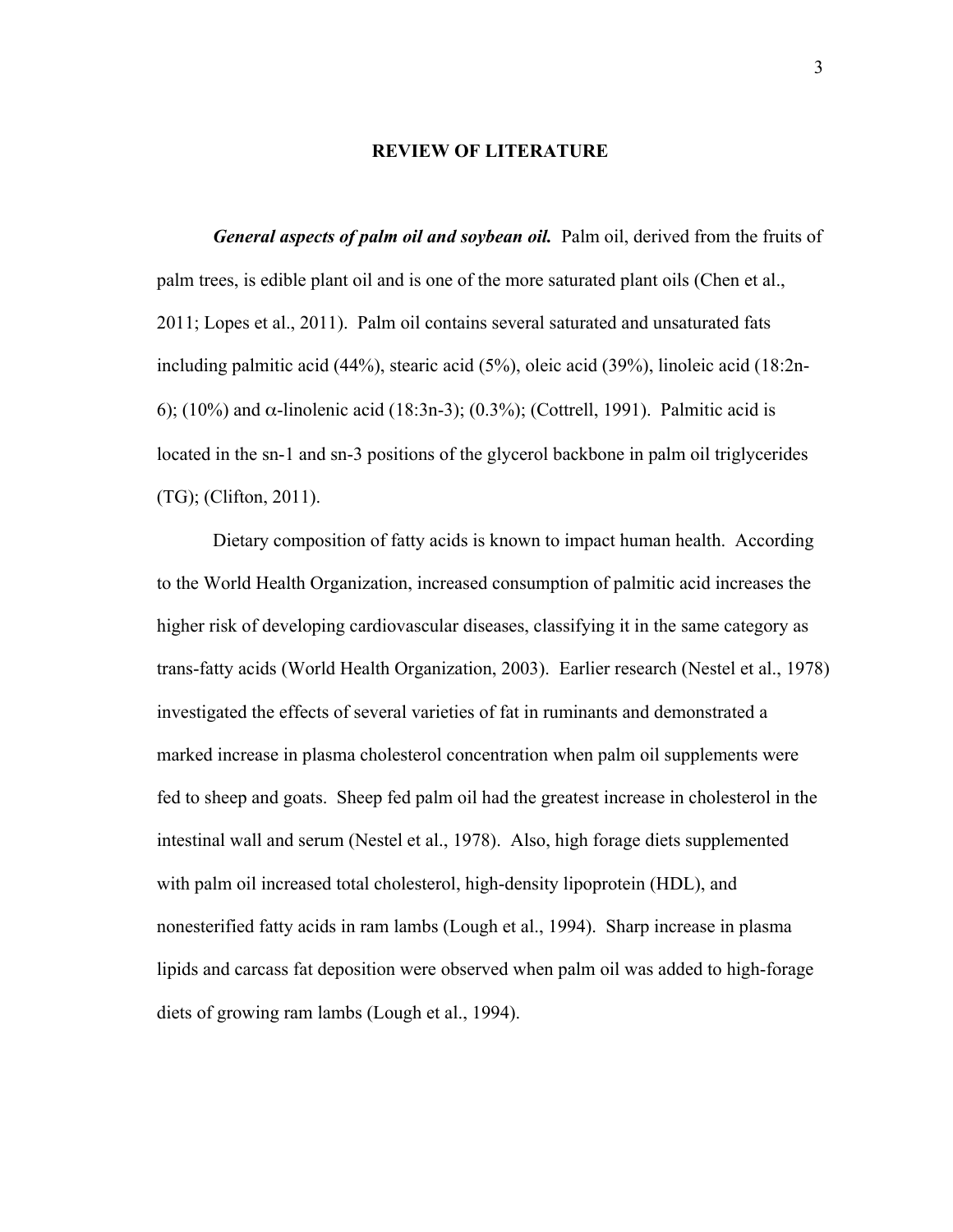Another study (Partida et al., 2007) concluded that palm oil supplement did not increase the level of SFA in intramuscular fat in beef and PUFA/SFA ratios were in the normal range, below 0.4% (Wood et al.,2003). In an earlier study, ram lambs fed palm oil had more SFA in intramuscular fat, mainly due to an increase in palmitic acid (Solomon et al., 1992).

Soybean oil, one of the most widely consumed cooking oils, consists of linoleic acid (51%),  $\alpha$ -linolenic acid (7~10%), oleic acid (23%), stearic acid (4%), and palmitic acid (10%); (Poth 2002). Supplementary linoleic acid increases HDL:LDL ratio in humans, whereas the effect of oleic acid is comparatively small (Katan et al., 1994). Mardron et al. (2002) indicated that adipose tissue contained more linoleic acid, a key substrate in rumen biohydrogenation, and stearic acid, and contained less palmitic and oleic acids in steers fed extruded full-fat soybeans. Extruded soybeans increased the concentration of CLA in meat. Ludden et al. (2009) indicated that fatty acid composition of s.c. adipose tissue in beef steers fed soybean oil was not different in stearic acid, oleic acid, or CLA, although palmitic acid concentration was increased by soybean oil.

*Stimulating Stearoyl-CoA desaturase activity.* Stearoyl-CoA desaturase plays a major role in bovine adipocyte hypertrophy (Smith et al., 1999). Stearoyl-CoA desaturase is a delta-9 fatty acid desaturase, which is encoded by the SCD gene. Stearoyl-CoA desaturase catalyzes the synthesis of MUFA by inserting a double bond in the  $\Delta^9$  positions (Bernert and Sprecher, 1977), and functions as a key regulator of metabolism (Flowers and Ntambi, 2008). Activity of SCD is positively correlated with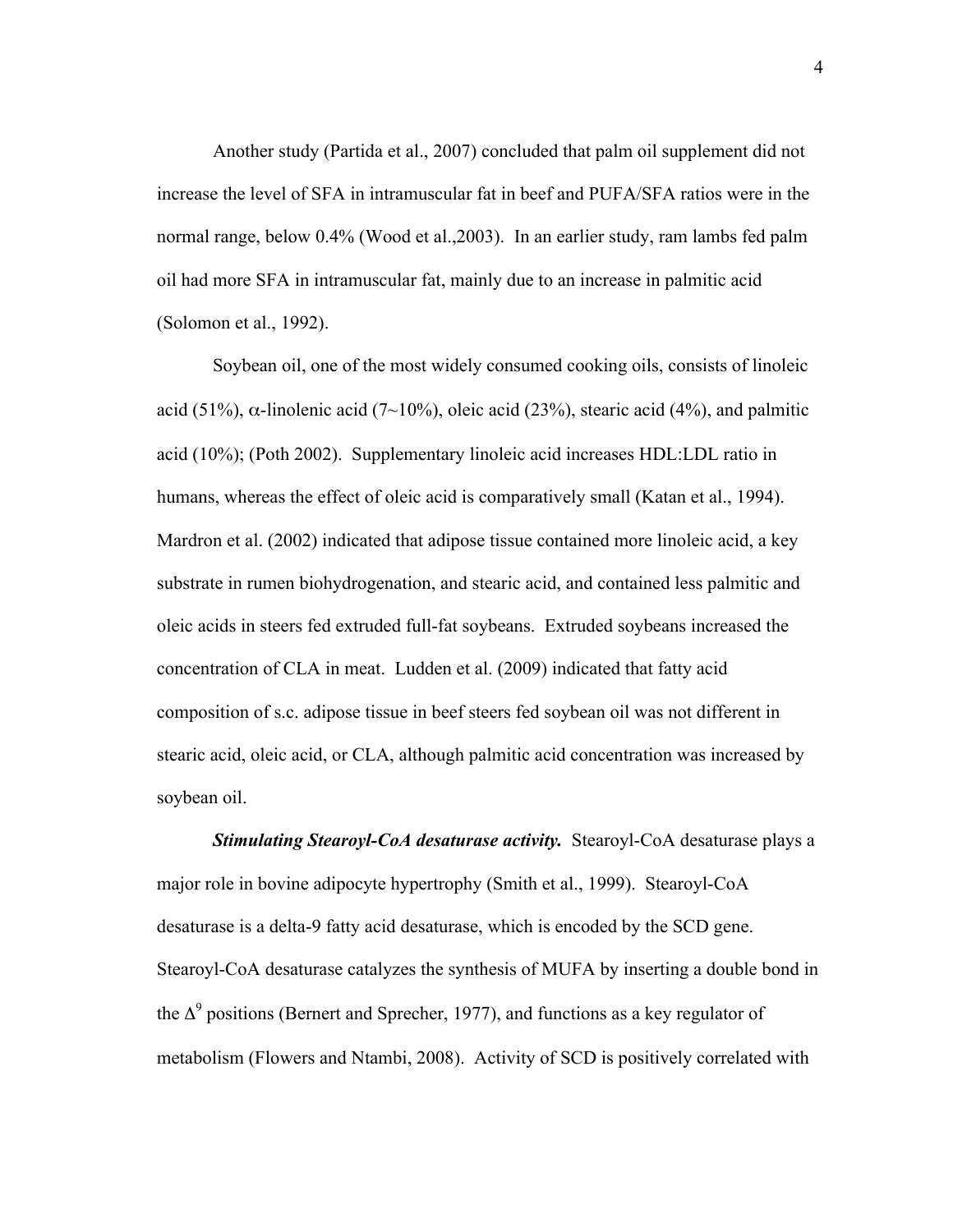MUFA and negatively correlated with SFA concentrations. Onset of SCD gene expression is regarded as indicative of terminal differentiation in preadipocytes (Casimir and Ntambi, 1996). Palmitoyl-CoA and stearoyl-CoA are preferred substrates and these are desaturated to palmitoleoyl-CoA and oleoyl-CoA, respectfully. Palmitic and oleic acids are the most abundant fatty acids in cholesterol esters, phospholipids, and wax esters (Enoch et al., 1976).

When cellular SCD activity is increased, it influences fatty acid partitioning by promoting fatty acid synthesis while decreasing oxidation (Hulver et al., 2005). Modulation of SCD activity by dietary intervention or genetic manipulation significantly influences energy metabolism to affect obesity, insulin resistance, diabetes and hyperlipidemia (Flowers and Ntambi, 2008).

In bovine adipose tissue, the level of SCD gene expression indicated the extent of terminal differentiation in tailhead s.c. adipose tissue (Martin et al., 1999). Stearoyl Co-A desaturase gene expression is strongly upregulated by diets high in SFA, especially in preweaning pigs (Smith et al., 1999). Increased *cis-9, trans-11* CLA (*c9, t11* CLA) in adipose tissue of cattle fed extruded full-fat soybeans could be indicative of endogenous synthesis through SCD (Madron et al., 2002), which is comparatively active in adipose tissue than in muscle in steers (Chang et al., 1992). Chung et al. (2007) reported greater SCD activity in s.c. adipose tissue of Wagyu steers than in Angus steers, which may explain the greater MUFA:SFA ratio in Wagyu adipose tissue compared to Angus adipose tissue.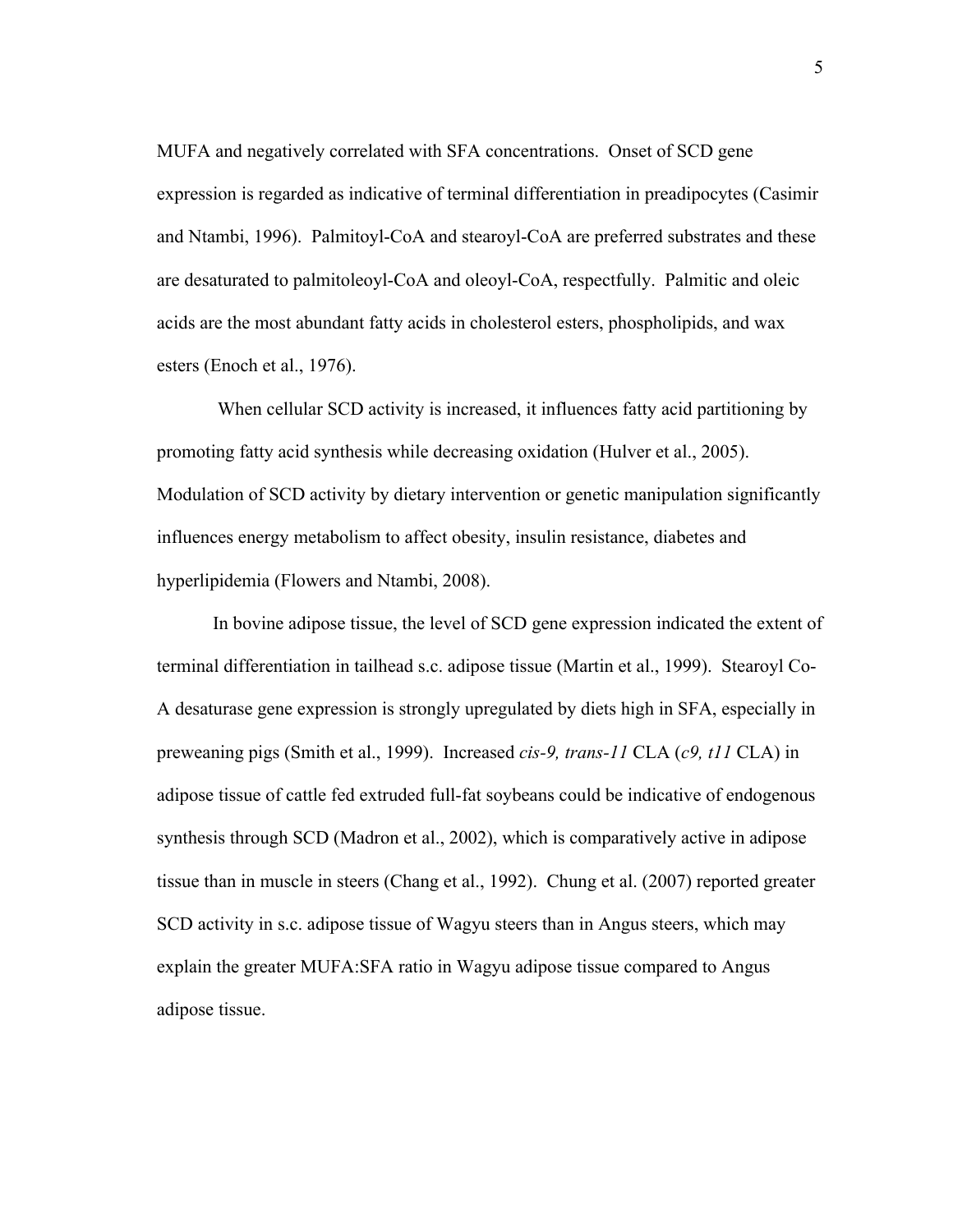In ruminants, stearic acid is the primary fatty acid available for absorption from the small intestine (Ekeren et al., 1992). Thus the contribution of SCD to regulate the fatty acid composition in ruminant tissue is particularly important (Chang et al., 1992). Stearic acid is converted to oleic acid via SCD, and oleic acid is a major component of neutral lipids in bovine adipose tissue (Wood et al., 2008). In beef, dietary oleic acid is hydrogenated mainly to stearic acid by ruminal microorganisms, so regulation of oleic acid concentration in adipose tissue and muscle is reliant upon the activity of SCD (Smith et al., 2006). Chang et al. (1992) also found that a high-oleic acid diet significantly increased a SCD activity in muscle, liver, adipose and intestines, which probably reflected the greater duodenal concentration of stearic acid in cattle fed the high-oleic acid diet (Ekeren et al., 1992). We propose that supplementing finishing diets with palm oil will elevate SCD activity, which will promote adipocyte differentiation and increase beef MUFA. Soybean oil supplementation will be used as a negative control.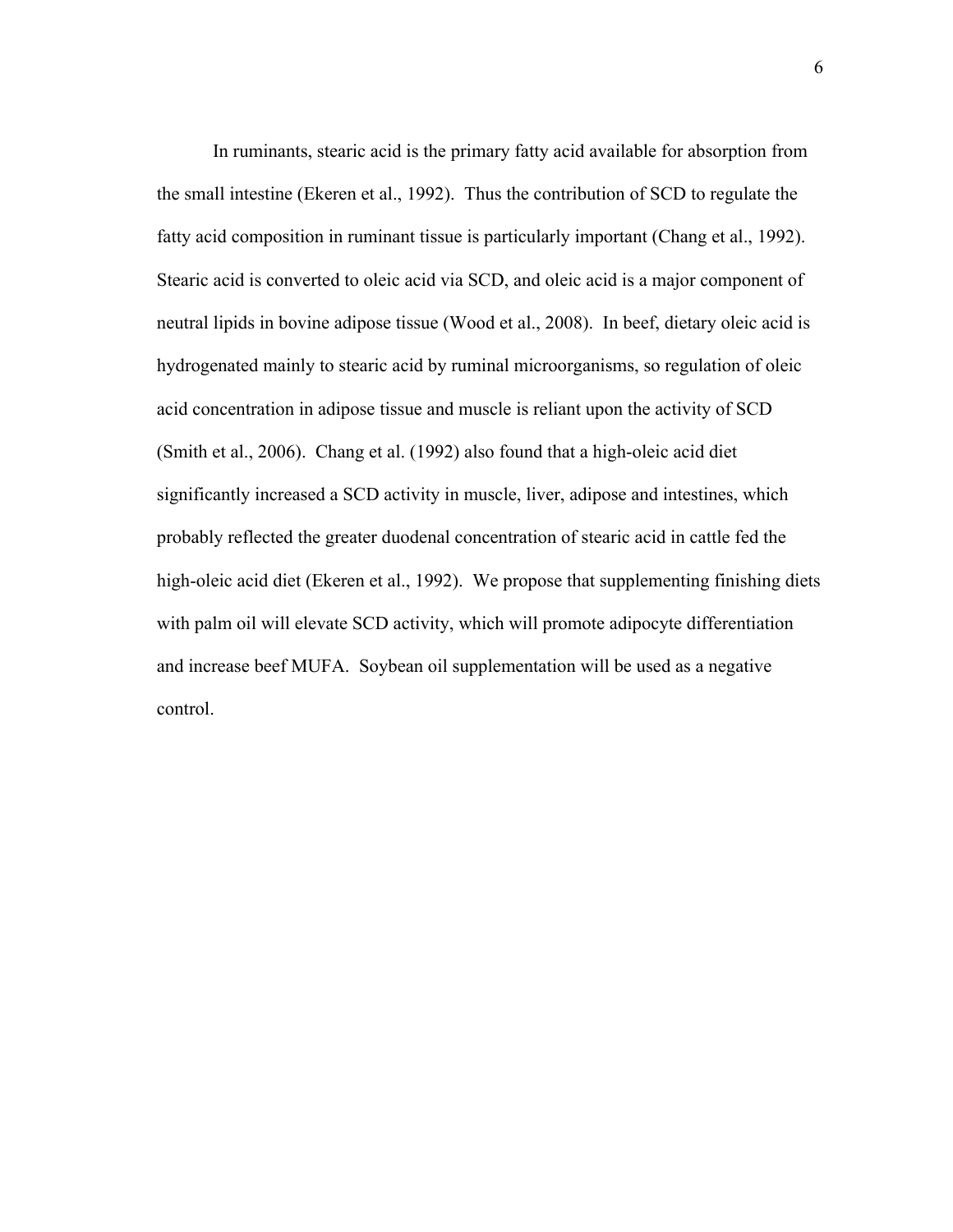#### **MATERIALS AND METHODS**

*Animals and diets.* The Texas A&M University Animal Care and Use Committee, Office of Research Compliance approved the experimental procedures for this research. Eighteen Angus steers were purchased as calves, and then transported to the Texas A&M University Research Center at McGregor. Steers were grazed on native pasture until 12 mo of age. At 15 mo of age (approximately 340 kg BW), steers were allotted randomly to three treatments (n=6, per treatment): a basal diet without additional fat, basal diet plus 3% palm oil (rich in palmitic acid), or basal diet plus 3% soybean oil (rich in polyunsaturated fatty acids). Supplemental fats were added as top dressing to the basal diet at feeding. Steers were fed their treatments for 10 wk until an average BW of 500 kg. At that time, the steers were harvested at the Texas A&M University Rosenthal Meat Science and Technology Center, in College Station, TX.

*Sample collection.* Subcutaneous adipose tissue samples were obtained from the  $8<sup>th</sup>$  to  $11<sup>th</sup>$  rib section immediately after the hide was removed (approximately 20 min postmortem), and were placed in oxygenated 37°C, Kreb Henseleit buffer (KHB) containing 5 mM glucose and transported to the laboratory. Other samples were snap frozen in liquid nitrogen and stored at -80°C for measurement of adipose tissue cellularity, fatty acid composition, and adipogenic enzyme activities.

*Lipogenesis in vitro.* At sample collection, 3-h *in vitro* incubation was conducted with s.c. adipose tissue  $(\sim 100 \text{ mg})$  as described previously (Martin et al., 1999), and adipose tissue explants were incubated with  $[1^{-14}C]$  acetate and  $[5,6 -$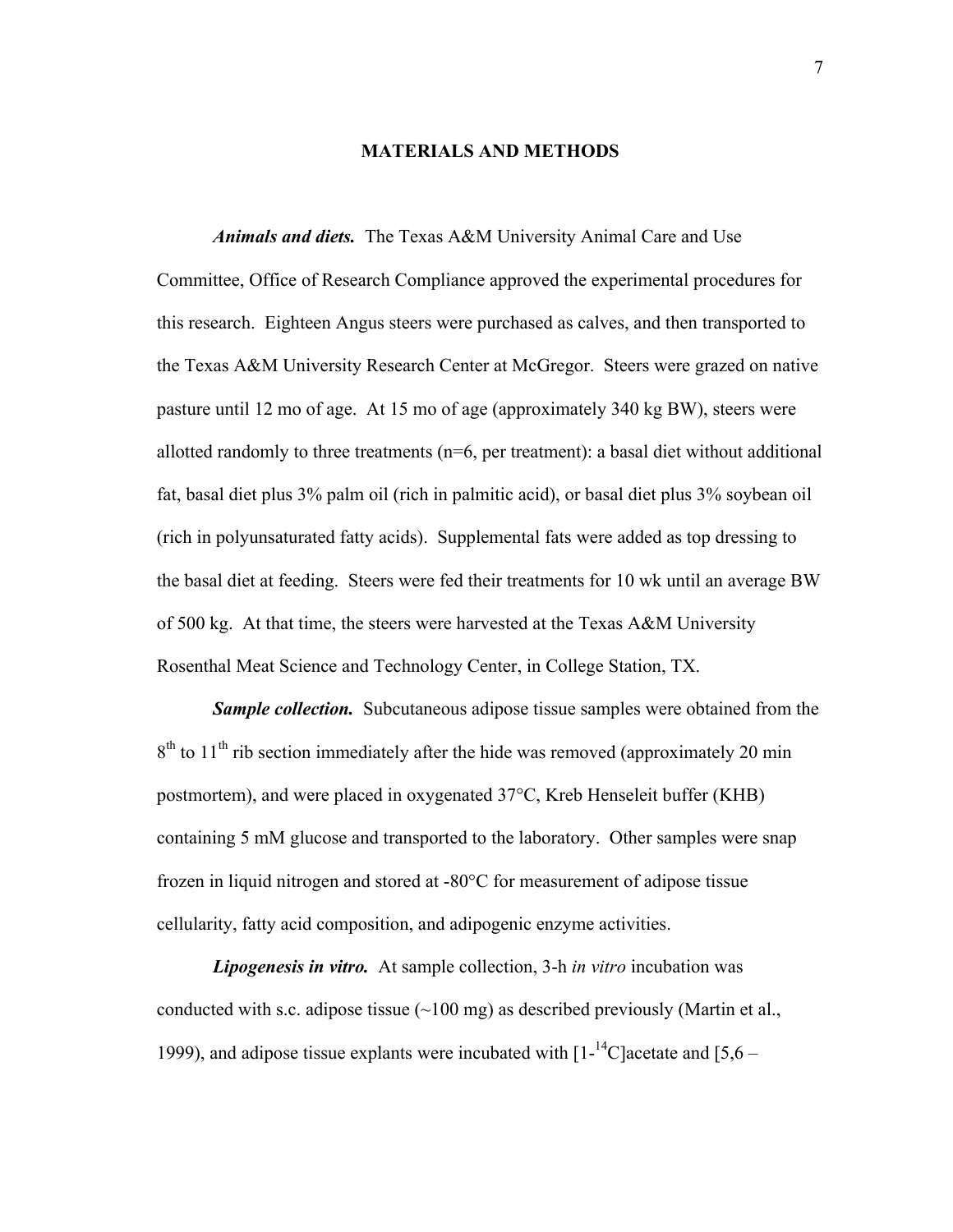${}^{3}$ H]glucose. Scintillation vials for measurement of lipogenesis contained 5 m glucose, 5 m acetate, 10m HEPES, 1  $\mu$ Ci/mL [5,6-<sup>3</sup>H]glucose and 1  $\mu$ Ci/mL[1-<sup>14</sup>C] sodium acetate (American Radiolabeled Chemicals, Inc) and KHB buffer. Adipose tissues were incubated in 3 mL of media for 3 h at 37.5°C in a shaking water bath. Neutral lipids in adipose tissues were extracted using the procedure of (Folch et al., 1957) evaporated to dryness, and resuspended in 10 mL of scintillation cocktail (Bio-safe2, Research Product international Corp., Mount Prospect, IL). Radioactivity of lipid extracts was counted with a scintillation counter (Packard 1600TR Liquid Scintillation Analyzer, Downers Grove, IL). Results were reported as  $n \text{mol}/10^5$  cells.

*Fatty acid composition***.** Adipose tissue lipids were extracted by the modification of Folch method (Folch et al., 1957). Approximately 100 mg of tissue was homogenized with 5.0 mL of chloroform: methanol  $(2:1, v/v)$  in a homogenizer (Brinkmann Insruments, Westbury, NY). Total volume of homogenate was adjusted to 15 mL by adding chloroform:methanol solution. After sitting at room temperature for 30 min, the homogenate was vacuum filtered through a sintered glass filter funnel fitted with a glass microfibre filter, 691 (VWR International, England) into a glass test tube, and 8 mL of 0.74% KCl (w/v) added into the tube. Filtered sample was vortexed for 30 sec and centrifuged at  $2,000 \times g$  for 15 min for separation. After discarding the upper aqueous phase, the lower phase was evaporated at 60°C with a nitrogen flushing evaporator. Total extracted lipid was used for fatty acid analysis.

Fatty acids were methylated by the modification of (Morrison and Smith, 1964). Approximately 100 mg of total lipids extract were taken into another glass tube. Lipid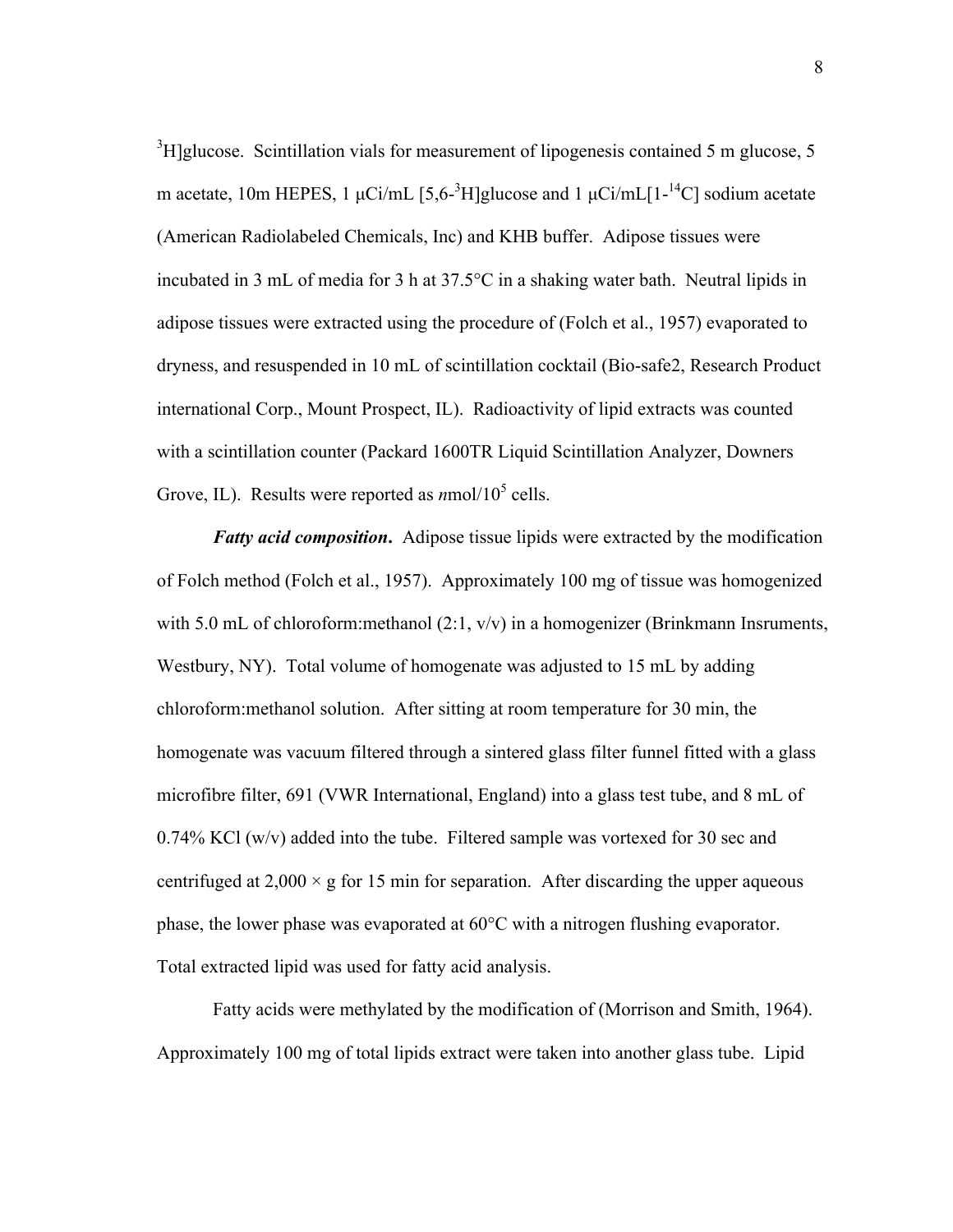was mixed with 1 mL of 0.5 *N* of KOH in MeOH and heated in water bath at 70°C for 10 min. After cooling to room temperature, 1 mL of 14% BF<sub>3</sub> in MeOH (w/v) was added to sample, then heated in water bath at 70°C for 30 min and sit at room temperature. Two milliliters of HPLC grade hexane and saturated NaCl solution were added and vortexed for 30 sec. The upper phase was then transferred to 20 mL glass tube containing anhydrous  $Na<sub>2</sub>SO<sub>4</sub>$  to remove aqueous molecules. Total volume of hexane was determined for optimal fatty acid methyl ester (FAME) concentrations. FAME was analyzed by GC-FID (model CP-3800 equipped with a CP-8200 autosampler, Varian Inc, CA). Separation of FAME was accomplished on a fused silica capillary column (100 m x 0.25 mm ID) (model CP-3800, Varian Inc, CA) with the helium as carrier gas (flow rate = 1.7 mL/min). One microliter of sample was injected with the split ratio of 100:1 at 270°C. Oven temperature was set at 165°C for 65 min and then increased to 235°C (2°C/min) and held for 15 min. Flame ionization detector (FID) detected the signal at 270°C. Standard (GLC 68-D, Nu-chek Prep, MN) was used to identify each peak.

*Enzyme assays.* We measured glucose-6-phosphate dehydrogenase (G-6-PDH), 6-phosphogluconate dehydrogenase (6-PGDH), and NADP-malate dehydrogenase (malic enzyme) as indices of adipogenesis. G-6-PDH and 6-PGDH were measured using the assay system by Bergmeyer (1974). A buffer containing  $0.1 \text{ mL NADP}^+$ , 0.015 mL 1  $M$  MgCL<sub>2</sub>, 0.635 mL H<sub>2</sub>0 and 1.5 mL 0.4  $M$  triethanolamine (TRA) buffer was added to each cuvette with 0.05 mL homogenate to give a total volume of 2.3 mL. Baseline activity was recorded, and 0.1 mL 6-PG was added to each cuvette to measure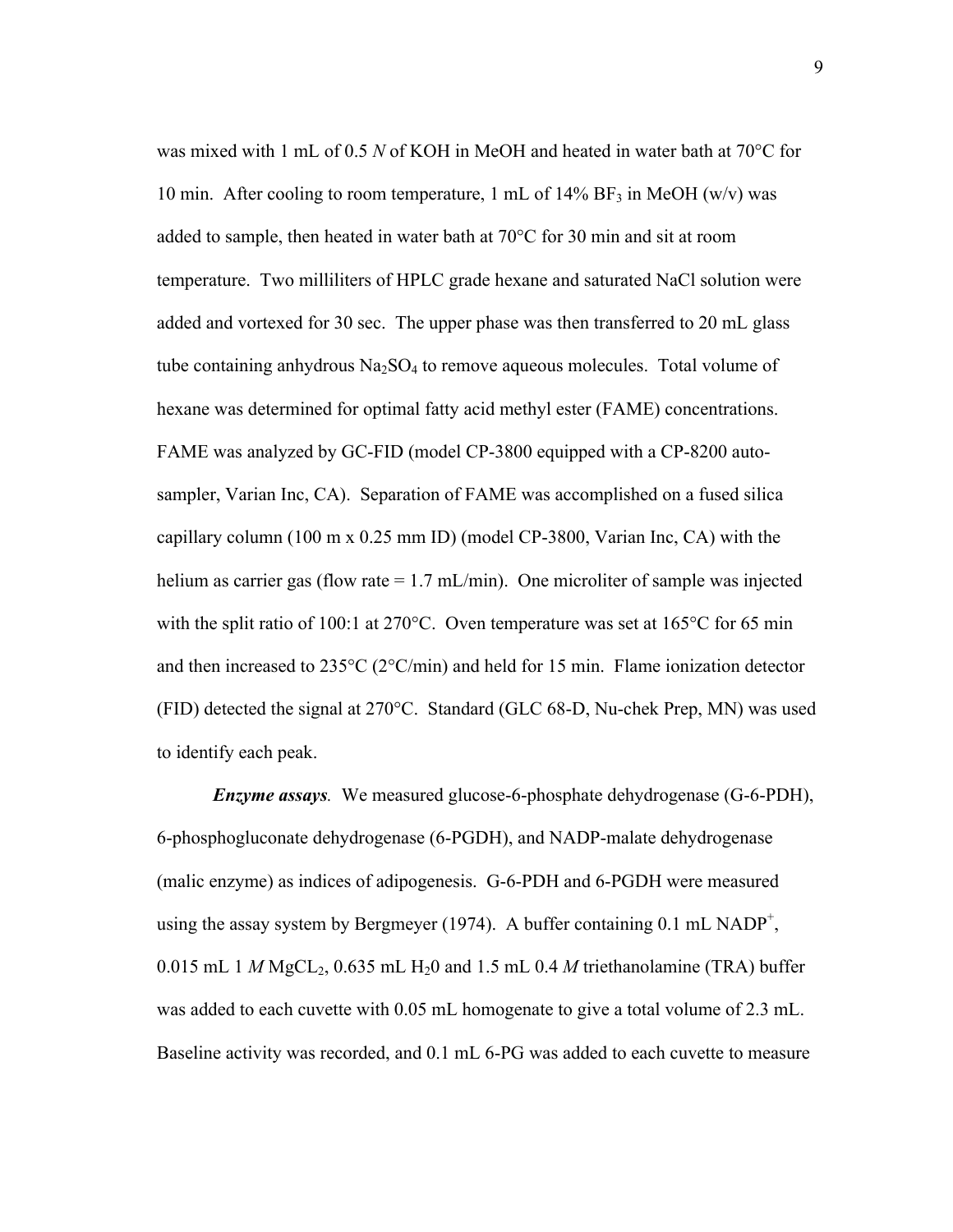the enzyme activity of 6-PGDH, which converted 6-phosphogluconate to ribulose-5-P. Rate was measured using a Beckman DU-7400 Spectrophotometer (Palo Alto, CA) set at 339nm. In the same cuvette, 0.1 mL G-6-P was added to measure the activity of G-6- PDH, which catalyzes G-6-P to 6-phosphogluconate, and the change in enzyme activity was measured.

Malic enzyme was quantified with the same procedure mentioned above. A 0.1 mL aliquot of homogenate was added into each cuvette with 0.1 mL NADP, 1.0 mL  $H_2O$ and 1.2 mL 0.4 *M* TRA buffer. Baseline activity was read on the spectrophotometer, and 0.1 mL malate was added in the same cuvette to measure malic enzyme activity. Change in absorbance was noted.

Fatty acid synthetase was measured by adding 0.1 mL homogenate to each cuvette with 0.1 mL NADPH, 0.9 mL H2O and 1.3 mL 0.4 *M* TRA buffer, the total volume was 2.4 mL. Background was recorded on the spectrophotometer, and the combination of 0.1 mL AcCoA + MalCoA was added to each cuvette. Change in absorbance was recorded.

*Cellularity.* Subcutaneous adipose tissue was collected immediately from the steers and frozen at -80°C for determination of cellularity by osmium fixation, counting, and sizing (Morrison and Smith, 1964). A 25-mg sample was sliced into sections 1 mm thick while being kept on ice at all times. Exact weights of the samples were recorded and then samples were transferred to 20 mL scintillation vials. Tissues were rinsed 3 times with 37°C 0.154 *M* NaCl at 1-h intervals to eliminate free triacylglycerol. After the last rinse, 0.5 mL of 50 mM collidine-HCl buffer (pH 7.4) was added to break up the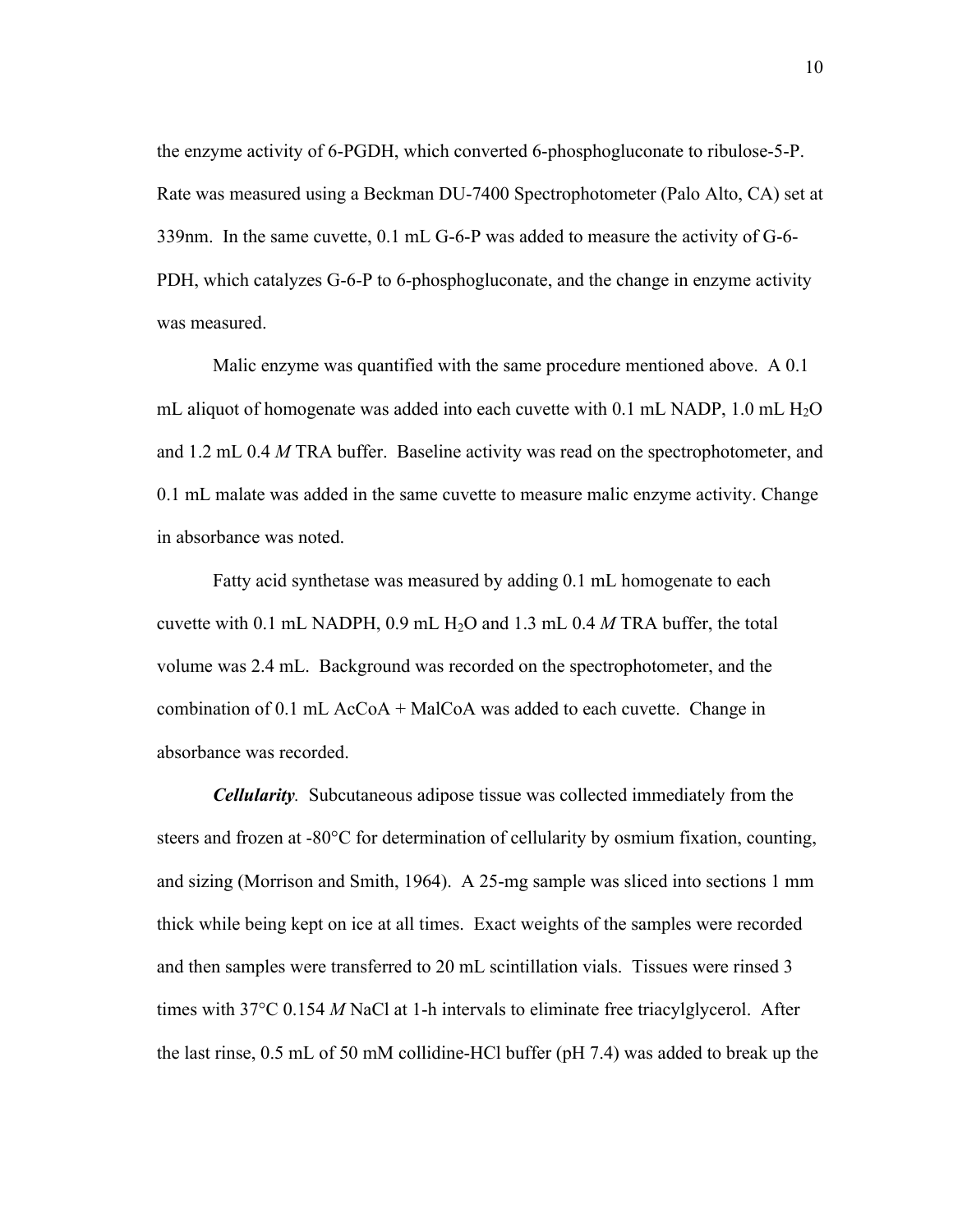tissue samples and then 0.8 mL of 3.0% osmium in collidine buffer was added. Samples were placed in 37°C water bath for 96 h with swirling occasionally. After incubation, the osmium was removed and 10 mL of 0.154 *M* NaCl were added using a Pasteur pipet. The samples were rinsed continuously with NaCl until the solution was clear. Ten milliliters of 8 *M* urea were added and incubated at room temperature for 24-96 h with occasional swirling. After degradation of connective tissue with urea, tissues were rinsed three times with 0.154 *M* NaCl. The fixed adipocytes, resuspended with 0.01% Triton in 0.154 *M* NaCl, were used for determination of cell size, volume, and cells/100 mg tissue, using a bright-field microscope (Olympus Vanox ABHS3, Olympus, Tokyo, Japan) and CCD Color Video Camera (DXC-960MD, Sony, Japan).

*Statistical analysis.* Data was analyzed using the General linear mixed models (GLMM) of SPSS statistics 20 (IBM, Armonk, NY) as appropriate for completely randomized designs. The model tested main effects of palm oil and soybean oil compared to control group. Means were separated and statistically analyzed to see if different dietary treatments had any statistical significance  $(P < 0.05)$ .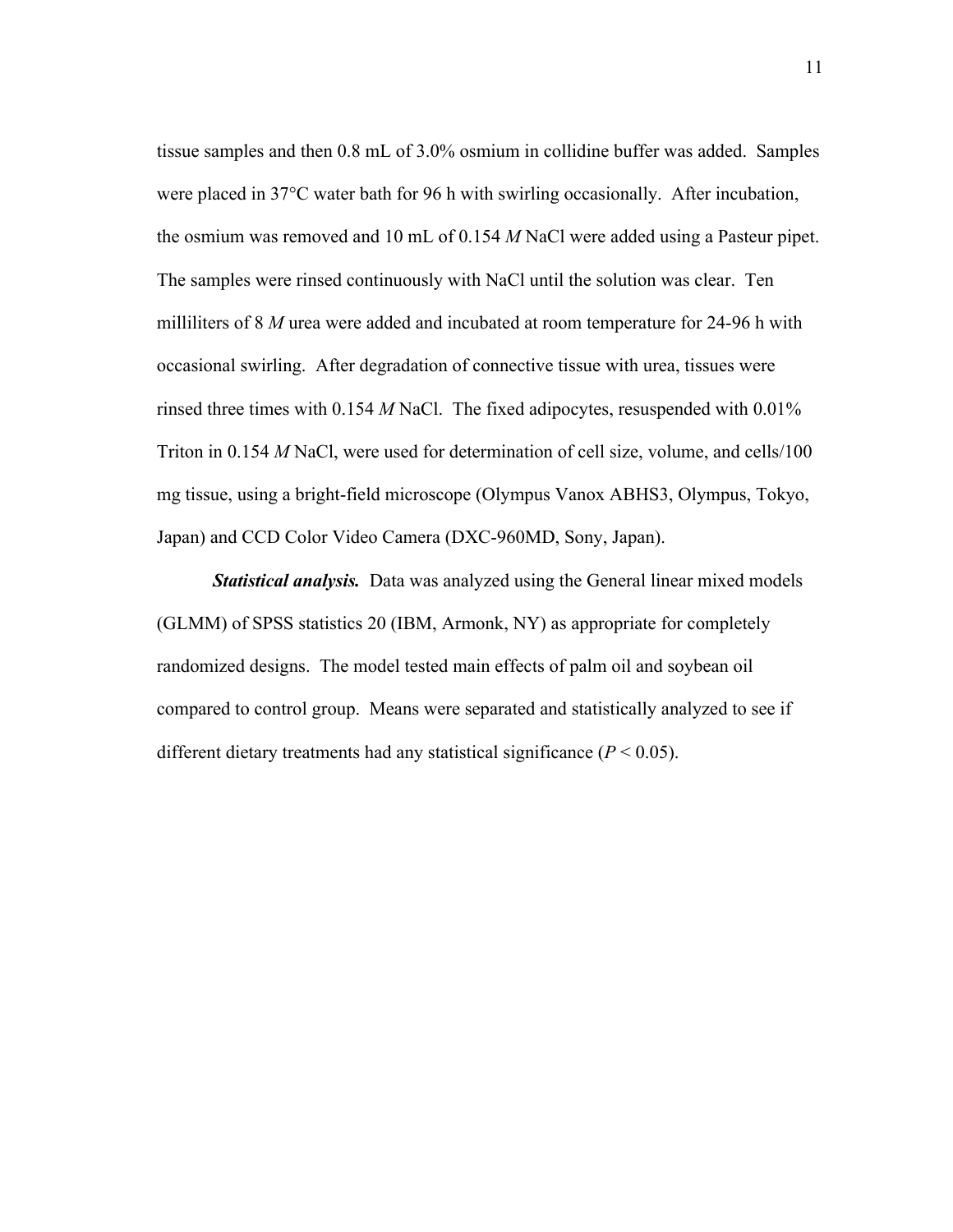#### **RESULTS**

*Carcass traits.* Neither palm oil nor soybean oil supplementation affected marbling score, quality grade, actual fat thickness, adjusted fat thickness, rib eye area (REA), kidney, pelvic and heart fat (KPH), carcass weight and yield grade (Table 2). However, overall maturity was significantly affected by supplemental palm oil. Skeletal maturity was lower by 25.9% in steers supplemented with palm oil than in steers receiving only basal diet ( $P = 0.04$ ). Lean maturity was decreased by 28.3% with palm oil treatment than with soybean oil treatment  $(P = 0.02)$ . Overall maturity in steers with palm oil supplemented was 24.2% lower than steers fed basal diet and 19.8% lower than steers fed soybean supplement respectively  $(P = 0.01)$ .

*Incorporation of glucose and acetate into lipids in vitro.* The rate of acetate incorporation into total lipids was approximately 2-fold greater than the rate of glucose incorporation in s.c. adipose tissue, so more acetate was used for lipid synthesis rather than glucose in bovine s.c. adipose tissue (Table 3). Palm oil supplementation increased lipid synthesis from glucose ( $P = 0.03$ ) whereas soybean oil supplementation had no effect on lipid synthesis from glucose, compared to the control group. Rate of acetate incorporation into lipids was much higher in steers fed palm oil that in soybean oil-fed steers ( $P = 0.03$ ).

*Enzyme activities.* Oil supplements had no effect on the activities of 6-PGDH, NADP-MDH or FAS in s.c. adipose tissue (Table 3). G-6-PDH tended to be greater in steers consuming palm oil supplement  $(P = 0.10)$ .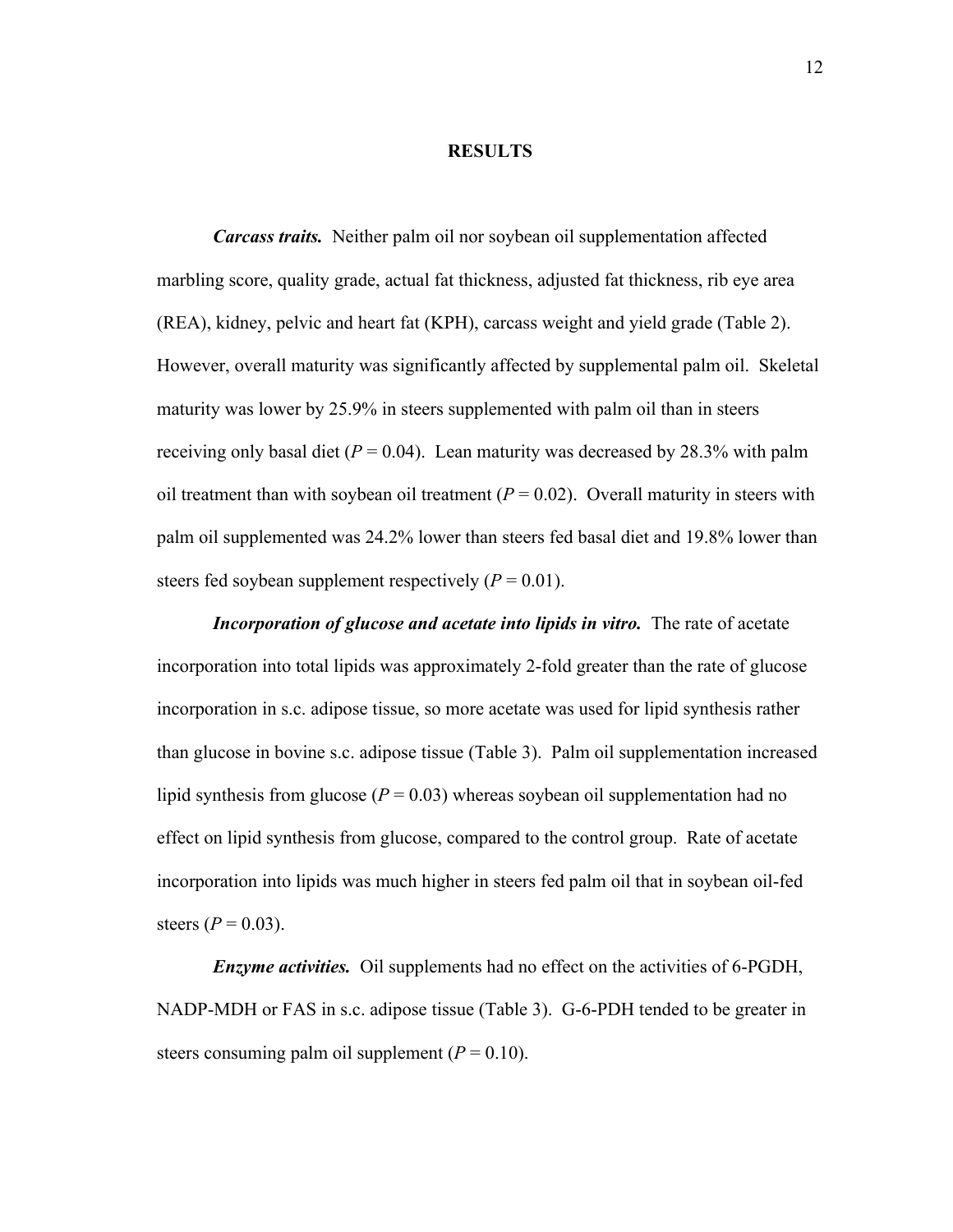*Cellularity.* Adipocyte volume in s.c adipose tissue was not affected in steers supplemented with palm oil but was decreased by soybean oil supplementation ( $P =$ 0.004); (Table 3).

*Fatty acid composition.* Myristic acid was significantly decreased by palm oil supplementation in s.c. adipose tissue ( $P = 0.04$ ); (Table 4). The *t*10, *c*12 CLA isomer and 18:3n-3 tended to be decreased by palm oil supplementation in s.c. adipose tissue (*P*  $= 0.07$  and  $P = 0.06$ , respectively). However, neither palm oil nor soybean oil affected other fatty acid concentration in s.c. adipose tissue in steers.

Palm oil supplementation decreased the concentration of  $c9$ ,  $t11$  CLA ( $P = 0.02$ ) and 18:3n-3 ( $P = 0.03$ ) in muscle (Table 4). Subcutaneous adipose MUFA ranged from 46%-49% among treatments whereas total MUFA in muscle were 43% among treatments. Total SFA concentration was greater in muscle tissue than one in s.c. adipose tissue, so the ratio of MUFA:SFA was slightly higher in s.c. adipose tissue than in muscle.

*Simple correlations.* There was no correlation between marbling scores and adjusted fat thickness (Table 5). Nor were any in vitro measures of lipid synthesis correlated with adjusted fat thickness  $(P > 0.10)$ . However, marbling score was significantly correlated with glucose and acetate incorporation into fatty acids and NADP-MDH ( $P < 0.05$ ). FAS activity tended ( $P < 0.10$ ) to be correlated with marbling scores.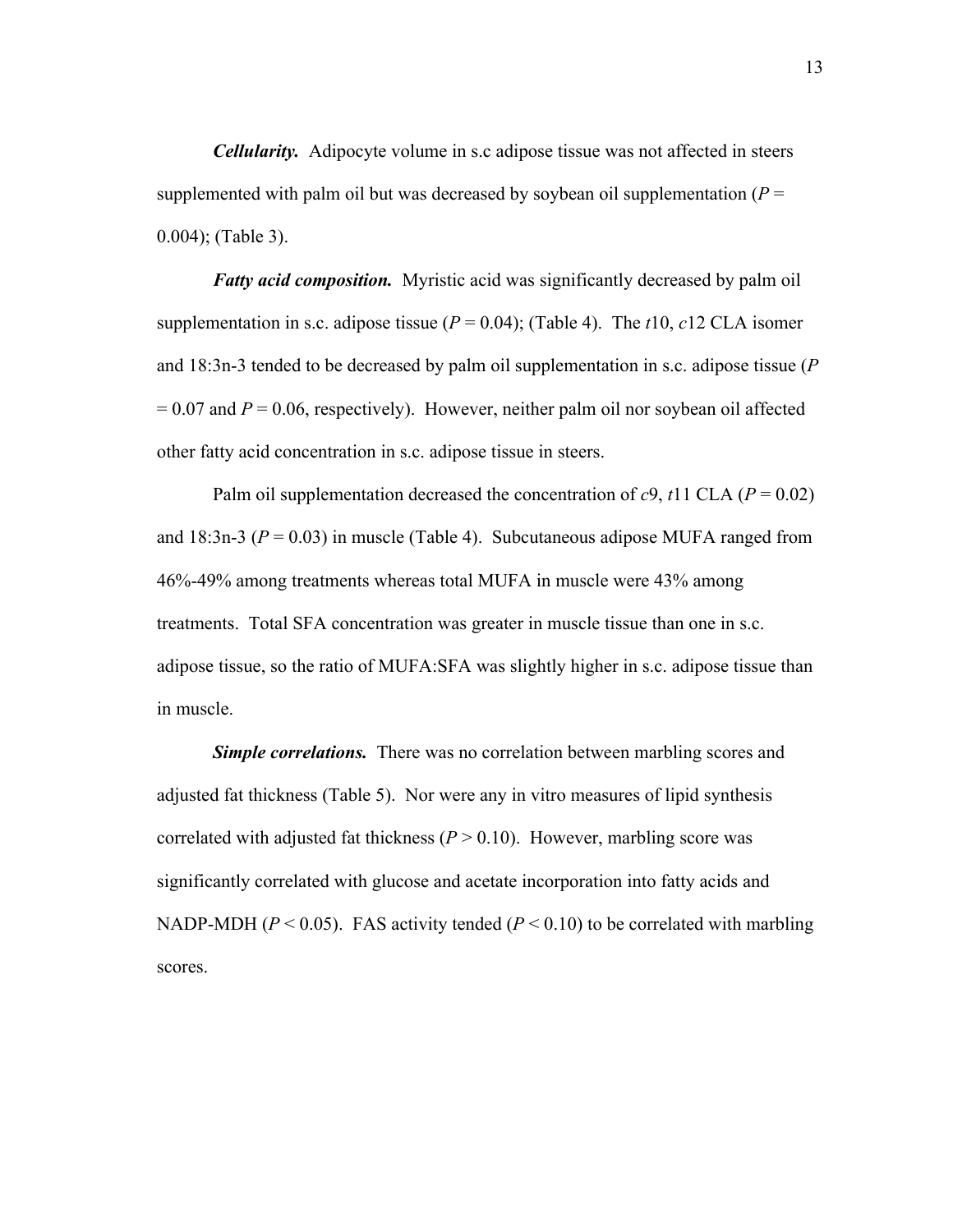#### **DISCUSSION**

*Effects of seed oils on carcass composition.* This study demonstrated that supplemental palm oil promoted adipogenesis and adiposity, whereas soybean oil supplementation had no effect on adipogenesis. Volume of s.c. adipocytes in cattle fed the palm oil diet was significantly larger than in soybean oil diet, and carcass traits also demonstrated that the palm oil-fed steers possibly had more adipocytes or larger adipocytes, as indicated by trends toward higher marbling scores and increased quality grade compared with soybean oil-fed steers.

Marbling is the important factor in determining carcass quality. Difference in marbling at the  $12<sup>th</sup>$  rib interface is closely related to the eating quality of beef (Smith et al., 2004). Consumers prefer to purchase meats with high marbling scores because greater marbling suggests more tender, juicy and flavorful meat than lower levels of marbling.

Carcass quality is calculated primarily from marbling scores and firmness of lean in relation to maturity. Thus, the evaluation of maturity (i.e., the physiological age of the carcass) is important for the determination of meat quality. Main indicators of maturity include color, size, and shape of rib bones. Also, lean tends to be darker and less tender as cattle mature. Both skeletal maturity and lean maturity were lowest in steers fed palm oil supplementation. It is possible that the saturated fatty content of muscle from cattle fed the palm oil supplement was sufficiently elevated to increase the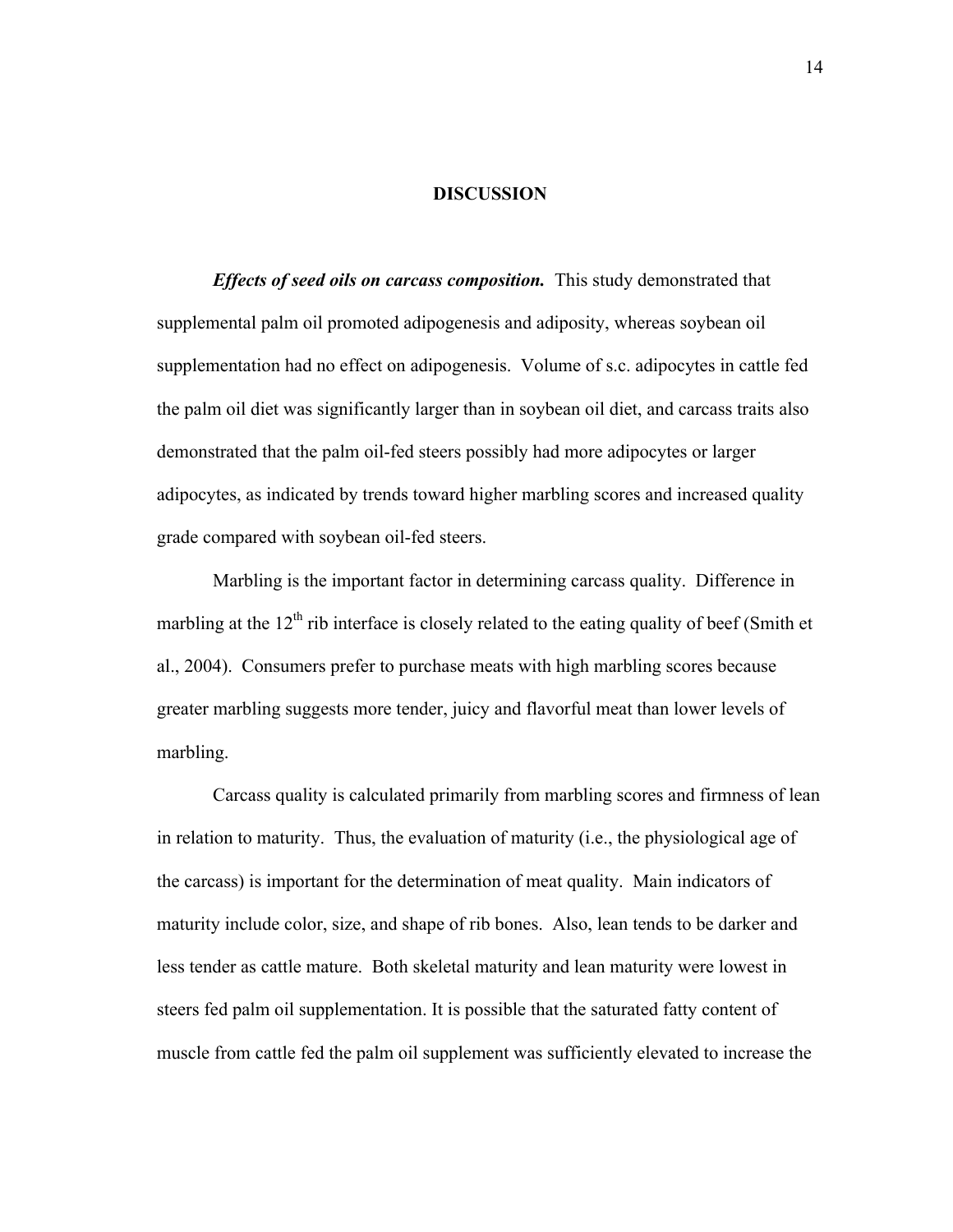melting point of the muscle lipids. This would have increased muscle firmness, resulting in a lower maturity score.

Previous research indicates that dietary supplementation with positively affected carcass composition. Partida et al., (2007) demonstrated that steers fed dietary palm oil produced more tender meat, while beef flavor of all diets remained similar. Lambs fed palm oil increased s.c. fat thickness and body wall fat thickness, and this indicated a higher degree of SFA in s.c. adipose tissue (Solomon et al., 1992). Teye et al. (2006) indicated that pigs fed palm kernel oil produced firmer fat than ones fed soyabean oil. Gillis et al. (2004) reported that a diet containing added 4% corn oil did not affect carcass characteristics including BW, fat depth, REA, yield grade and quality grade. Neither a soybean oil supplementation (Ludden et al., 2009) nor a corn-based diet (Nelson et al., 2008) affected carcass traits such as marbling scores and quality grade in steers. However, steers fed high-oil corn diet had increased marbling scores and quality grades (Andrae et al., 2001).

### *Effects of seed oils on fatty acid composition of muscle and adipose tissue.*

Palm or soybean oil did not effect on fatty acid profiles in s.c. adipose tissue. St John et al. (1991) confirmed that dietary supplementation cannot easily modify a fatty acid composition in bovine tissue. St John et al. (1987) reported that a high-oleate rapeseed diet did not significantly change the fatty acid composition of bovine s.c. adipose tissue, even though rapeseed is regarded as less susceptible to ruminant biohydrogenation.

Palm oil supplementation significantly decreased the concentration of myristic acid in s.c. adipose tissue, and tended to decrease *t*10, *c*12 CLA isomer and 18:3n-3 in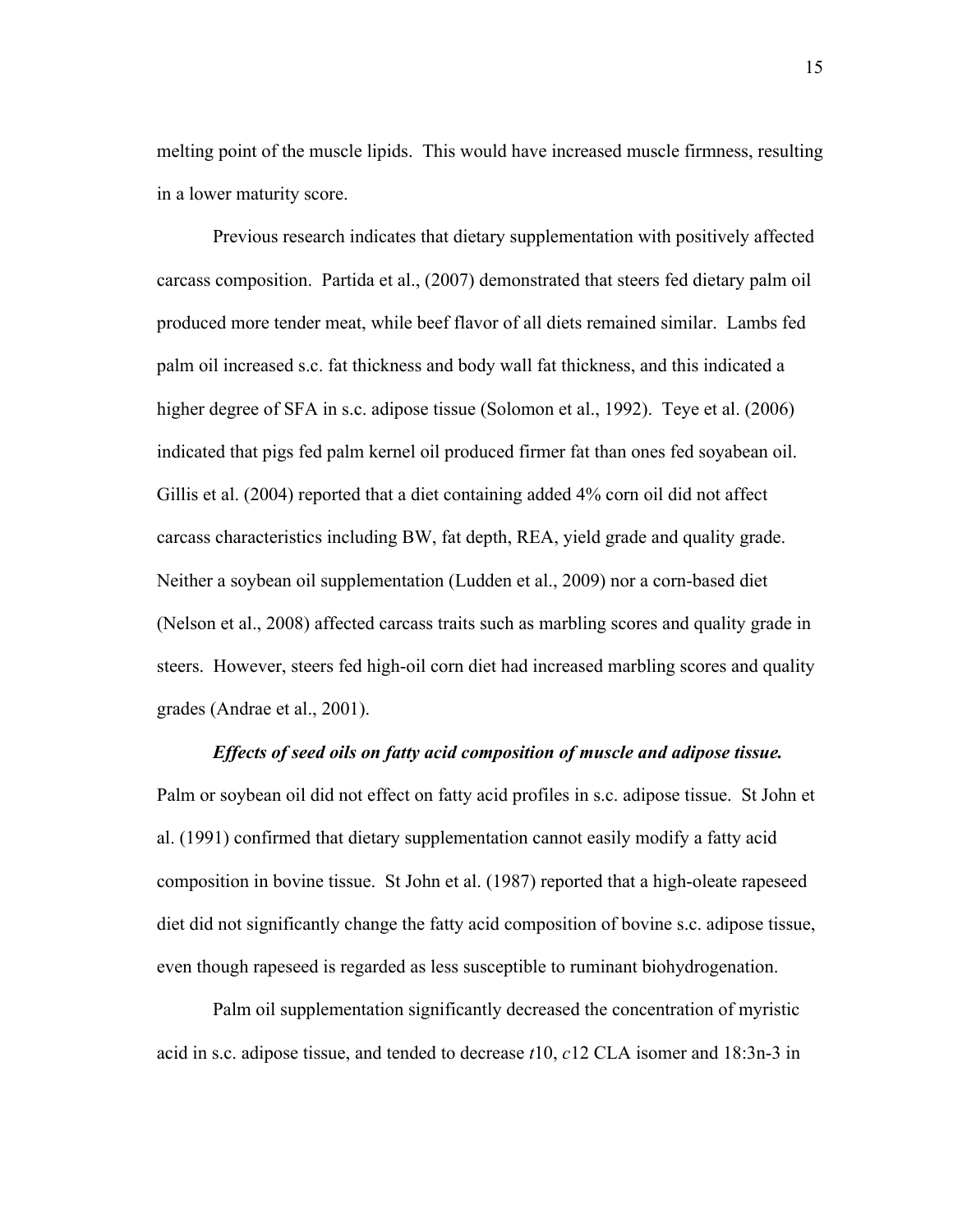our study. Pavan and Duckett (2007) demonstrated that steers with corn oil supplementation had a reduced proportion of myristic acid in s.c. adipose due to the increase of total linoleic acid intake.

Previous research has demonstrated an effect of dietary palm oil supplementation on ruminants. Rams fed palm oil had significantly more SFA in s.c. adipose tissue, mainly due to an increased palmitic acid, but palm oil lowered myristic and linolenic fatty acids (Solomon et al., 1992), similar to this study. Partida et al. (2007) demonstrated an increase in palmitic acid in intramuscular fat of bulls after supplementing hydrogenated palm oil, although the total SFA concentration remained similar to control animals.

In general, the amounts of n-3 fatty acids tended to be low in diets containing high corn or soybean because of rich linoleic acid, which is a precursor of the n-6 (Partida et al., 2007). Linoleic (18:2n-6) and a-linolenic acid (18:3n-3) are essential fatty acids, and they are important for the structure of cellular membrane and metabolic processes. Soybean oil supplementation maintained *c*9, *t*11 CLA level and increased 18:3n-3 in muscle while palm oil decreased *c*9, *t*11 CLA and 18:3n-3. Similarly, Gillis et al. (2004) demonstrated a decrease in oleic acid and total MUFA after heifers were fed corn oil or rumen-protected CLA salt, whereas total PUFA was higher in heifers supplemented with corn oil. Pavan and Duckett (2007) found that *c*9, *t*11 CLA was greater in s.c. adipose tissue of steers after an administration of corn oil supplementation. Although corn oil supplementation did not affect total SFA or the PUFA:SFA ratio, it reduced the level of myristic and palmitic acids. According to Oliveira et al. (2011), the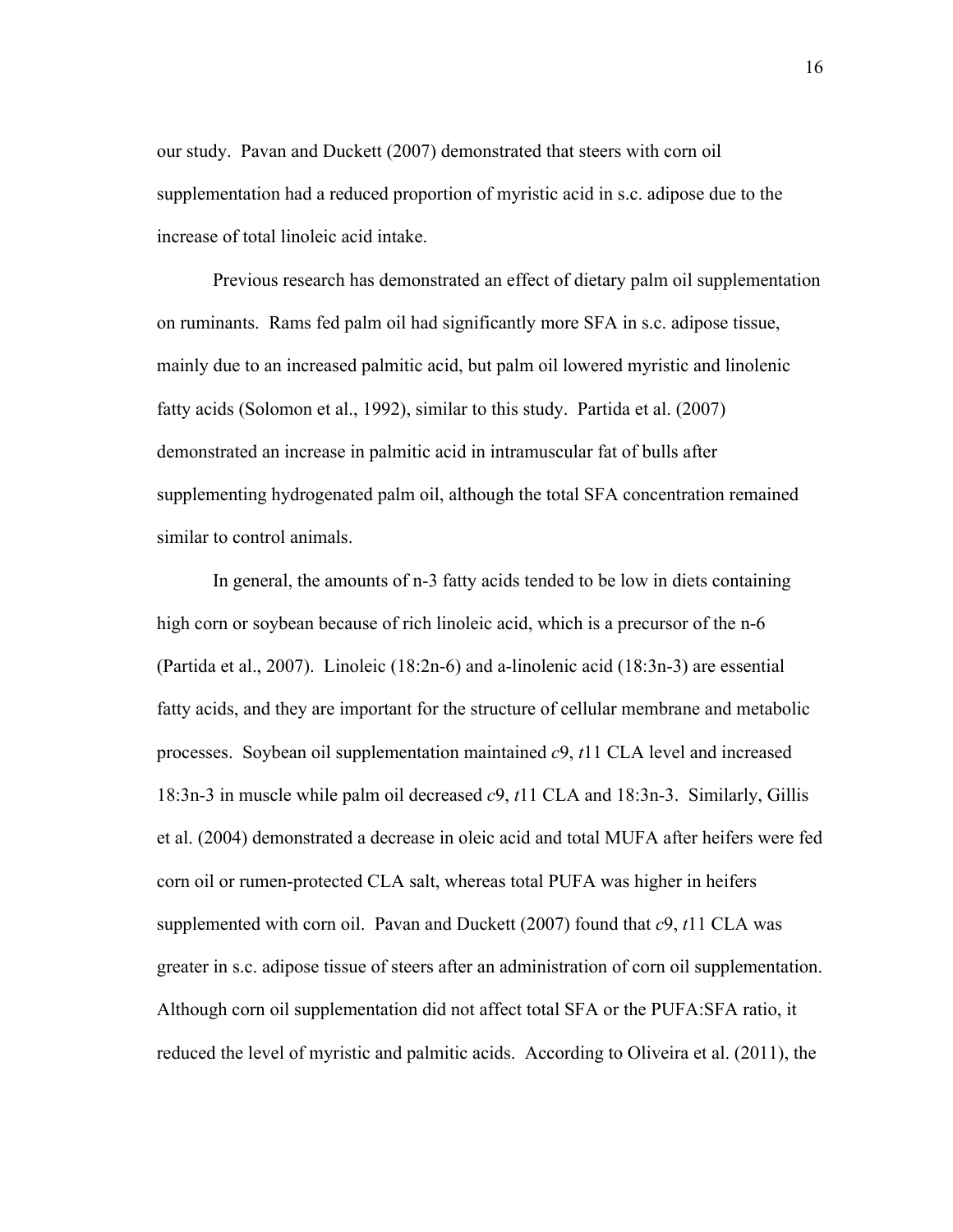compositions of fatty acids are affected by dietary fats. Ground cottonseed treatment increased myristic acid while decreasing oleic acid in s.c. adipose tissue, with no effect on CLA concentration. Ground soybeans increased 18:2n-6 and 18:3n-3 in muscle and s.c. adipose as soybeans had the great percentages of these two fatty acids. Ground linseed oil also increased 18:3n-3 in muscle and adipose tissue.

Bovine s.c. adipose tissue is a major site for SCD activity in cattle (St John et al., 1991), and is required for the conversion of palmitic to oleic acid. Also, SCD activity increases as steers get fatter (Duckett et al., 2009). Yang et al. (1999) investigated the change of SCD activity in s.c. adipose tissue from different feeding styles, such as pasture-feeding or feedlot, and pasture-fed steers exhibited elevated SCD activity and total unsaturated fatty acids, and also lowered total saturated fatty acids. According to Chung et al. (2006), palmitoleic acid content of bovine adipose tissue is primarily determined by SCD activity because diets normally fed to steers contain such small amount of palmitoleic acid. In ruminant adipocytes, *de novo* lipogenesis converts acetate into myristic acid, or primarily palmitic acid, which are SFA. Joseph et al. (2010) indicated that the high intake of corn oil in cattle resulted in lower de novo fatty acid synthesis and decreased palmitic acid production by down regulating ACC (acetyl-CoA carboxylase) and FAS (fatty acid synthase).

In ruminants, the double bonds in polyunsaturated fatty acids of diets are hydrogenated by the microbes before the absorption in the small intestine (Ekeren et al., 1992). Despite the ruminal modification, Chang et al. (1992) demonstrated that, after feeding a corn-based diet with 20% high oleate sunflower seed, SCD activity increased

17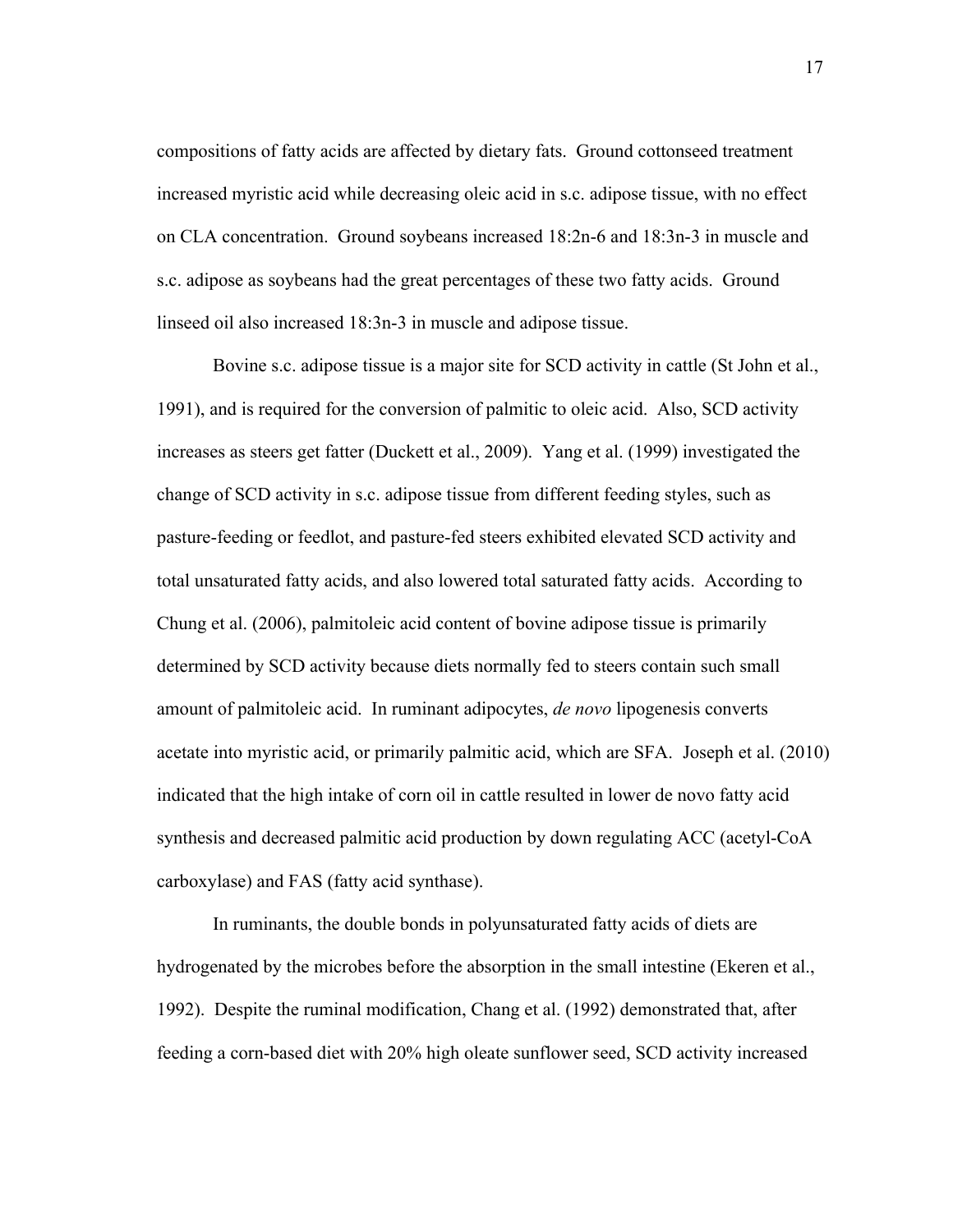in both muscle and adipose, and the concentrations of oleic, myristic, and stearic acid were higher in perianal adipose than in steers fed only the corn-based diet. Chung et al. (2006) demonstrated that steers fed a hay-based diet had reduced oleic acid in adipose tissue, compared to corn-fed steers. They also indicated that s.c. adipose tissue of cornfed steers had more MUFA and PUFA than hay-fed steers. Duckett et al. (1993) indicated that steers fed a high-concentrate diet for a longer period had decreased PUFA concentrations, but increased oleic acid concentrations and MUFA content. The increase in oleic acid might have been due to an increased microsomal desaturase activity or a decreased ruminal biohydrogenation with grain feeding.

For fat accumulation and adipocyte hypertrophy, fatty acids originate from either de novo lipogenesis or dietary supplementation (Joseph et al., 2010). Although the current study demonstrated that lipogenesis in bovine adipose tissue was sensitive to dietary fats, the effect of dietary fatty acids on lipogenesis did not seem to correlate with changes in the tissue concentration of fatty acids. Moreover, our research indicated that the fatty acids derived from dietary supplementation did not noticeably affect the fatty acid profiles in s.c. adipose tissue.

*Comparison of*  $1^{-14}C$  *acetate to 5,6<sup>-3</sup>H glucose.* **In ruminants, the major** lipogenic site is s.c. adipose tissue (Ingle et al., 1972; Joseph et al., 2010; Rhoades et al., 2007; St John et al., 1991). Acetate is the major carbon source for *de novo* lipogenesis in s.c. adipose tissue (Hanson and Ballard, 1967; Ingle et al., 1972; Smith and Crouse, 1984). Our results confirmed that the incorporation of acetate into s.c. adipose tissue was almost 2.5-fold greater than that of glucose. This was consistent with previous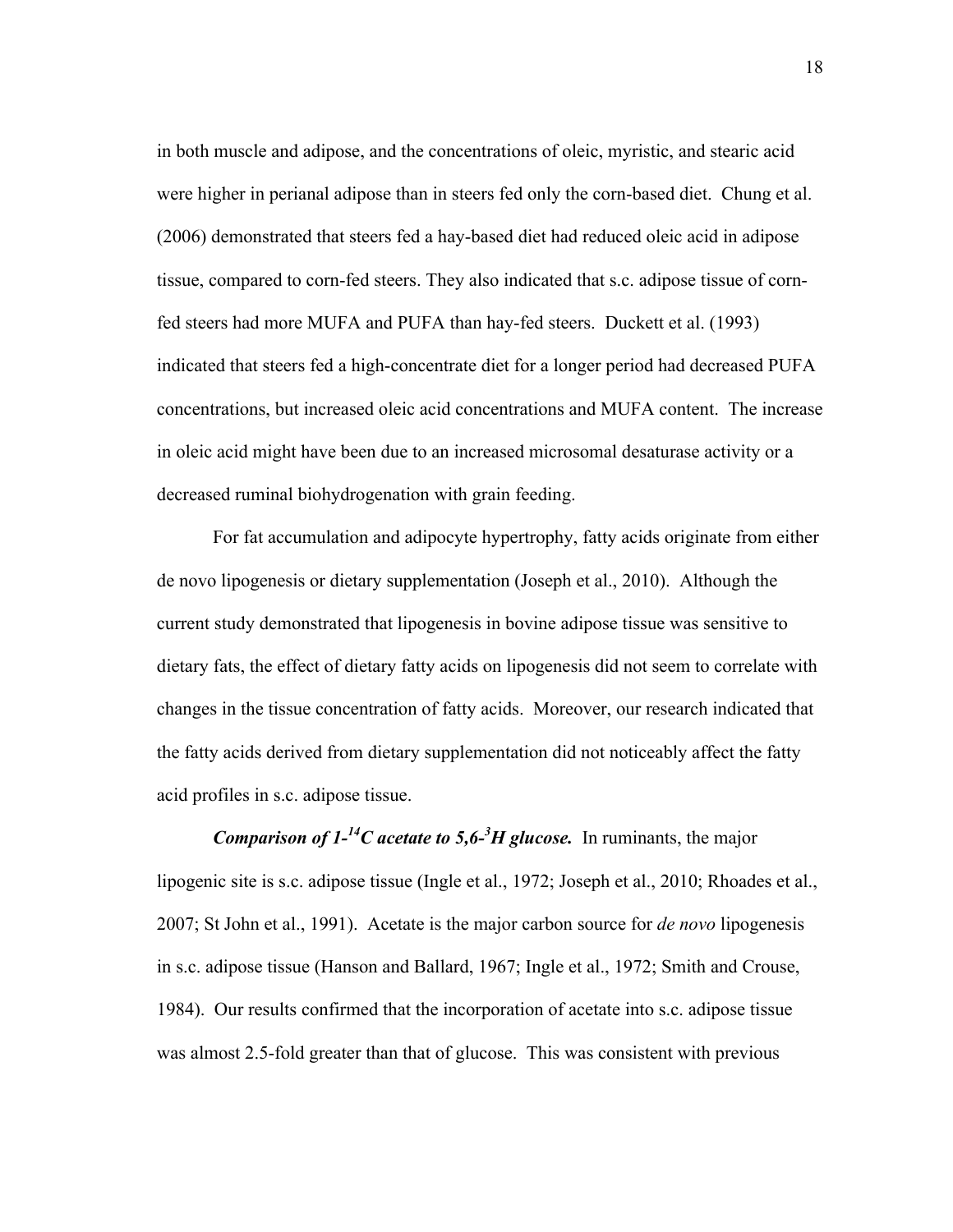research conducted in our labaratory (Smith and Crouse, 1984; Smith and Prior, 1986). Rhodes et al. (2007) reported that rates of acetate and glucose incorporation into lipids were similar in s.c. adipose tissue. Although acetate and lactate together did not affect total glucose utilization in bovine s.c. adipose, acetate provided 72-82% of the acetyl for fatty acid synthesis, which was dependent on the substrate concentration (Smith and Prior, 1986).

The current study indicates that palm oil supplementation significantly increased lipogenesis from both acetate and glucose in s.c. adipose tissue by 75.7% and 74.6% , respectively, to compare to control group. Other investigators also demonstrated that lipogenesis from acetate was increased in bovine s.c. adipose tissue after steers were fed a high-concentrate diet for 6 months (Martin et al., 1999) and 3 months (Prior, 1983), or after steers were fed corn-based diets rather than hay-fed (Chung et al., 2007). Earlier, Pothoven et al. (1975) reported that steers fed *ad libitum* had a higher rate of acetate incorporation into lipids in adipose tissue than steers fed energy-restricted diets.

Soybean oil supplementation did not increase lipogenesis from either glucose or acetate in s.c. adipose tissue, which in turn resulted in 7% smaller adipocyte volumes compared to adipocytes from cattle fed palm oil diets. Whole cottonseed fed to steers reduced the rate of acetate incorporation into lipids in s.c. adipose tissue, indicating the depression of lipogenesis by dietary fat (Page et al., 1997).

Despite the lack of effect of diet on FAS, which is a key enzyme regulating the rate of lipogenesis in bovine adipose tissue (Prior, 1980; Smith and Prior, 1986), the results obtained from this study suggest that palm oil supplementation enhanced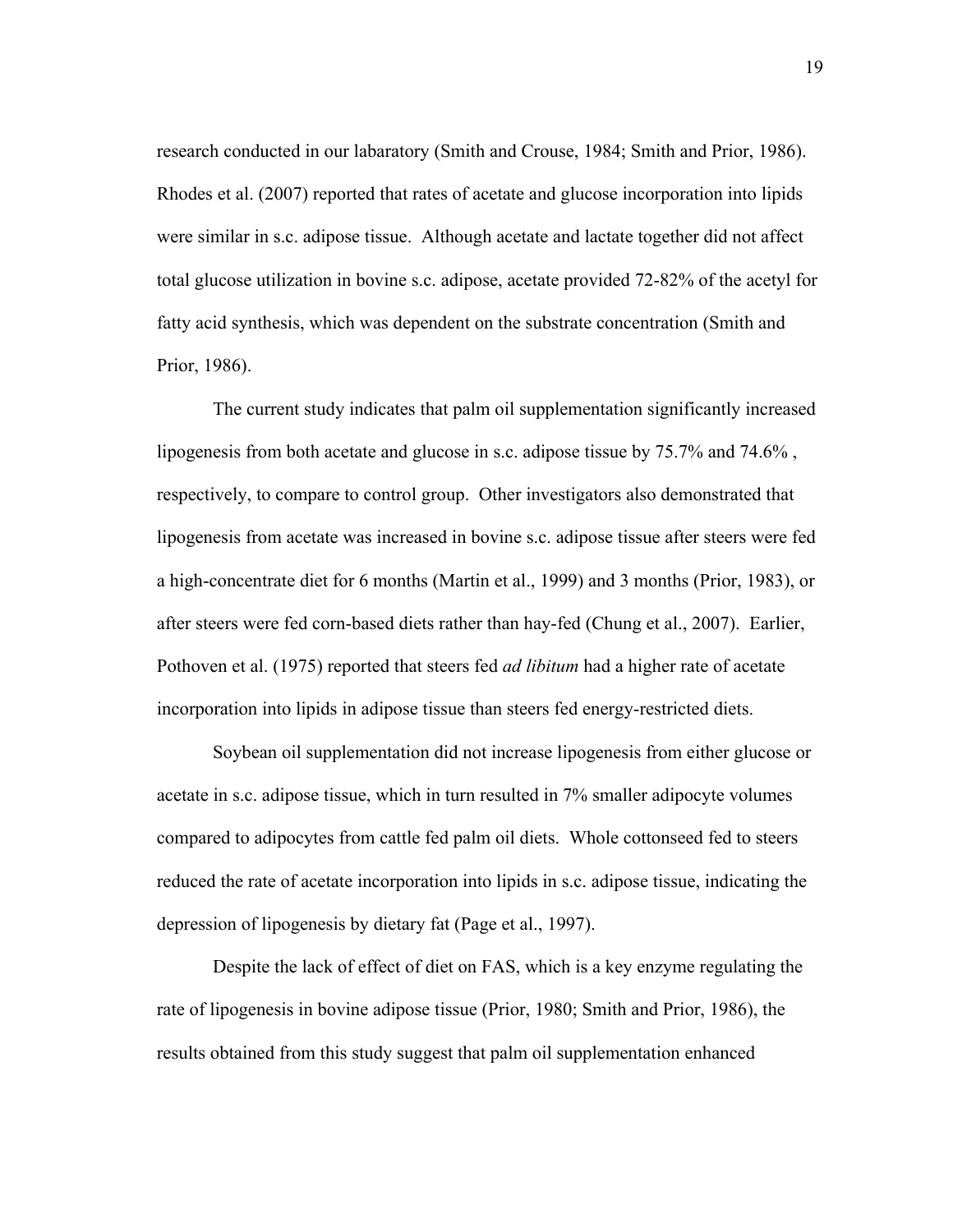lipogenesis in bovine s.c. adipose tissue. Increased lipogenic activity in s.c. tissue in palm oil-fed steers promoted s.c. adipocyte volume in this study.

In an earlier study, adipocyte volume gradually increased and peaked at 18 mo of age in steers fed a high concentrate diet for 6 mo (Martin et al., 1999). This represented a period of adipocyte hyperplasia. Chung et al. (2007) examined Wagyu and Angus steers with a short feeding time and a long feeding time (4 mo longer than short feeding) and found that adipocyte volume was greater in long-fed than in short-fed Wagyu steers, while Angus steers exhibited reduced adipocyte volume after the long feeding time.

Other investigators have demonstrated that there was no effect on cellularity in bovine s.c. adipose tissue by dietary supplementations such as hay-based or corn grainbased diets (Pavan and Duckett, 2007; Rhoades et al., 2007) or by breeds (St John et al., 1991). Prior (1983) indicated that a concentrate diet tended to reduce mean adipocyte diameter and volume in comparison to a hay diet, in s.c. adipose tissue.

Taken together with the increase in lipogenesis after palm oil supplementation, palm oil, unlike soybean oil, enhanced adiposity in s.c. tissue as this study indicated that adipocyte volume was significantly greater in palm oil-fed steers than in soybean oil-fed ones.

*Importance of FAS, NADP-MDH, G-6PDH and 6-PGDH.* We chose to measure 6-PGDH, NADP-MDH, FAS and G-6PDH, which are lipogenic enzymes involved in adipose tissue metabolism. Activity of G-6PDH was almost two-fold greater in the palm oil group than in the control group, and all other enzyme activities indicated a tendency to be increased in steers fed palm oil.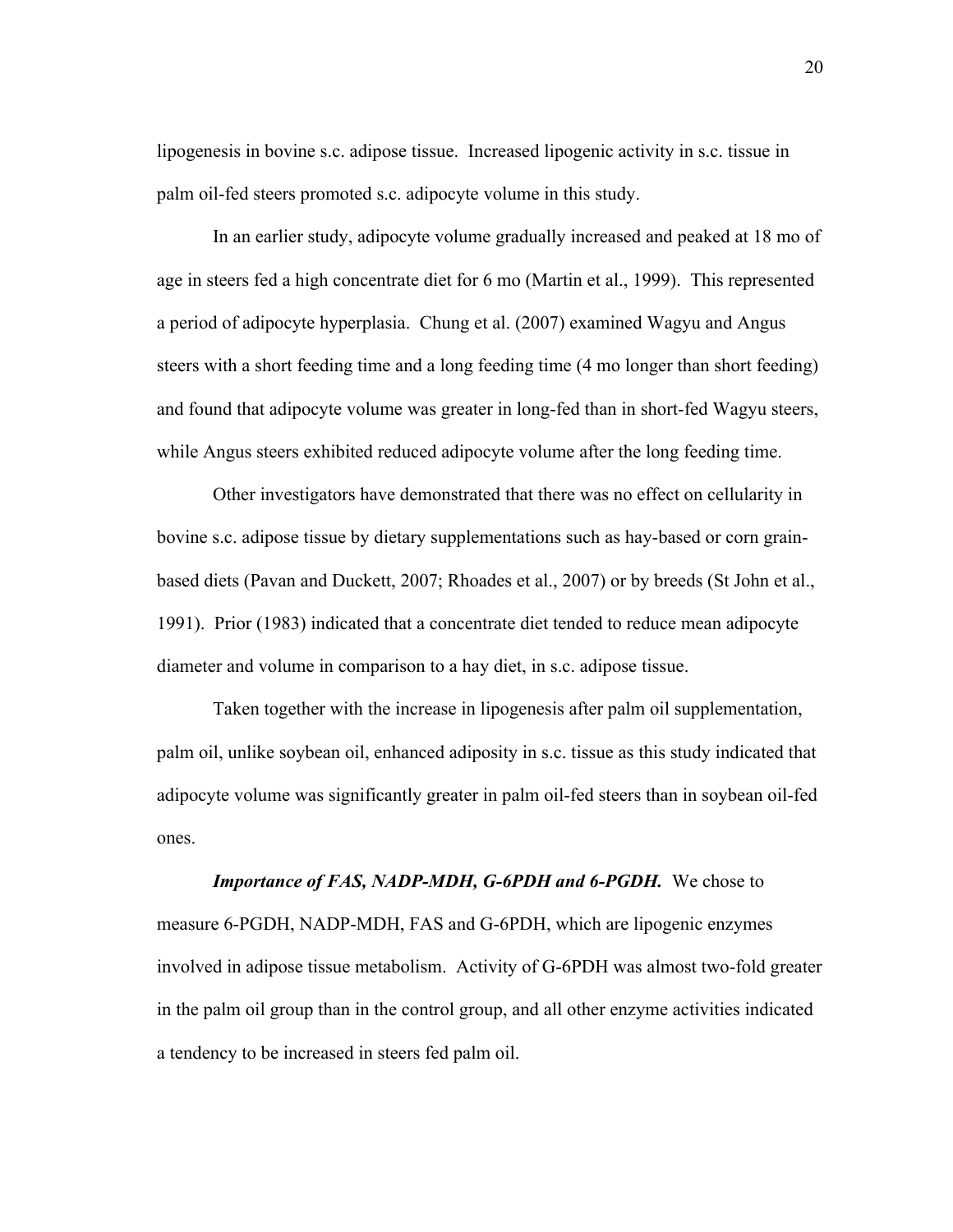Although not significant ( $P \le 0.26$ ), the highest activities of G-6PDH, NADP-MDH and FAS were observed in s.c. adipose tissue of cattle fed palm oil. Similarly, s.c. fat thickness, marbiling scores, and yield grade were numerically greater in palm oil-fed steers. Smith and Prior (1986) observed that the activity of fatty acid synthetase was sufficient to support maximal rates of lipogenesis from acetate and lactate in bovine adipose tissue. Thus, FAS was not only a key enzyme which affected by the various treatments, but also important in regulating the rate of lipogenesis in bovine adipose tissue (Prior, 1980; Smith and Prior, 1986). Furthermore, Prior (1980) indicated that the activity of FAS was greater in small type cattle than in large cattle, and this might explain the relatively low activity of FAS in s.c. adipose, as the average BW of steers in current studies were very close to the average BW of large cattle in their study (Prior, 1980).

Results of enzyme activity affected by treatments might be related to regulating the fatty acid profile in this study. Lipogenic enzyme activities measured in this study tended to be greater in palm oil supplementation compared to other diets. Thus, this result correlated with the increase by palm oil supplementation in lipogenesis.

We chose to measure the enzymes FAS, NADP-MDH, 6-PGDH, and G6PDH based on previous research from this laboratory. As indicated previously, FAS probably is rate-limiting to fatty acid biosynthesis in bovine adipose tissue (Smith and Prior, 1986). Additionally, the incorporation of both acetate and glucose carbon into fatty acids is dependent of the activities of NADP-MDH and the pentose phosphate enzymes (Prior et al., 1981; Smith, 1983; Smith and Prior, 1981; Smith et al., 1984; Smith et al.,

21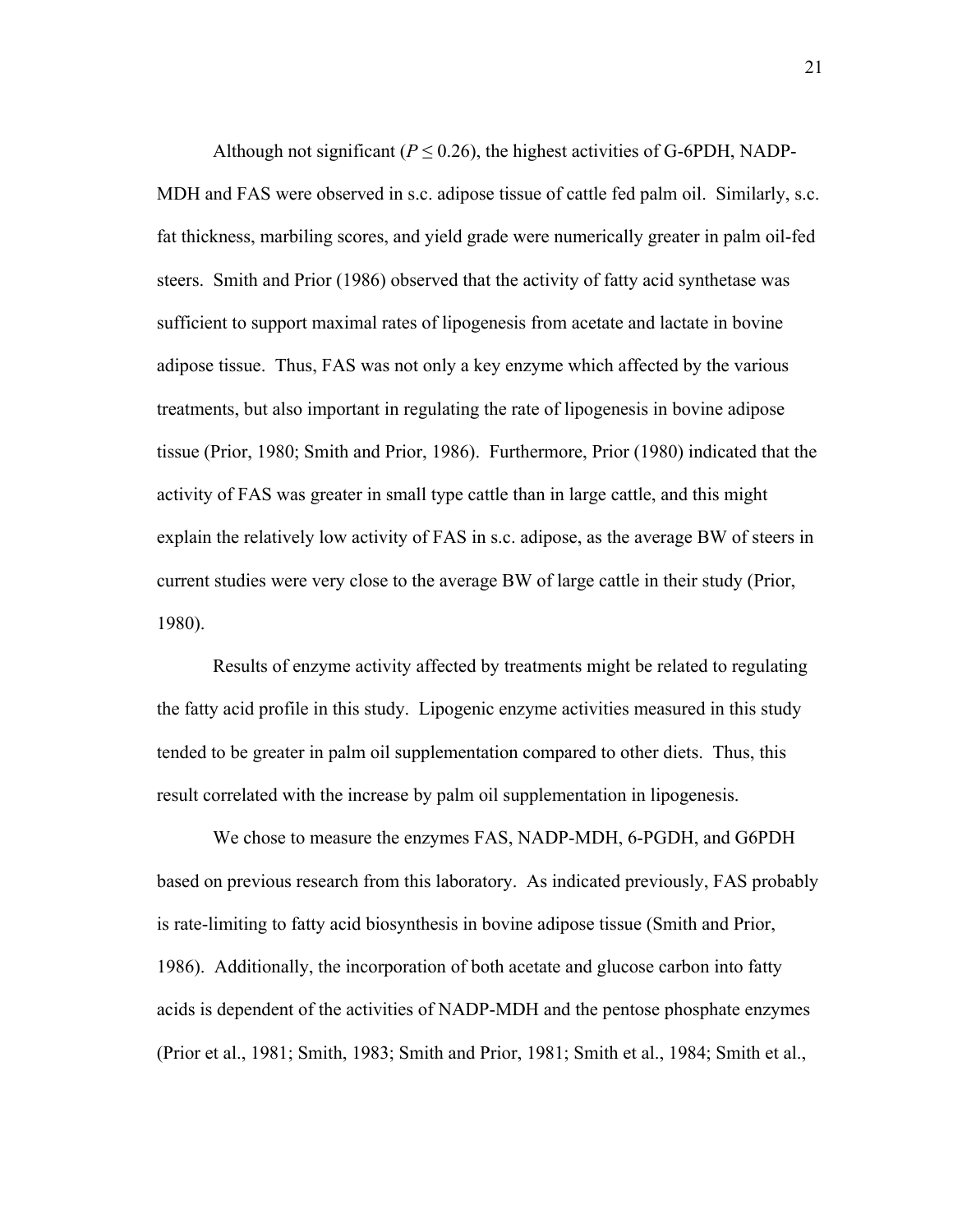1992). Glucose carbon incorporation into fatty acids includes flux through NADP-MDH, and NADP-MDH provides as much as 40% of the NADPH required for fatty acid biosynthesis from acetate and glucose (Smith, 1983). Also, the activities of all of these enzymes are sensitive to differences in energy intake (Smith et al., 1984; Smith et al., 1992).

Unlike previous studies in which  ${}^{14}C$ -labeled glucose was used as a precursor for lipid synthesis, we chose to use  $[5,6^{-3}H]$ glucose. After conversion of the glucose carbon to pyruvate, only  ${}^{3}H$  labeling at carbon 6 remains. Once the pyruvate enters the mitochondria and is converted to acetyl-CoA or oxaloacetate (Smith and Prior, 1981), the  ${}^{3}H$  labeling remains at either carbon 2 (acetyl-CoA) or carbon 3 (oxaloacetate). After condensation with oxaloacetate to produce citrate, the  ${}^{3}H$  labeling can be incorporated into fatty acids attached to carbon 2 of acetyl-CoA via the combined activities of ATP-citrate lyase and NADP-MDH. Alternatively, the  ${}^{3}$ H can be incorporated into NADPH via NADP-MDH or NADP-isocitrate dehydrogenase, and the  $3H$  labeling subsequently can be incorporated into fatty acids via FAS. The very high correlation between [5,6<sup>-3</sup>H]glucose and [1-14C]acetate incorporation into fatty acids (r  $= 0.99$ ) suggests that a substantial amount of the <sup>3</sup>H labeling from [5,6-<sup>3</sup>H]glucose was incorporated into fatty acids as NADPH, although this was not measured directly.

It was unexpected that NADP-MDH activity would be correlated with marbling score but not fat thickness, as the latter is an s.c. adipose tissue depot. The data suggest that marbling scores and NADP-MDH activity were both sensitive to the palm oil supplementation, whereas subcutaneous fat thickness was not.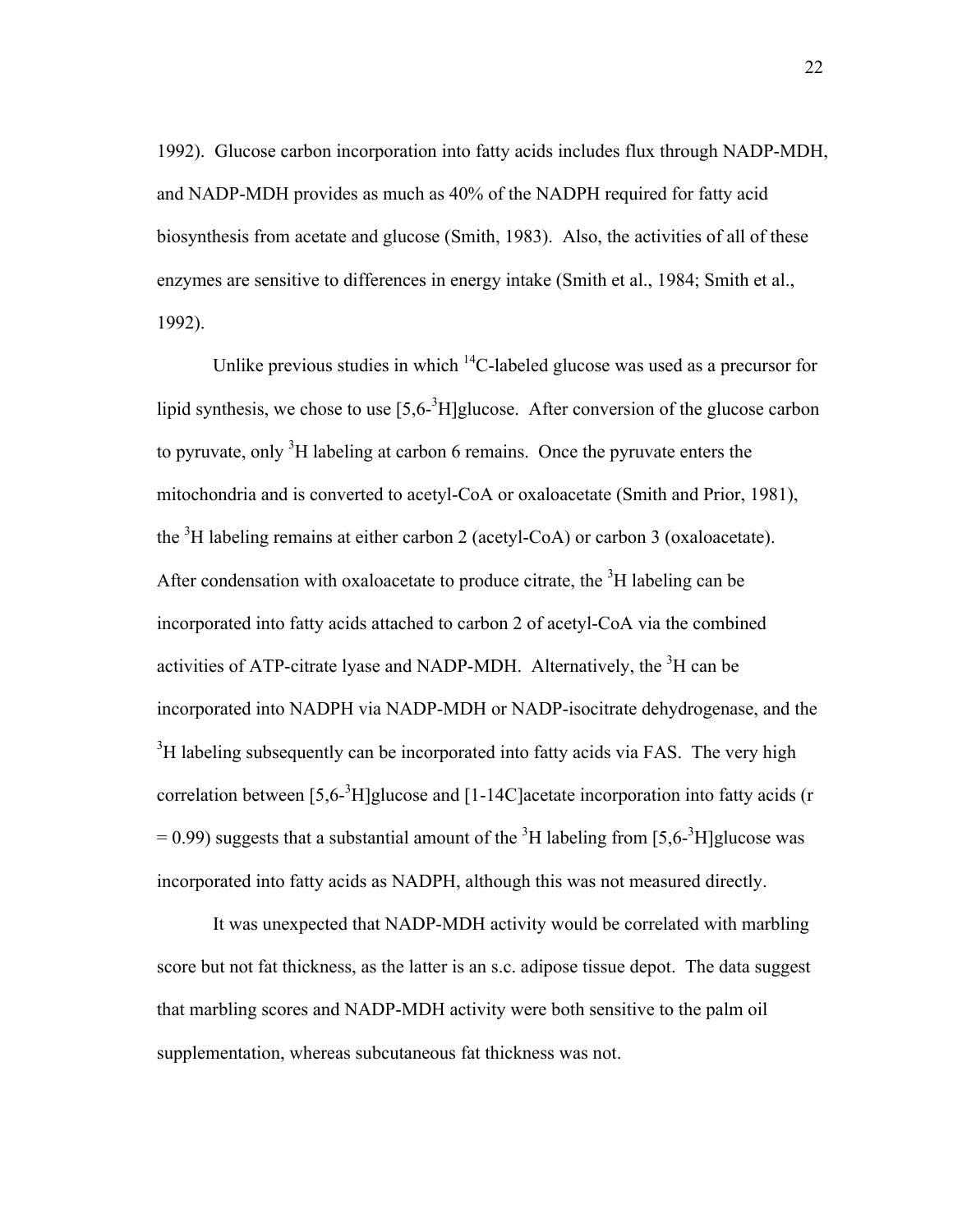### **CONCLUSIONS**

To date, there is little published information about the effects of dietary palm oil supplementation on carcass quality or lipid metabolism in cattle. The goal of this research was to promote adipocyte differentiation and to increase beef MUFA by supplementing finishing diets with palm oil. We hypothesized that palm oil supplementation would elevate SCD activity, which in turn would increase oleic acid in beef and elevate marbling deposition. The increased oleic acid not only would increase the healthfulness of the beef, but also would increase carcass value.

In our study, we investigated the effects of palm oil supplementation on fatty acid composition, lipogenic enzyme activities, adipose tissue cellularity, and lipid metabolism in vitro in bovine subcutaneous adipose tissue. The results of this study confirm that fatty acid synthesis was greater from acetate than from glucose in bovine s.c. adipose tissue. The rates of acetate and glucose incorporation into total lipids in steers fed palm oil was 75% greater than in steers fed soybean oil. Although palm oil supplementation increased lipogenic capacity, it had no effect on the concentration of oleic acid in s.c. adipose tissue. Palm oil supplementation decreased myristic acid, the *t*10, *c*12 CLA isomer and 18:3n-3 in s.c. adipose tissue and c9, t11 CLA and 18:3n-3 in muscle. Soybean oil supplementation had greater c9, t11 CLA and 18:3n-3 in muscle and 18:3n-3 in s.c. adipose tissue than palm oil. This was expected, as palm oil is lower in polyunsaturated fatty acids than the soybean oil diet.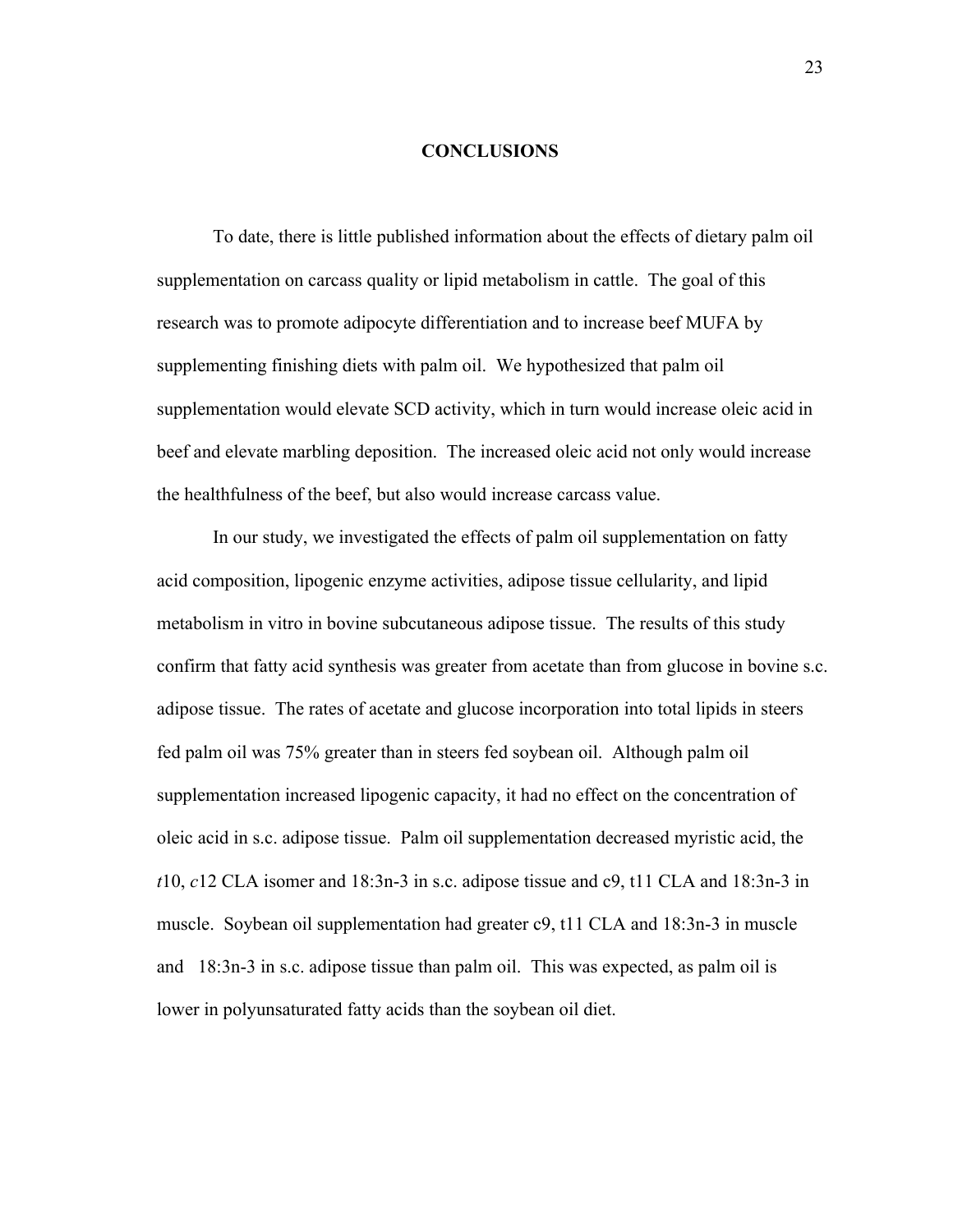Taken together, palm oil supplementation is involved, at least in part, in the effects of adiposity and substrate utilization, and appears to be correlated with marbling. The results of this study partially support the hypothesis that palm oil supplementation promotes adipogenesis and marbling.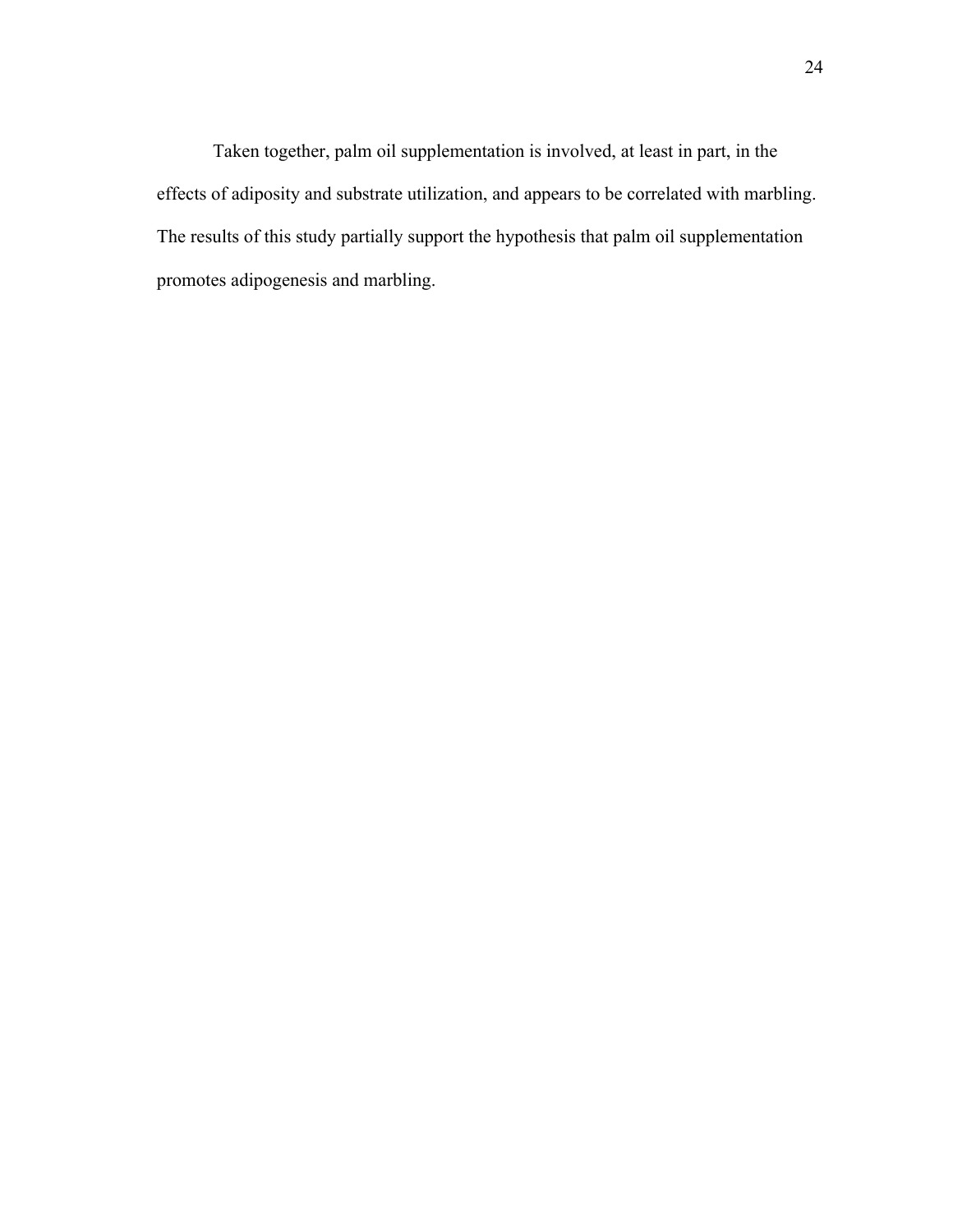### **LITERATURE CITED**

Adams, T. H., R. L. Walzem, D. R. Smith, S. Tseng, and S. B. Smith. 2010. Hamburger high in total, saturated and trans-fatty acids decreases HDL cholesterol and LDL particle diameter, and increases TAG, in mildly hypercholesterolaemic men. Br. J. Nutr. 103:91- 98.

Andrae, J. G., S. K. Duckett, C. W. Hunt, G. T. Pritchard, and F. N. Owens. 2001. Effects of feeding high-oil corn to beef steers on carcass characteristics and meat quality. J. Anim. Sci. 79:582-588.

Bernert, J. T., Jr., and H. Sprecher. 1977. An analysis of partial reactions in the overall chain elongation of saturated and unsaturated fatty acids by rat liver microsomes. J. Biol. Chem. 252:6736-6744.

Casimir, D. A., and J. M. Ntambi. 1996. cAMP activates the expression of stearoyl-CoA desaturase gene 1 during early preadipocyte differentiation. J. Biol. Chem. 271:29847- 29853.

Chang, J. H., D. K. Lunt, and S. B. Smith. 1992. Fatty acid composition and fatty acid elongase and stearoyl-CoA desaturase activities in tissues of steers fed high oleate sunflower seed. J. Nutr. 122:2074-2080.

Chen, B. K., B. Seligman, J. W. Farquhar, and J. D. Goldhaber-Fiebert. 2011. Multi-Country analysis of palm oil consumption and cardiovascular disease mortality for countries at different stages of economic development: 1980-1997. Global Health. 7:45.

Chung, K. Y., D. K. Lunt, C. B. Choi, S. H. Chae, R. D. Rhoades, T. H. Adams, B. Booren, and S. B. Smith. 2006. Lipid characteristics of subcutaneous adipose tissue and M. longissimus thoracis of Angus and Wagyu steers fed to US and Japanese endpoints. Meat Sci. 73:432-441.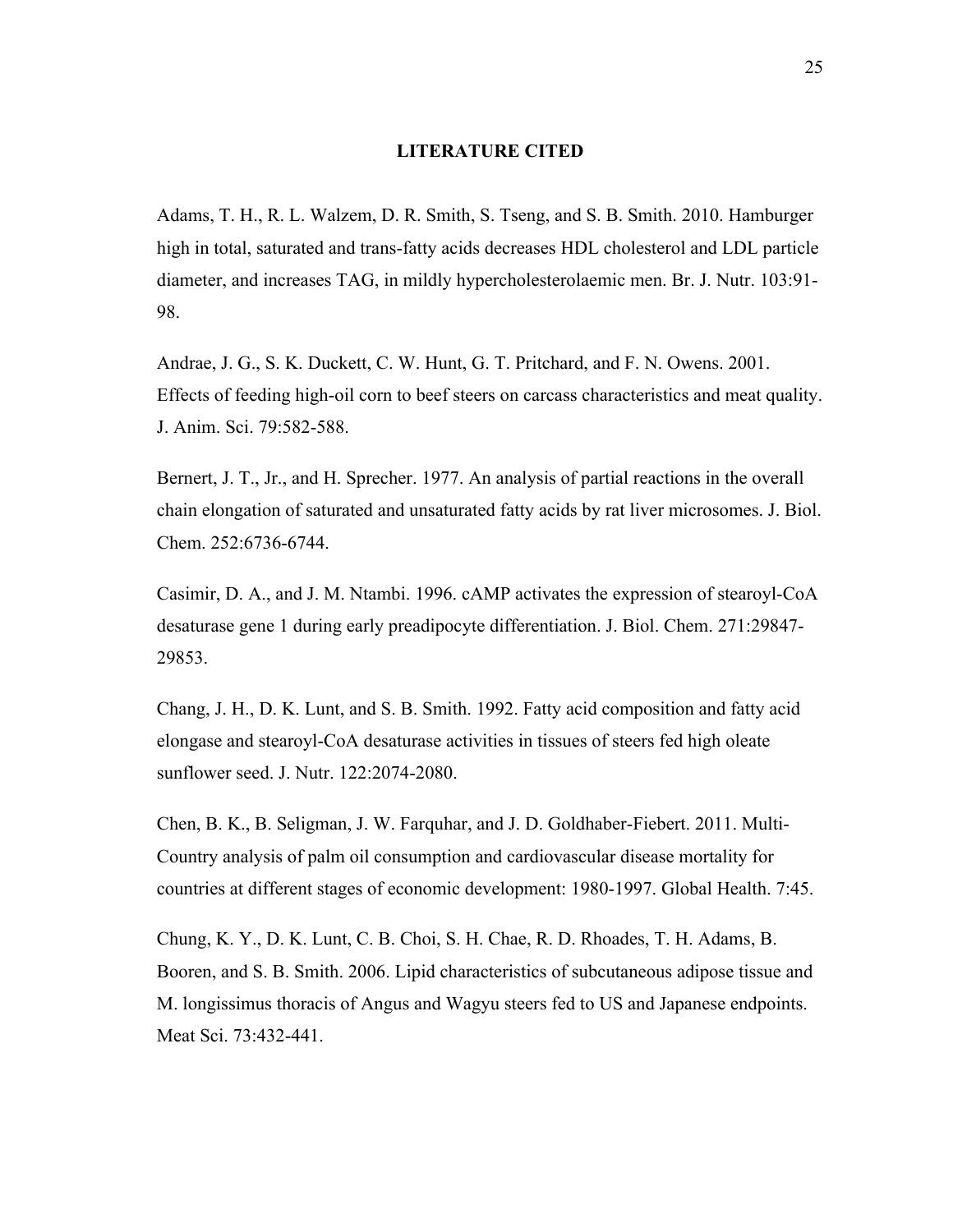Chung, K. Y., D. K. Lunt, H. Kawachi, H. Yano, and S. B. Smith. 2007. Lipogenesis and stearoyl-CoA desaturase gene expression and enzyme activity in adipose tissue of shortand long-fed Angus and Wagyu steers fed corn- or hay-based diets. J. Anim. Sci. 85:380-387.

Clifton, P. M. 2011. Palm oil and LDL cholesterol. Am. J. Clin. Nutr. 94:1392-1393.

Cottrell, R. C. 1991. Introduction: nutritional aspects of palm oil. Am. J. Clin. Nutr. 53:989S-1009S.

Duckett, S. K., S. L. Pratt, and E. Pavan. 2009. Corn oil or corn grain supplementation to steers grazing endophyte-free tall fescue. II. Effects on subcutaneous fatty acid content and lipogenic gene expression. J. Anim. Sci. 87:1120-1128.

Duckett, S. K., D. G. Wagner, L. D. Yates, H. G. Dolezal, and S. G. May. 1993. Effects of time on feed on beef nutrient composition. J. Anim. Sci. 71:2079-2088.

Ekeren, P. A., D. R. Smith, D. K. Lunt, and S. B. Smith. 1992. Ruminal biohydrogenation of fatty acids from high-oleate sunflower seeds. J. Anim. Sci. 70:2574- 2580.

Enoch, H. G., A. Catala, and P. Strittmatter. 1976. Mechanism of rat liver microsomal stearyl-CoA desaturase. Studies of the substrate specificity, enzyme-substrate interactions, and the function of lipid. J. Biol. Chem. 251:5095-5103.

Fisher, A. V., D. M. Green, C. T. Whittemore, J. D. Wood, and C. P. Schofield. 2003. Growth of carcass components and its relation with conformation in pigs of three types. Meat Sci. 65:639-650.

Flowers, M. T., and J. M. Ntambi. 2008. Role of stearoyl-coenzyme A desaturase in regulating lipid metabolism. Curr. Opin. Lipidol. 19:248-256.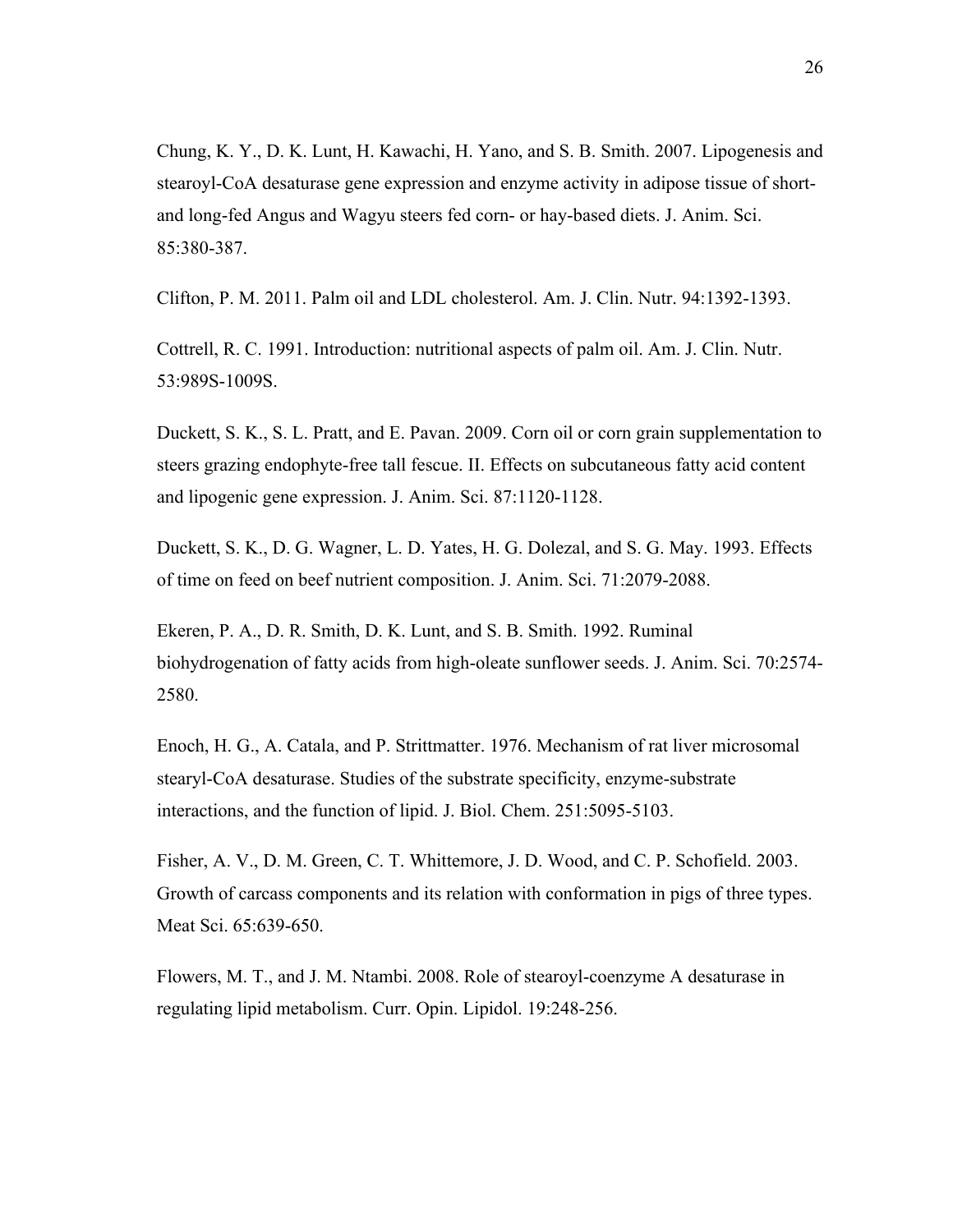Folch, J., M. Lees, and G. H. Sloane Stanley. 1957. A simple method for the isolation and purification of total lipides from animal tissues. J. Biol. Chem. 226:497-509.

Gillis, M. H., S. K. Duckett, and J. R. Sackmann. 2004. Effects of supplemental rumenprotected conjugated linoleic acid or corn oil on fatty acid composition of adipose tissues in beef cattle. J. Anim. Sci. 82:1419-1427.

Gilmore, L. A., R. L. Walzem, S. F. Crouse, D. R. Smith, T. H. Adams, V. Vaidyanathan, X. Cao, and S. B. Smith. 2011. Consumption of high-oleic acid ground beef increases HDL-cholesterol concentration but both high- and low-oleic acid ground beef decrease HDL particle diameter in normocholesterolemic men. J. Nutr. 141:1188-1194.

Hanson, R. W., and F. J. Ballard. 1967. The relative significance of acetate and glucose as precursors for lipid synthesis in liver and adipose tissue from ruminants. Biochem. J. 105:529-536.

Hulver, M. W., J. R. Berggren, M. J. Carper, M. Miyazaki, J. M. Ntambi, E. P. Hoffman, J. P. Thyfault, R. Stevens, G. L. Dohm, J. A. Houmard, and D. M. Muoio. 2005. Elevated stearoyl-CoA desaturase-1 expression in skeletal muscle contributes to abnormal fatty acid partitioning in obese humans. Cell Metab. 2:251-261.

Ingle, D. L., D. E. Bauman, and U. S. Garrigus. 1972. Lipogenesis in the ruminant: in vitro study of tissue sites, carbon source and reducing equivalent generation for fatty acid synthesis. J. Nutr. 102:609-616.

Joseph, S. J., S. L. Pratt, E. Pavan, R. Rekaya, and S. K. Duckett. 2010. Omega-6 fat supplementation alters lipogenic gene expression in bovine subcutaneous adipose tissue. Gene Regul. Syst. Bio. 4:91-101.

Katan, M. B., P. L. Zock, and R. P. Mensink. 1994. Effects of fats and fatty acids on blood lipids in humans: an overview. Am. J. Clin. Nutr. 60:1017S-1022S.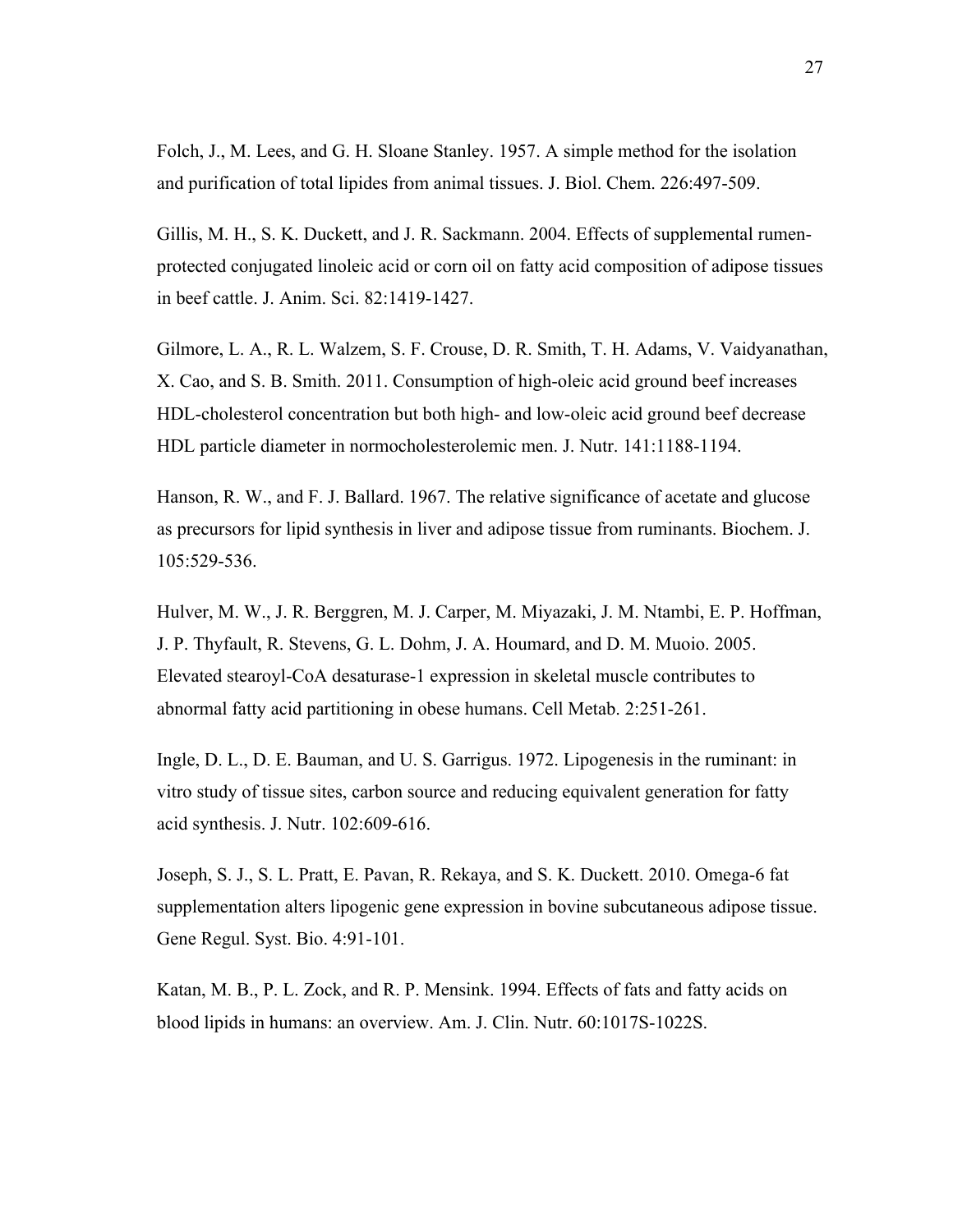Lopes, P. A., S. V. Martins, R. S. Viana, R. M. Ramalho, C. M. Alfaia, M. S. Pinho, E. Jeronimo, R. J. Bessa, M. F. Castro, C. M. Rodrigues, and J. A. Prates. 2011. Contrasting apoptotic responses of conjugated linoleic acid in the liver of obese Zucker rats fed palm oil or ovine fat. Prostaglandins Leukot. Essent. Fatty Acids 85:89-96.

Lough, D. S., M. B. Solomon, T. S. Rumsey, S. Kahl, and L. L. Slyter. 1994. The effects of high-forage diets with added palm oil on performance, plasma lipids, and carcass characteristics of ram lambs with initially high or low plasma cholesterol. J. Anim. Sci. 72:330-336.

Ludden, P. A., O. Kucuk, D. C. Rule, and B. W. Hess. 2009. Growth and carcass fatty acid composition of beef steers fed soybean oil for increasing duration before slaughter. Meat Sci. 82:185-192.

Madron, M. S., D. G. Peterson, D. A. Dwyer, B. A. Corl, L. H. Baumgard, D. H. Beermann, and D. E. Bauman. 2002. Effect of extruded full-fat soybeans on conjugated linoleic acid content of intramuscular, intermuscular, and subcutaneous fat in beef steers. J. Anim. Sci. 80:1135-1143.

Martin, G. S., D. K. Lunt, K. G. Britain, and S. B. Smith. 1999. Postnatal development of stearoyl coenzyme A desaturase gene expression and adiposity in bovine subcutaneous adipose tissue. J. Anim. Sci. 77:630-636.

Morrison, W. R., and L. M. Smith. 1964. Preparation of Fatty Acid Methyl Esters and Dimethylacetals from Lipids with Boron Fluoride--Methanol. J. Lipid Res. 5:600-608.

Nelson, M. L., J. R. Busboom, C. F. Ross, and J. V. O'Fallon. 2008. Effects of supplemental fat on growth performance and quality of beef from steers fed corn finishing diets. J. Anim. Sci. 86:936-948.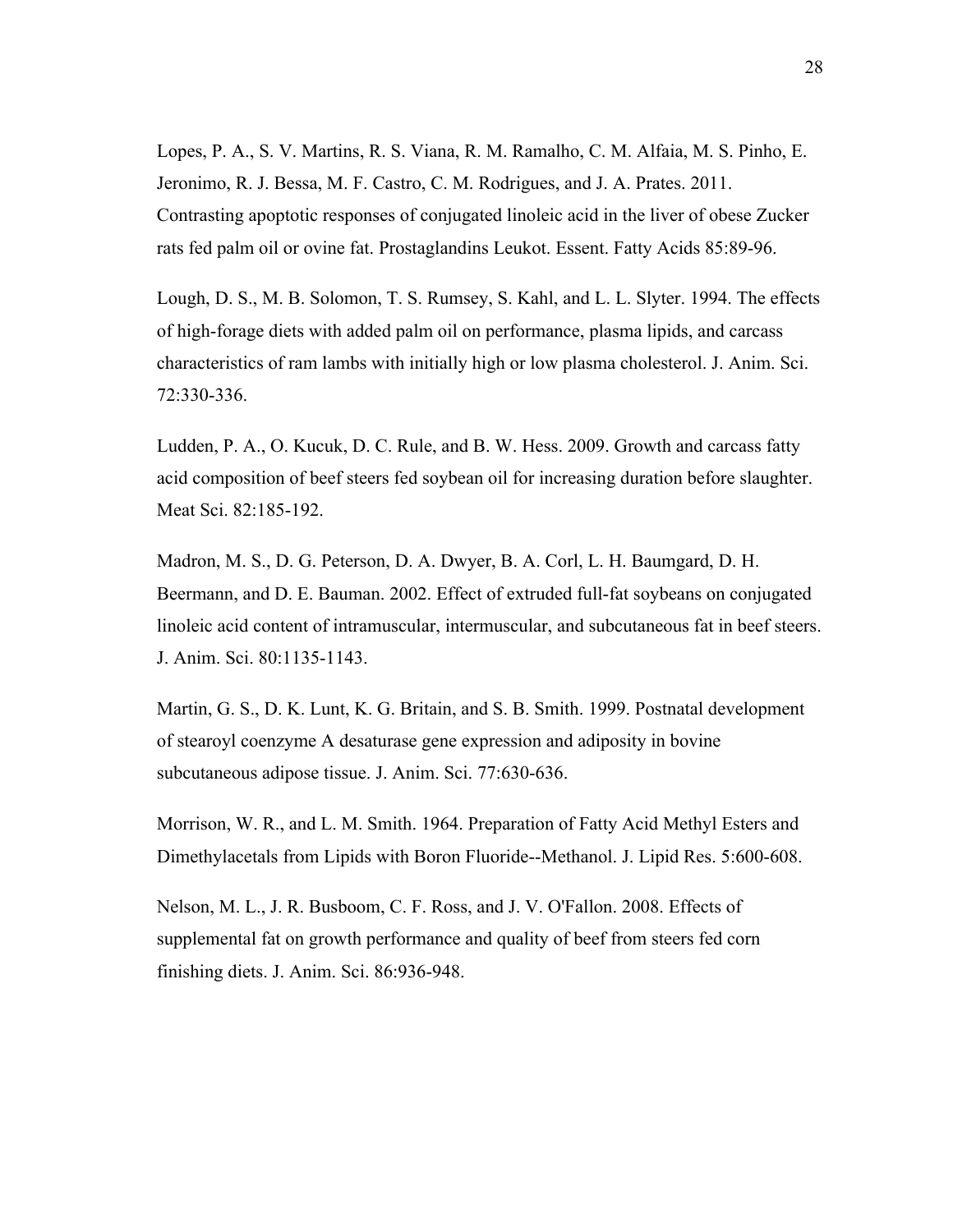Nestel, P. J., A. Poyser, R. L. Hood, S. C. Mills, M. R. Willis, L. J. Cook, and T. W. Scott. 1978. The effect of dietary fat supplements on cholesterol metabolism in ruminants. J. Lipid Res. 19:899-909.

Oliveira, D. M., M. M. Ladeira, M. L. Chizzotti, O. R. Machado Neto, E. M. Ramos, T. M. Goncalves, M. S. Bassi, D. P. Lanna, and J. S. Ribeiro. 2011. Fatty acid profile and qualitative characteristics of meat from zebu steers fed with different oilseeds. J. Anim. Sci. 89:2546-2555.

Page, A. M., C. A. Sturdivant, D. K. Lunt, and S. B. Smith. 1997. Dietary whole cottonseed depresses lipogenesis but has no effect on stearoyl coenzyme desaturase activity in bovine subcutaneous adipose tissue. Comp. Biochem. Physiol. B. Biochem. Mol. Biol. 118:79-84.

Partida, J. A., J. L. Olleta, C. Sanudo, P. Alberti, and M. M. Campo. 2007. Fatty acid composition and sensory traits of beef fed palm oil supplements. Meat Sci. 76:444-454.

Pavan, E., and S. K. Duckett. 2007. Corn oil supplementation to steers grazing endophyte-free tall fescue. II. Effects on longissimus muscle and subcutaneous adipose fatty acid composition and stearoyl-CoA desaturase activity and expression. J. Anim. Sci. 85:1731-1740.

Poth, U. 2001. Drying oils and related products. Ullmann's encyclopedia of industrial chemistry.

Pothoven, M. A., D. C. Beitz, and J. H. Thornton. 1975. Lipogenesis and lipolysis in adipose tissue of ad libitum and restricted-fed beef cattle during growth. J. Anim. Sci. 40:957-962.

Prates, J. A. M., V. Ribeiro, M. Quaresma, M. Lourenco, S. Martins, S. Alves, A. Portugal, M. Castro, C. M. G. Fontes, R. J. B. Bessa, and C. M. Alfaia. 2007. Lipid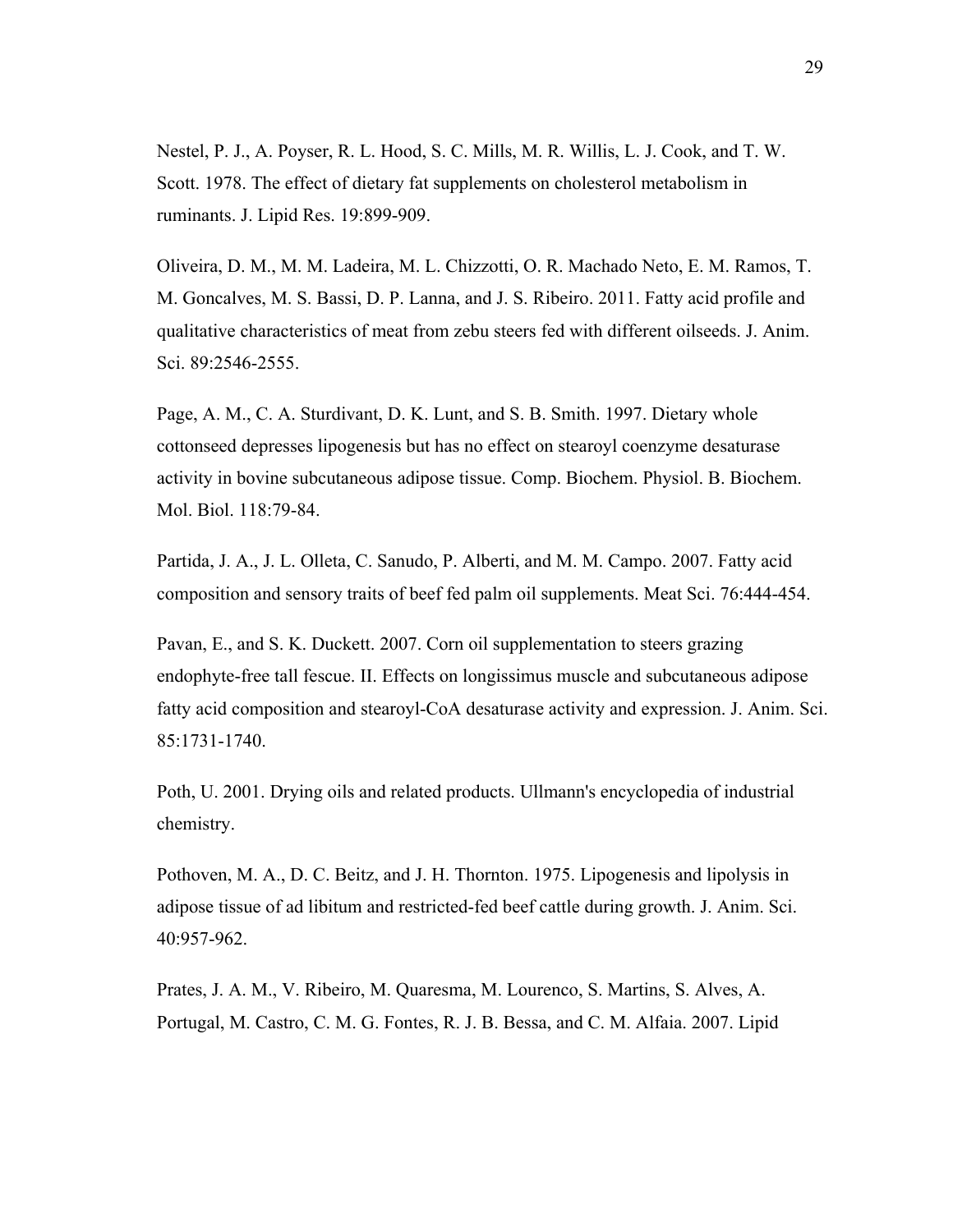composition and nutritional value of some meats with protected designation of origin (PDO). Actas do 8° encontro de química dos alimentos. 251-256.

Prior, R. L., and R. A. Scott. 1980. Effects of dietary energy and bilological type on lipogenic-related enzymes in beef steers. J. Anim. Sci. 50:137-144.

Prior, R. L. 1983. Lipogenesis and adipose tissue cellularity in steers switched from alfalfa hay to high concentrate diets. J. Anim. Sci. 56:483-492.

Rhoades, R. D., J. E. Sawyer, K. Y. Chung, M. L. Schell, D. K. Lunt, and S. B. Smith. 2007. Effect of dietary energy source on in vitro substrate utilization and insulin sensitivity of muscle and adipose tissues of Angus and Wagyu steers. J. Anim. Sci. 85:1719-1726.

Smith, S. B., and J. D. Crouse. 1984. Relative contributions of acetate, lactate and glucose to lipogenesis in bovine intramuscular and subcutaneous adipose tissue. J. Nutr. 114:792-800.

Smith, S. B., H. J. Mersmann, E. O. Smith, and K. G. Britain. 1999. Stearoyl-coenzyme A desaturase gene expression during growth in adipose tissue from obese and crossbred pigs. J. Anim. Sci. 77:1710-1716.

Smith, S. B., and R. L. Prior. 1986. Comparisons of lipogenesis and glucose metabolism between ovine and bovine adipose tissues. J. Nutr. 116:1279-1286.

Smith, S. B., D. R. Smith, and D. K. Lunt. 2004. Chemical and physical characteristics of meat: Adipose tissue. Encyclopedia of Meat Sci.:225-238.

Solomon, M. B., G. P. Lynch, and D. S. Lough. 1992. Influence of dietary palm oil supplementation on serum lipid metabolites, carcass characteristics, and lipid composition of carcass tissues of growing ram and ewe lambs. J. Anim. Sci. 70:2746- 2751.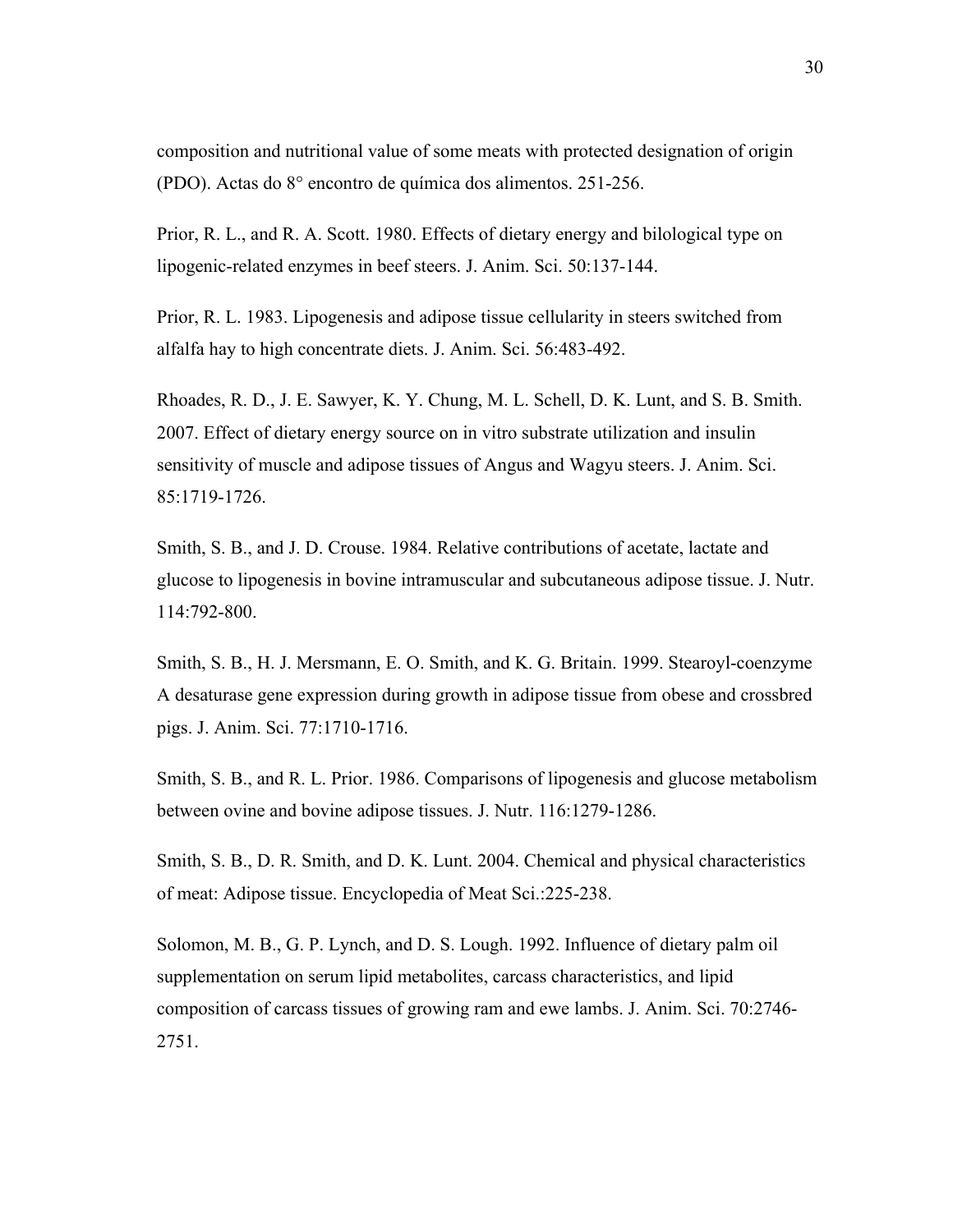St John, L. C., D. K. Lunt, and S. B. Smith. 1991. Fatty acid elongation and desaturation enzyme activities of bovine liver and subcutaneous adipose tissue microsomes. J. Anim. Sci. 69:1064-1073.

St John, L. C., C. R. Young, D. A. Knabe, L. D. Thompson, G. T. Schelling, S. M. Grundy, and S. B. Smith. 1987. Fatty acid profiles and sensory and carcass traits of tissues from steers and swine fed an elevated monounsaturated fat diet. J. Anim. Sci. 64:1441-1447.

Teye, G. A., J. D. Wood, F. M. Whittington, A. Stewart, and P. R. Sheard. 2006. Influence of dietary oils and protein level on pork quality. 2. Effects on properties of fat and processing characteristics of bacon and frankfurter-style sausages. Meat Sci. 73:166- 177.

Williamson, D. A., T. M. Stewart. 2005. Behaviorand lifestyle: approches to treatment of obesity. J. La State Med. Soc. 1:50-55.

Wood, J.D., R. I. Richardson, G. R. Nute, A. V. Fisher, M. M. Campo, and E. Kasapidou. 2003. Effect of acids on meat quality: A review. Meat Sci. 66:21-32.

Wood, J. D., M. Enser, A. V. Fisher, G. R. Nute, P. R. Sheard, R. I. Richardson, S. I. Hughes, and F. M. Whittington. 2008. Fat deposition, fatty acid composition and meat quality: A review. Meat Sci. 78:343-358.

World Health Organization. 2003. Diet, nutrition and the prevention of chronic diseases. WHO technical report series 916:88.

Yang, A., T. W. Larsen, S. B. Smith, and R. K. Tume. 1999. Delta9 desaturase activity in bovine subcutaneous adipose tissue of different fatty acid composition. Lipids 34:971- 978.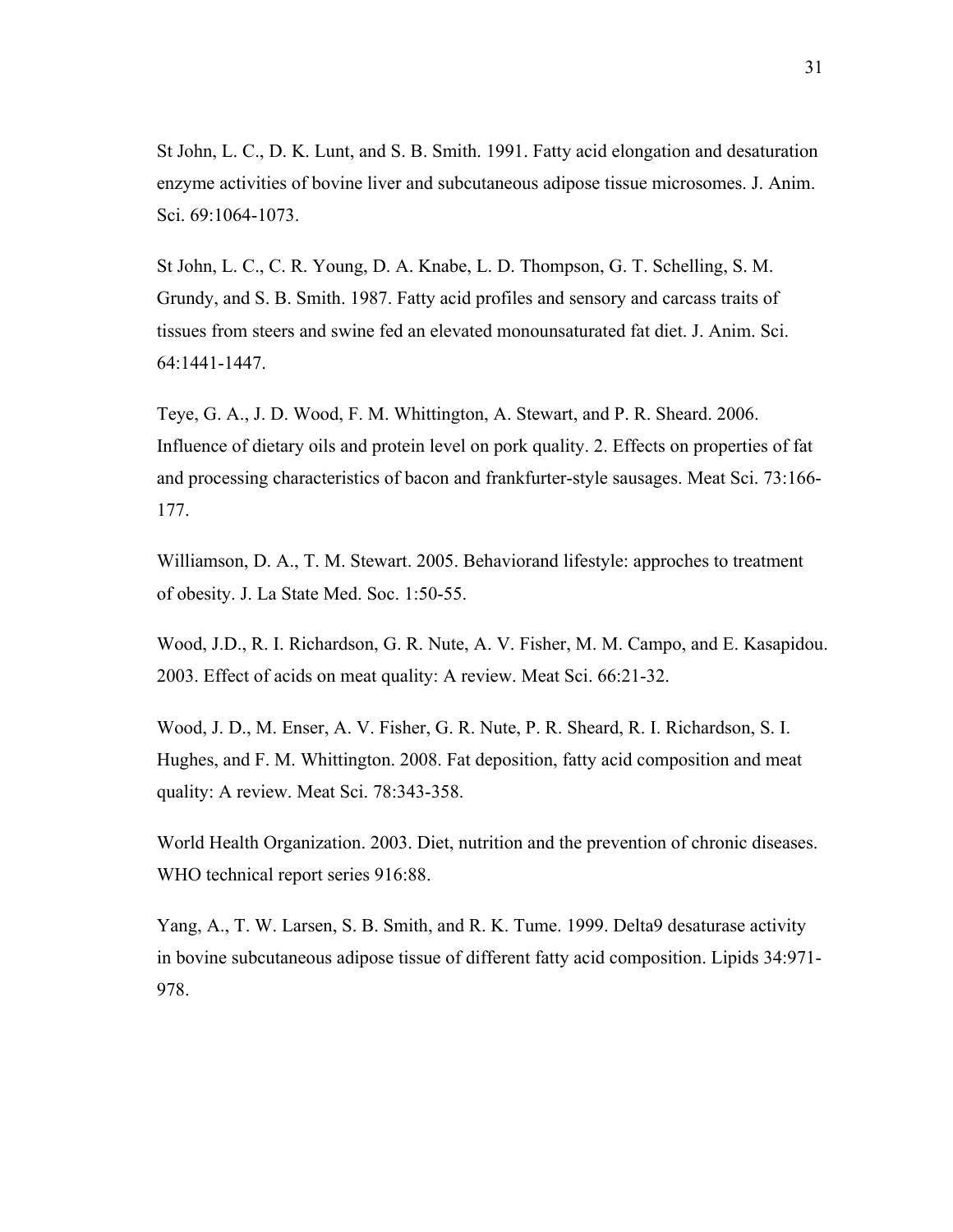### **APPENDIX**

| Item                                | $g/100$ g corn-based diet |
|-------------------------------------|---------------------------|
| Ground sorghum                      | 20.00                     |
| Ground corn                         | 48.05                     |
| Cottonseed meal                     | 6.00                      |
| Cottonseed hulls                    | 15.00                     |
| Molasses                            | 7.50                      |
| Limestone                           | 0.96                      |
| Trace mineralized salt <sup>1</sup> | 0.56                      |
| Dicalcium phosphate                 | 0.23                      |
| Potassium chloride                  | 0.16                      |
| Zinc oxide                          | 0.01                      |
| Ammonium sulfate                    | 0.25                      |
| Vitamin premix <sup>2</sup>         | 0.08                      |
| $R-1500^3$                          | 1.20                      |
| Total                               | 100.0                     |
| Nutrient composition <sup>4</sup>   |                           |
| Dry matter, %                       | 89.13                     |
| Crude protein, %                    | 11.16                     |
| NEm (Meal/kg)                       | 1.81                      |
| $NEg$ (Mcal/kg)                     | 1.19                      |
| Acid detergent fiber, %             | 14.12                     |
| Calcium, %                          | 0.52                      |
| Phosphorus, %                       | 0.36                      |

**TABLE 1** Ingredients and chemical composition of the high-energy, corn-based diet

<sup>1</sup>Trace mineralized salt: NaCl, 98%; Zn, 0.35%, Mn 0.28%; Fe, 0.175%; Cu, 0.035%; I, 0.007%; Co, 0.0007%.

<sup>2</sup>Vitamin Premix: vitamin A, 2,200,000 IU/kg; vitamin D, 1,100,000 IU/kg; vitamin E, 2,200 IU/kg.

3 R-1500: 1.65g monensin sodium (Rumensin) per kg.

<sup>4</sup>Percentage of dry matter. Calculated values based on NRC (1996).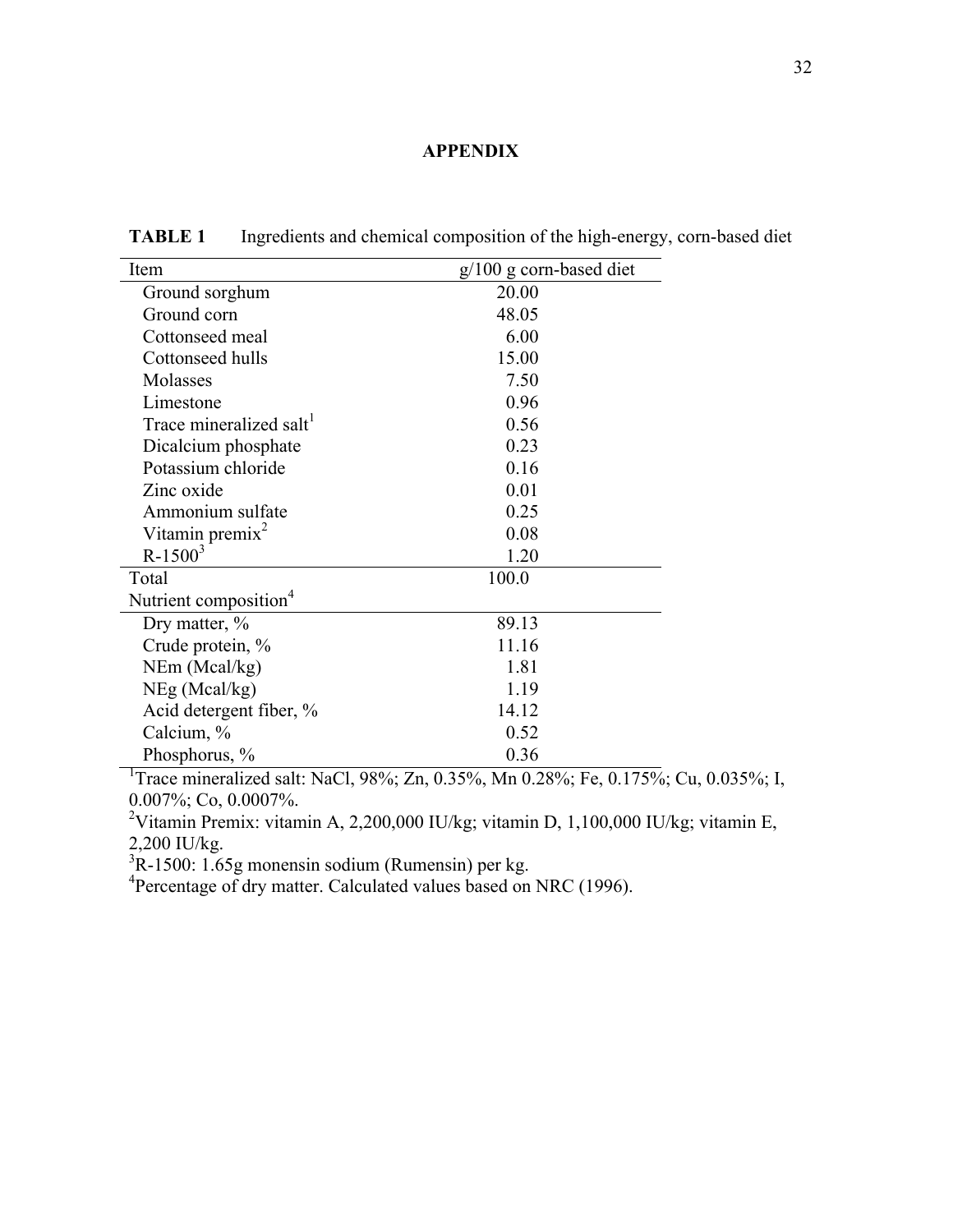| Item                        |             | Treatment         |                        | <b>SEM</b> | <i>P</i> -values |  |
|-----------------------------|-------------|-------------------|------------------------|------------|------------------|--|
|                             | Control     | Palm oil          | Soybean oil            |            |                  |  |
| Skeletal maturity           | $54.0^{b}$  | 40.0 <sup>a</sup> | $44.\overline{4^{ab}}$ | 2.42       | 0.04             |  |
| Lean maturity               | $46.0^{ab}$ | 36.7 <sup>a</sup> | $51.1^b$               | 2.15       | 0.02             |  |
| Overall maturity            | $50.6^{b}$  | $38.3^{a}$        | $47.8^{b}$             | 1.67       | 0.01             |  |
| Marbling score <sup>2</sup> | 479.0       | 508.9             | 455.6                  | 14.16      | 0.33             |  |
| Quality grade <sup>3</sup>  | 425.8       | 437.7             | 416.3                  | 5.90       | 0.36             |  |
| Actual fat, cm              | 1.87        | 1.95              | 1.72                   | 0.09       | 0.62             |  |
| Adjusted fat, cm            | 1.97        | 2.05              | 1.82                   | 0.09       | 0.58             |  |
| $REA4$ , cm <sup>2</sup>    | 81.8        | 81.1              | 80.8                   | 1.17       | 0.94             |  |
| $KPH^5$ , %                 | 2.30        | 2.61              | 2.50                   | 0.12       | 0.54             |  |
| Carcass weight, kg          | 341.5       | 341.7             | 343.0                  | 5.64       | 0.99             |  |
| Yield grade                 | 3.70        | 3.87              | 3.66                   | 0.11       | 0.72             |  |

**TABLE 2** Carcass characteristics of Angus steers at different times on a high-energy, corn based diet (N=28)

<sup>1</sup>Control = basal diet only, Palm oil = basal diet + 3% palm oil, Soybean oil = basal diet + 3% soybean oil.

<sup>2</sup>Marbling score,  $400 =$  Small;  $500 =$  Modest.

 $3$ Quality grade,  $400$  = Choice.

 ${}^{4}$ REA = rib eye area.

 ${}^{5}$ KPH = kidney, pelvic and heart fat expressed as percent of carcass weight ranged from 1 to 6.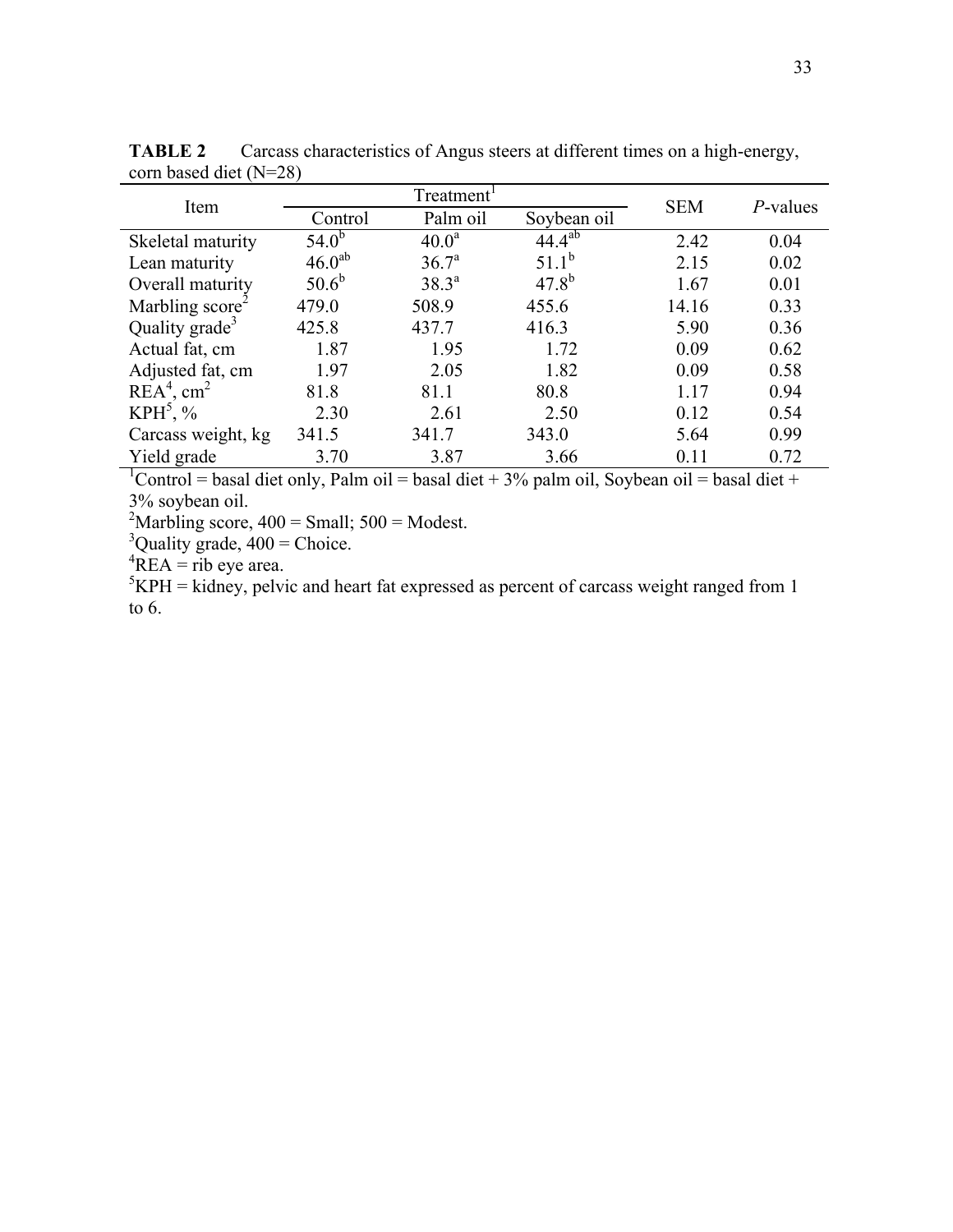| Item                         |                    | Treatment <sup>1</sup> | <b>SEM</b>  | P-value |       |
|------------------------------|--------------------|------------------------|-------------|---------|-------|
|                              | Control            | Palm oil               | Soybean oil |         |       |
| Lipogenesis $2$              |                    |                        |             |         |       |
| Glucose                      | $29.59^{a}$        | $51.65^b$              | $23.48^{a}$ | 4.02    | 0.03  |
| Acetate                      | $73.98^{\text{a}}$ | $130.05^{b}$           | $56.21^{a}$ | 10.63   | 0.03  |
| Cellularity <sup>3</sup>     |                    |                        |             |         |       |
| Adipocyte vol, pL            | $4276^{\circ}$     | $4379^{\rm a}$         | $4072^{b}$  | 38.3    | 0.004 |
| Enzyme activity <sup>4</sup> |                    |                        |             |         |       |
| 6-PGDH                       | 2.55               | 4.02                   | 4.20        | 0.50    | 0.36  |
| $G-6-PDH$                    | 3.90               | 7.52                   | 6.15        | 0.64    | 0.10  |
| <b>NADP-MDH</b>              | 0.22               | 0.35                   | 0.28        | 0.03    | 0.13  |
| FAS                          | 0.17               | 0.33                   | 0.30        | 0.04    | 0.26  |

**TABLE 3** Adipose tissue cellularity, glucose and acetate incorporation into lipids and adipogenic enzyme activity in subcutaneous adipose tissue of steers fed palm oil and soybean oil (N=18)

<sup>1</sup>Control = basal diet only, palm oil = basal diet + 3% palm oil, soybean oil = basal diet + 3% soybean oil.

<sup>2</sup>Subcutaneous adipose tissue metabolism, nanomoles of acetate and glucose

incorporated⋅ $3h^{-1}·10^5$  cells<sup>-1</sup>⋅

 $3$ Adipocyte volume, pL

4 6-phosphogluconate dehydrogenase (6-PGDH), glucose-6-phosphate dehydrogenase (G-6-PDH), NADP-malate dehydrogenase (NADP-MDH), and fatty acid synthetase (FAS),  $\mu$ mol·min<sup>-1</sup>·10<sup>5</sup> cells<sup>-1</sup>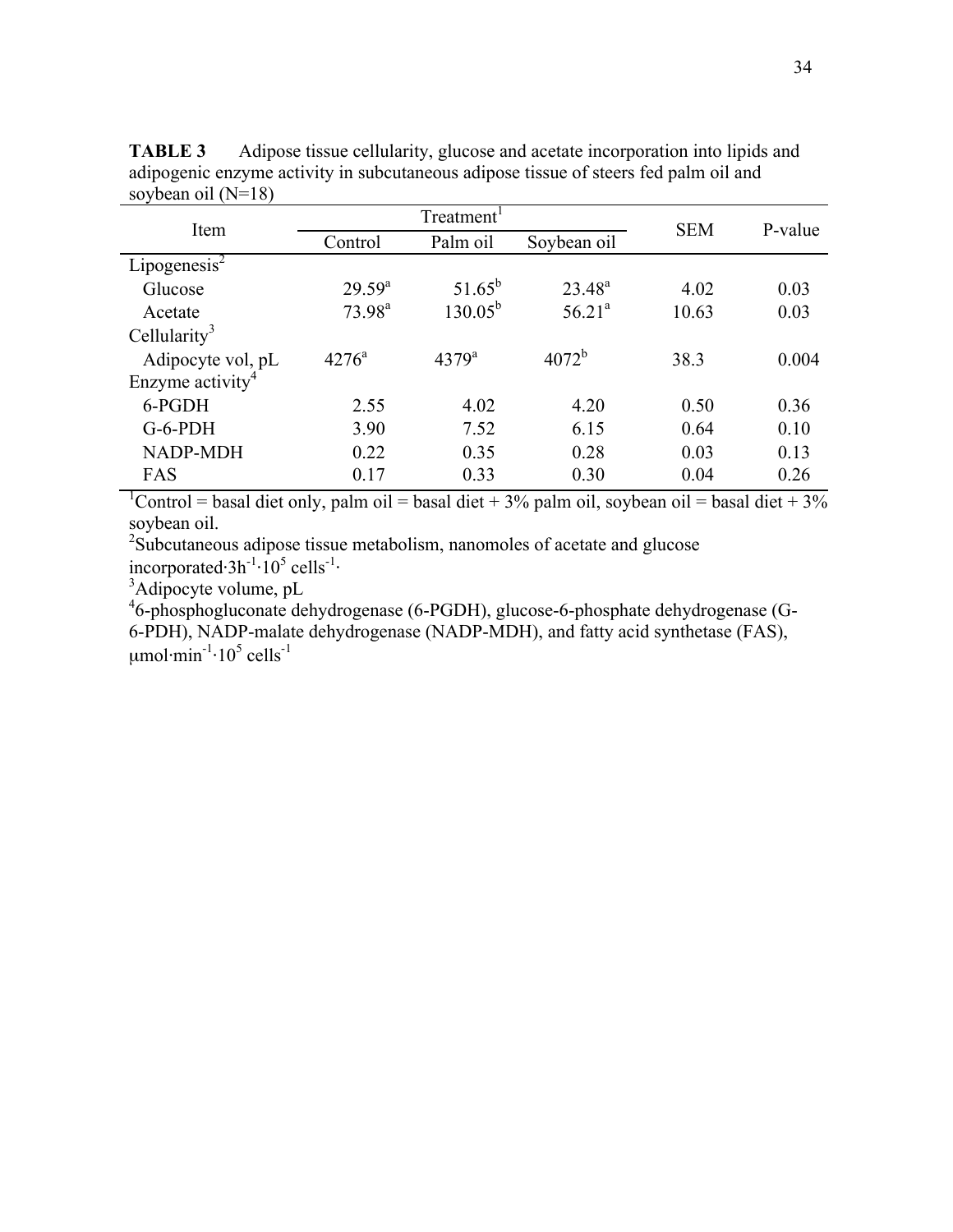|                           |             |            | Subcutaneous adipose tissue |            |                |                    |                | Muscle            |            |          |
|---------------------------|-------------|------------|-----------------------------|------------|----------------|--------------------|----------------|-------------------|------------|----------|
| Fatty acids               | Control     | Palm oil   | Soybean<br>oil              | <b>SEM</b> | $P-$<br>values | Control            | Palm oil       | Soybean<br>oil    | <b>SEM</b> | P-values |
| 14:0                      | $3.35^{ab}$ | $2.68^{a}$ | $3.53^{b}$                  | 0.13       | 0.04           | 3.33               | 2.97           | 3.48              | 0.14       | 0.34     |
| $14:1n-5$                 | 1.38        | 0.92       | 1.24                        | 0.09       | 0.16           | 0.82               | 0.64           | 0.76              | 0.07       | 0.57     |
| 16:0                      | 26.12       | 26.00      | 24.78                       | 0.36       | 0.22           | 27.52              | 27.94          | 27.15             | 0.36       | 0.67     |
| $16:1n-7$                 | 4.69        | 3.82       | 4.01                        | 0.23       | 0.31           | 3.34               | 2.94           | 3.33              | 0.15       | 0.50     |
| 18:0                      | 9.76        | 11.82      | 11.1                        | 0.46       | 0.21           | 14.69              | 15.20          | 13.98             | 0.49       | 0.60     |
| $18:1$ trans <sup>2</sup> | 3.36        | 3.47       | 3.43                        | 0.30       | 0.99           | 2.76               | 2.77           | 3.38              | 0.17       | 0.26     |
| $18:1cis-9$               | 40.21       | 41.30      | 38.94                       | 0.84       | 0.37           | 36.88              | 37.78          | 37.06             | 0.49       | 0.57     |
| $18:1cis-11$              | 1.71        | 1.33       | 1.47                        | 0.06       | 0.08           | 1.34               | 1.19           | 1.33              | 0.05       | 0.33     |
| $18:2n-6$                 | 1.73        | 1.82       | 1.88                        | 0.08       | 0.73           | 2.86               | 2.74           | 3.51              | 0.16       | 0.15     |
| $18:2c-9,t-11$            | 0.63        | 0.52       | 0.58                        | 0.04       | 0.53           | $0.36^{b}$         | $0.21^a$       | 0.36 <sup>b</sup> | 0.02       | 0.02     |
| $18:2t-10,c-12$           | 0.08        | 0.04       | 0.07                        | 0.01       | 0.07           | 0.08               | 0.07           | 0.13              | 0.01       | 0.36     |
| $18:3n-3$                 | 0.08        | 0.05       | 0.10                        | 0.01       | 0.06           | 0.09 <sup>ab</sup> | $0.07^{\rm a}$ | $0.15^{b}$        | 0.01       | 0.03     |
| $20:4n-6$                 | 0.04        | 0.03       | 0.04                        | 0.01       | 0.35           | 0.67               | 0.72           | 0.83              | 0.05       | 0.48     |
| <b>MUFA</b>               | 48.62       | 47.88      | 45.63                       | 0.94       | 0.42           | 42.75              | 42.76          | 42.25             | 0.53       | 0.90     |
| <b>SFA</b>                | 39.23       | 40.71      | 39.41                       | 0.36       | 0.22           | 45.53              | 46.10          | 44.60             | 0.39       | 0.32     |
| MUFA: SFA <sup>3</sup>    | 1.24        | 1.17       | 1.16                        | 0.03       | 0.51           | 0.95               | 0.93           | 0.95              | 0.02       | 0.94     |

**TABLE 4** Fatty acid composition of subcutaneous adipose tissue and muscle of control steers and steers fed palm oil and soybean oil  $(g/100g \text{ total lipids})$ ; (N=18)

<sup>a-c</sup>Means in rows not bearing a common superscript differ,  $P < 0.05$ .<br><sup>1</sup>Control = basal diet only, palm oil = basal diet + 3% palm oil, soybean oil = basal diet + 3% soybean oil.

<sup>2</sup>Sum of amount of 18:1 *t9*, 18:1 *t10*, and 18:1 *t11*.<br><sup>3</sup>MUFA:SFA = (14:1 n5 + 16:1 n7 + 18:1 *c9* + 18:1 *c11* + 18:2 *c9, t11*) / (14:0 + 16:0 + 18:0 + 18:1 *trans*).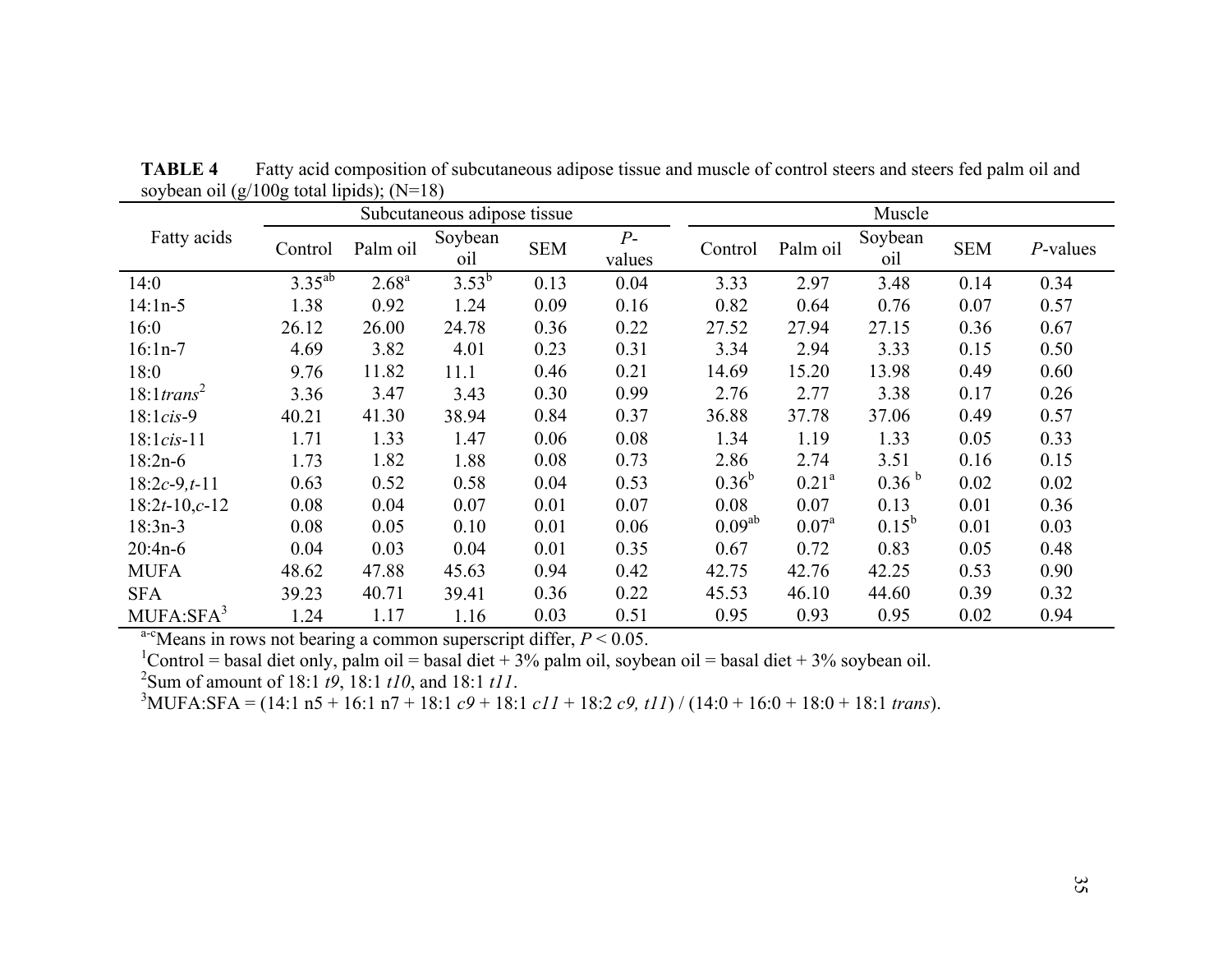| Item            | Fat thickness | Marbling score | Glucose incorp. | Acet incorp. |
|-----------------|---------------|----------------|-----------------|--------------|
| Fat thickness   |               |                |                 |              |
| Marbling score  | 0.14          |                |                 |              |
| Glucose incorp. | 0.30          | $0.47**$       |                 |              |
| Acetate incorp. | 0.28          | $0.47**$       | $0.99***$       |              |
| 6-PGDH          | 0.01          | 0.10           | 0.01            | 0.01         |
| G6PDH           | 0.08          | 0.26           | 0.02            | 0.03         |
| NADP-MDH        | 0.02          | $0.50**$       | 0.22            | 0.23         |
| FAS             | $-0.14$       | $0.39*$        | $-0.25$         | 0.24         |

**TABLE 5** Simple correlation coefficients among variables<sup>1</sup> ( $N=28$ )

<sup>1</sup>Data are from 18 total observations.  ${}^*P \le 0.10$ ;  ${}^{**}P \le 0.05$ ;  ${}^{**}P \le 0.01$ .